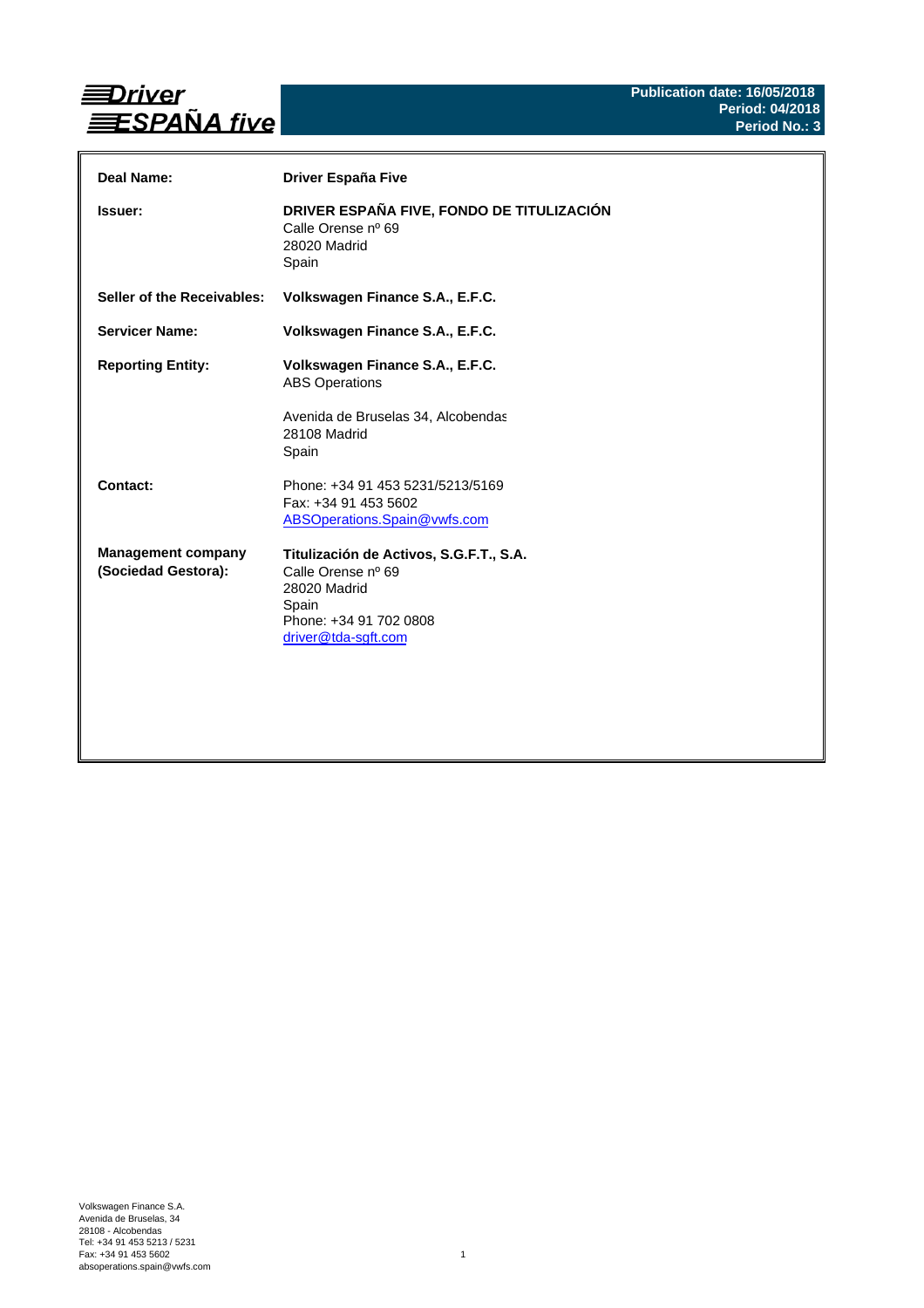

| Page            | <b>Table of contents</b>                                                                             |
|-----------------|------------------------------------------------------------------------------------------------------|
|                 | 2 Contents                                                                                           |
|                 | <b>Deal Overview</b>                                                                                 |
|                 | 4 Deal Overview: Counterparties I.                                                                   |
|                 | Deal Overview: Counterparties II.                                                                    |
|                 | Information regarding the Notes I.                                                                   |
|                 | Information regarding the Notes II.                                                                  |
|                 | <b>Credit Enhancement</b>                                                                            |
| 9               | <b>Swap/ Waterfall</b>                                                                               |
| 10 <sup>1</sup> | <b>Run Out Schedule</b>                                                                              |
|                 | <b>Amortisation Notes</b>                                                                            |
|                 | 12 Defaults/ Performance Trigger                                                                     |
| 13              | <b>Overview Outstanding Contracts</b>                                                                |
|                 | 14 Information on the retention of net economic interest                                             |
| 15              | <b>Delinquent Contracts</b>                                                                          |
| 16              | <b>Defaulted Contracts</b>                                                                           |
| 17              | <b>Recovery Contracts</b>                                                                            |
| 18              | Prepayments                                                                                          |
| 19              | <b>Poolinformation I. - Down Payments</b>                                                            |
| 20.             | Poolinformation II. - Customer Type and Type of Payment                                              |
| 21              | Poolinformation III. - Obligor Concentration                                                         |
|                 | 22 Poolinformation IV. - Distribution by Outstanding Discounted Balance and Original Nominal Balance |
|                 | Poolinformation V. - Interest Rate paid by the Receivable Debtor                                     |
|                 | 24 Poolinformation VI. - Distribution by Original Term, Remaining Term and Seasoning                 |
| 25              | Poolinformation VII. - Credit Type and Type of Car                                                   |
| 26              | Poolinformation VIII. - Distribution by Vehicle Makes and Models                                     |
|                 | Poolinformation IX. - Geographic Distribution                                                        |
|                 | 28 Poolinformation X. - Motor Type                                                                   |
|                 | Poolinformation XI - Loan Level Data                                                                 |
| 30              | Glossary                                                                                             |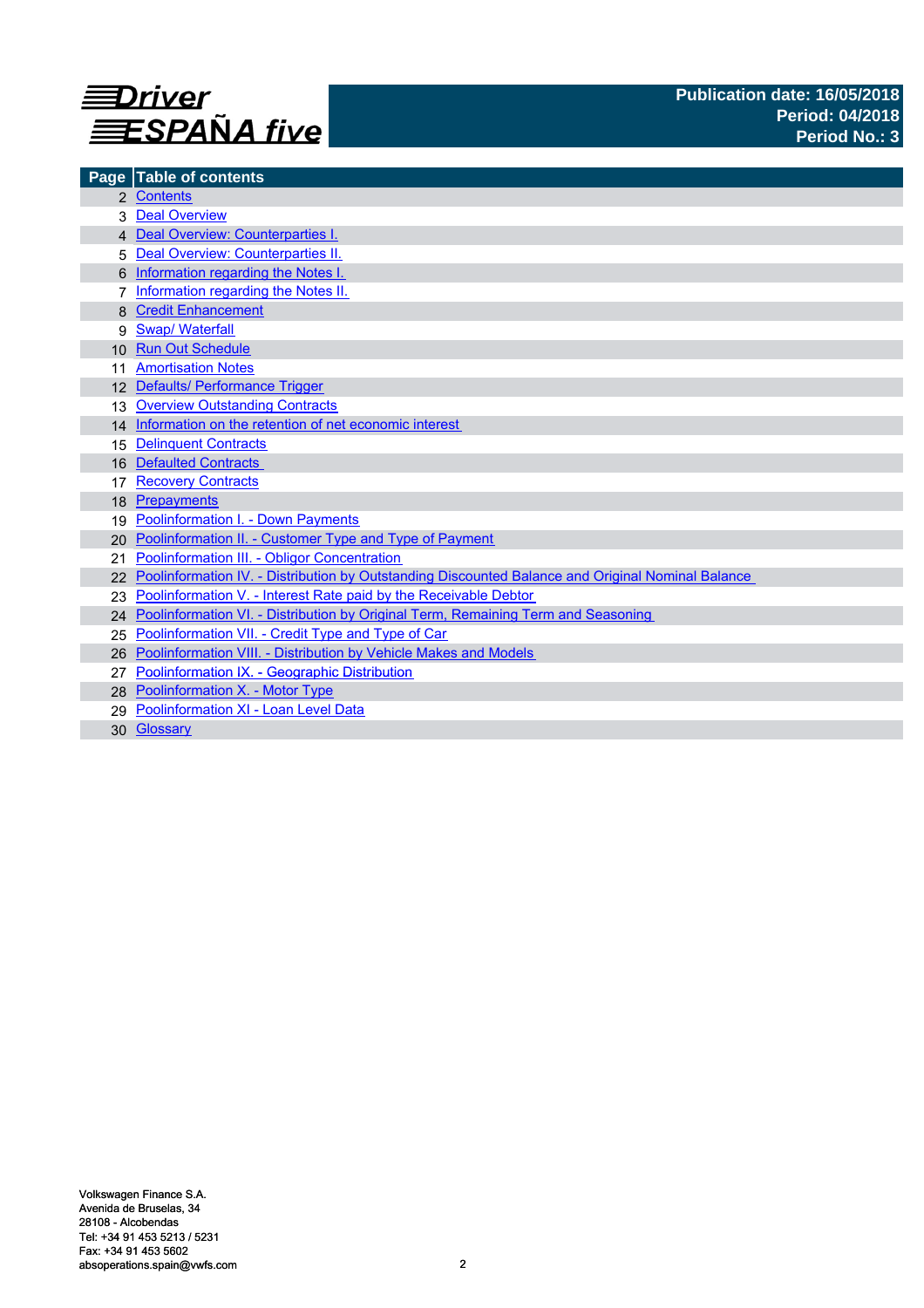

**Deal Overview**

| <b>Deal Overview</b>            |                                 |       |            |                          |    |
|---------------------------------|---------------------------------|-------|------------|--------------------------|----|
| Cut Off Date:                   | 31/01/2018                      |       |            |                          |    |
| <b>Issue Date:</b>              | 27/02/2018 Legal Maturity Date: |       | 21/04/2028 |                          |    |
| Reporting period:               | April                           |       |            |                          |    |
| Reporting date:                 | 16/05/2018                      |       |            |                          |    |
| <b>Reporting Frequency:</b>     | monthly                         |       |            |                          |    |
| Period No.:                     | 3                               |       |            |                          |    |
| Payment date:                   | 21/05/2018                      |       |            |                          |    |
| Next payment date:              | 21/06/2018                      |       |            |                          |    |
| Asset collection period:        | 01/04/2018                      | until | 30/04/2018 |                          |    |
| <b>Interest Accrual Period:</b> | 23/04/2018                      | until |            | 21/05/2018 Days accrued: | 28 |
| Note Payment Period:            | 23/04/2018                      | until | 21/05/2018 |                          |    |

# **Poolinformation at Cut Off Date**

|                                   | Number of<br><b>Contracts</b> | Outstanding<br><b>Discounted Principal</b><br><b>Balance</b> | <b>Outstanding Nominal</b><br><b>Balance</b> |
|-----------------------------------|-------------------------------|--------------------------------------------------------------|----------------------------------------------|
| Outstanding Pool                  | 86.320                        | 1.000.002.231.57                                             | 1.029.405.033.97 €                           |
| <b>Repurchased Loan Contracts</b> |                               |                                                              | 0.00 €                                       |

| <b>Credit Type</b>    | <b>Percentage of Loans</b><br>(%) | Outstanding<br><b>Balance</b> | Discounted Principal Percentage of Balance (%) |
|-----------------------|-----------------------------------|-------------------------------|------------------------------------------------|
| Auto Credit           | 12.93%                            | 88.987.892,58                 | 8.90%                                          |
| <b>Classic Credit</b> | 87.07%                            | 911.014.338.99                | 91,10%                                         |
| <b>Total</b>          | 100,00%                           | 1.000.002.231,57 €            | 100,00%                                        |

| <b>Type of Car</b> | <b>Percentage of Loans</b><br>(%) | <b>Outstanding</b><br><b>Balance</b> | Discounted Principal Percentage of Balance (%) |
|--------------------|-----------------------------------|--------------------------------------|------------------------------------------------|
| <b>New</b>         | 83.06%                            | 824.396.601.44                       | 82.44%                                         |
| Used               | 16.94%                            | 175.605.630.13                       | 17.56%                                         |
| <b>Total</b>       | 100,00%                           | 1.000.002.231,57 €                   | 100,00%                                        |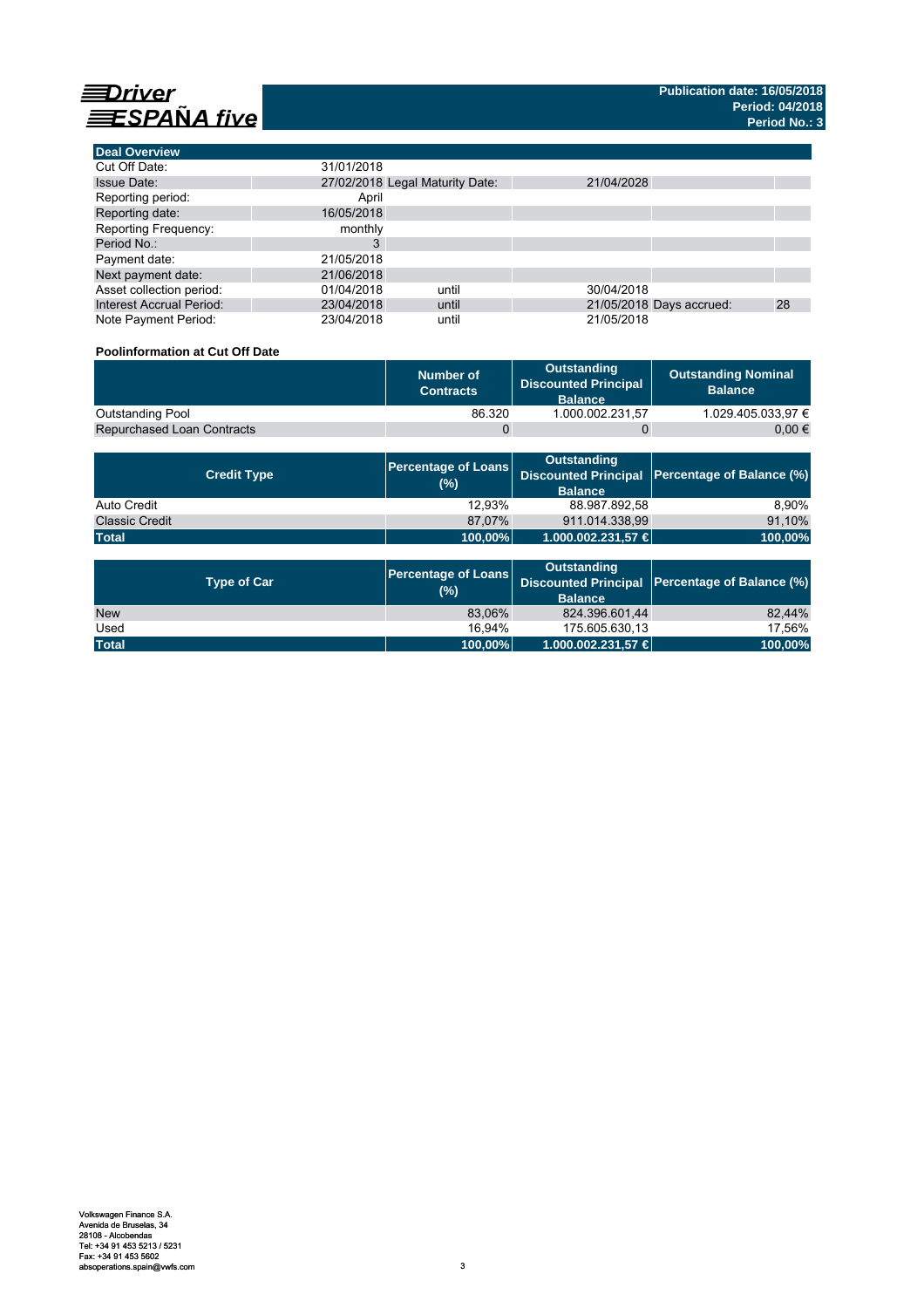| Driver            |  |
|-------------------|--|
| <b>SPANA</b> five |  |

**Publication date: 16/05/2018 Period: 04/2018 Period No.: 3**

**Transaction Events, Trigger & Rating Overview**

### **Clean-Up Call Condition**

| <b>Current Outstanding</b><br><b>Discounted Portfolio</b> | Min. Outstanding<br><b>Discounted Portfolio</b> |
|-----------------------------------------------------------|-------------------------------------------------|
| 92.21%                                                    | 10.00%                                          |
|                                                           |                                                 |
|                                                           |                                                 |
|                                                           |                                                 |

Current Period Previous Periods **Total** If a repurchase of receivables occurred, it would only result from non-eligibility as of the respective Cut Off Date (which has been discovered at a later stage). Outstanding Discounted<br>
Balance<br>
-**Contract Contract Contract Contract Contract Contract Contract Contract** the contract of the contract of the contract of the contract of the contract of the contract of the contract of the contract of the contract of **Contract Contract Contract Re-Purchase Price** Number of contracts

### **Credit Enhancement Increase Condition**

**Cumulative Gross Loss Ratio**

**Repurchase of Receivables**

**0,00140%**

### **Targeted Overcollateralisation Percentage**

|                                  | <b>Class A</b> | <b>Class B</b> |
|----------------------------------|----------------|----------------|
| Initial OC @ Poolcut             | 11.20%         | 8.60%          |
| <b>Current OC Level</b>          | 12.19%         | 9.37%          |
| <b>Current Target OC</b>         | 21.00%         | 14.50%         |
| Regular Target OC                | 21.00%         | 14.50%         |
| Level 1 Target OC                | 25.00%         | 18.00%         |
| Level 2 Target OC                | 100.00%        | 100.00%        |
| OC = Asset Overcollateralisation |                |                |

Level 1 Credit Enhancement Increase Condition -

*Cumulative Gross Loss Ratio exceeds (i) 1.8% on any Payment Date prior to or during May 2019 (included); or (ii) 4.00% for any Payment Date after May 2019 and until that for February 2020(inclusive)* Level 2 Credit Enhancement Increase Condition - *Cumulative Gross Loss Ratio exceeds 8.0% for any Payment Date*

### *no no*

**Transaction Party Replacements**

| Capacity of<br><b>Transaction Party</b> | <b>Date of Replacement</b> | <b>Reason for Replacement</b> | <b>Replaced Party</b> | Replaced by |
|-----------------------------------------|----------------------------|-------------------------------|-----------------------|-------------|
|                                         |                            |                               |                       |             |
|                                         |                            |                               |                       |             |

### **Rating Information on relevant Transaction Parties**

|                                                                                   |                  | Fitch                                        |                                                                                                                                                                                                                                             |                  | DBR               |         |                  | Moody's                                                                                                                                                                                          |         |                  | S&P                     |               |
|-----------------------------------------------------------------------------------|------------------|----------------------------------------------|---------------------------------------------------------------------------------------------------------------------------------------------------------------------------------------------------------------------------------------------|------------------|-------------------|---------|------------------|--------------------------------------------------------------------------------------------------------------------------------------------------------------------------------------------------|---------|------------------|-------------------------|---------------|
|                                                                                   | <b>Long Term</b> | <b>Short Term</b>                            | Outlook                                                                                                                                                                                                                                     | <b>Long Term</b> | <b>Short Term</b> | Outlook | <b>Long Term</b> | <b>Short Term</b>                                                                                                                                                                                | Outlook | <b>Long Term</b> | <b>Short Term</b>       | Outlook       |
|                                                                                   |                  |                                              |                                                                                                                                                                                                                                             |                  |                   |         |                  |                                                                                                                                                                                                  |         |                  |                         |               |
| <b>Account Bank:</b>                                                              |                  |                                              |                                                                                                                                                                                                                                             |                  |                   |         |                  |                                                                                                                                                                                                  |         |                  |                         |               |
| <b>BNP Paribas Securities Services</b>                                            |                  |                                              |                                                                                                                                                                                                                                             |                  |                   |         |                  |                                                                                                                                                                                                  |         |                  |                         |               |
| <b>Current Rating</b>                                                             |                  |                                              |                                                                                                                                                                                                                                             |                  |                   |         | Aa3              | $P-1$                                                                                                                                                                                            | Stable  | А                | A-1                     | <b>Stable</b> |
| <b>Minimum required Rating</b>                                                    |                  |                                              |                                                                                                                                                                                                                                             |                  |                   |         | A <sub>2</sub>   | $P-1$                                                                                                                                                                                            |         | А                | $A-1$                   |               |
| (if no short term Rating available, the higher long term rating<br>is applicable) |                  |                                              |                                                                                                                                                                                                                                             |                  |                   |         |                  |                                                                                                                                                                                                  |         |                  |                         |               |
|                                                                                   |                  |                                              |                                                                                                                                                                                                                                             |                  |                   |         |                  |                                                                                                                                                                                                  |         |                  |                         |               |
|                                                                                   |                  |                                              |                                                                                                                                                                                                                                             |                  |                   |         |                  |                                                                                                                                                                                                  |         |                  |                         |               |
|                                                                                   |                  |                                              |                                                                                                                                                                                                                                             |                  |                   |         |                  |                                                                                                                                                                                                  |         |                  |                         |               |
|                                                                                   |                  |                                              |                                                                                                                                                                                                                                             |                  |                   |         |                  |                                                                                                                                                                                                  |         |                  | <b>Required Rating:</b> |               |
|                                                                                   |                  |                                              |                                                                                                                                                                                                                                             |                  |                   |         |                  |                                                                                                                                                                                                  |         |                  | fulfilled               |               |
|                                                                                   |                  | Fitch                                        |                                                                                                                                                                                                                                             |                  | <b>DBRS</b>       |         |                  | Moody's                                                                                                                                                                                          |         |                  | S&P                     |               |
|                                                                                   | <b>Long Term</b> | <b>Short Term</b>                            | Outlook                                                                                                                                                                                                                                     | <b>Long Term</b> | <b>Short Term</b> | Outlook | <b>Long Term</b> | <b>Short Term</b>                                                                                                                                                                                | Outlook | <b>Long Term</b> | <b>Short Term</b>       | Outlook       |
| <b>Paying Agent</b>                                                               |                  |                                              |                                                                                                                                                                                                                                             |                  |                   |         |                  |                                                                                                                                                                                                  |         |                  |                         |               |
| <b>BNP Paribas Securities Services</b>                                            |                  |                                              |                                                                                                                                                                                                                                             |                  |                   |         | Aa3              | P-1                                                                                                                                                                                              | Stable  | A                | A-1                     | Stable        |
| <b>Current Rating</b>                                                             |                  |                                              |                                                                                                                                                                                                                                             |                  |                   |         |                  |                                                                                                                                                                                                  |         |                  |                         |               |
| <b>Minimum required Rating</b>                                                    |                  |                                              |                                                                                                                                                                                                                                             |                  |                   |         | A2               | $P-1$                                                                                                                                                                                            |         | А                | A-1                     |               |
| (if no short term Rating available, the higher long term rating                   |                  |                                              |                                                                                                                                                                                                                                             |                  |                   |         |                  |                                                                                                                                                                                                  |         |                  |                         |               |
| is applicable)                                                                    |                  |                                              |                                                                                                                                                                                                                                             |                  |                   |         |                  |                                                                                                                                                                                                  |         |                  |                         |               |
|                                                                                   |                  |                                              |                                                                                                                                                                                                                                             |                  |                   |         |                  |                                                                                                                                                                                                  |         |                  |                         |               |
|                                                                                   |                  |                                              |                                                                                                                                                                                                                                             |                  |                   |         |                  |                                                                                                                                                                                                  |         |                  |                         |               |
|                                                                                   |                  |                                              |                                                                                                                                                                                                                                             |                  |                   |         |                  |                                                                                                                                                                                                  |         |                  |                         |               |
|                                                                                   |                  |                                              |                                                                                                                                                                                                                                             |                  |                   |         |                  |                                                                                                                                                                                                  |         |                  |                         |               |
|                                                                                   |                  |                                              |                                                                                                                                                                                                                                             |                  |                   |         |                  |                                                                                                                                                                                                  |         |                  | <b>Required Rating:</b> |               |
|                                                                                   |                  |                                              |                                                                                                                                                                                                                                             |                  |                   |         |                  |                                                                                                                                                                                                  |         |                  | fulfilled               |               |
|                                                                                   |                  |                                              |                                                                                                                                                                                                                                             |                  |                   |         |                  |                                                                                                                                                                                                  |         |                  |                         |               |
|                                                                                   |                  |                                              |                                                                                                                                                                                                                                             |                  |                   |         |                  |                                                                                                                                                                                                  |         |                  |                         |               |
|                                                                                   |                  | Fitch                                        |                                                                                                                                                                                                                                             |                  | S&P               |         |                  | Moody's                                                                                                                                                                                          |         |                  | S&P                     |               |
|                                                                                   | <b>Long Term</b> | <b>Short Term</b>                            | Outlook                                                                                                                                                                                                                                     | <b>Long Term</b> | <b>Short Term</b> | Outlook | <b>Long Term</b> | <b>Short Term</b>                                                                                                                                                                                | Outlook | <b>Long Term</b> | <b>Short Term</b>       | Outlook       |
|                                                                                   |                  |                                              |                                                                                                                                                                                                                                             |                  |                   |         |                  |                                                                                                                                                                                                  |         |                  |                         |               |
| Swap Counterparty:                                                                |                  |                                              |                                                                                                                                                                                                                                             |                  |                   |         |                  |                                                                                                                                                                                                  |         |                  |                         |               |
| <b>ING Bank N.V.</b>                                                              |                  |                                              |                                                                                                                                                                                                                                             |                  |                   |         |                  |                                                                                                                                                                                                  |         |                  |                         |               |
| <b>Current Rating</b>                                                             |                  |                                              |                                                                                                                                                                                                                                             | A+               | A-1               | Stable  | Aa3              | $P-1$                                                                                                                                                                                            | Stable  |                  |                         |               |
|                                                                                   |                  |                                              |                                                                                                                                                                                                                                             |                  |                   |         |                  |                                                                                                                                                                                                  |         |                  |                         |               |
|                                                                                   |                  |                                              |                                                                                                                                                                                                                                             |                  |                   |         |                  |                                                                                                                                                                                                  |         |                  |                         |               |
| <b>Minimum required Rating</b>                                                    |                  |                                              |                                                                                                                                                                                                                                             |                  |                   |         |                  |                                                                                                                                                                                                  |         |                  |                         |               |
| (if no short term Rating available, the higher long term rating<br>is applicable) |                  |                                              |                                                                                                                                                                                                                                             |                  |                   |         |                  |                                                                                                                                                                                                  |         |                  |                         |               |
|                                                                                   |                  |                                              |                                                                                                                                                                                                                                             |                  |                   |         |                  |                                                                                                                                                                                                  |         |                  |                         |               |
|                                                                                   |                  |                                              | If the Swap Counterparty does not have the Swap Counterparty Required Rating or the                                                                                                                                                         |                  |                   |         |                  |                                                                                                                                                                                                  |         |                  | <b>Required Rating:</b> |               |
|                                                                                   |                  | rating is withdrawn for any reason, it shall | (i) posts an amount of collateral (in the form of cash and/or securities) as calculated in accordance with the Credit support Annex to each Swap Agreement; or                                                                              |                  |                   |         |                  |                                                                                                                                                                                                  |         |                  |                         |               |
|                                                                                   |                  |                                              | (ii) obtains a guarantee from an institution with a Swap Counterparty Required Rating; or<br>(ii) assigns its rights and obligations under the Swap Agreement to a successor Swap Counterparty with a Swap Counterparty Required Rating; or |                  |                   |         |                  |                                                                                                                                                                                                  |         |                  | fulfilled               |               |
|                                                                                   |                  |                                              |                                                                                                                                                                                                                                             |                  |                   |         |                  | (iv) takes any other action that will allow it to maintain the rating of the Notes or to restore the rating of the Notes to the level it would have been at immediately prior to such downgrade. |         |                  |                         |               |
|                                                                                   |                  |                                              | If none of the measures is taken within a given timespan, the Issuer may enter into new arrangements at its own initiative with another Swap Bank.                                                                                          |                  |                   |         |                  |                                                                                                                                                                                                  |         |                  |                         |               |
|                                                                                   |                  |                                              |                                                                                                                                                                                                                                             |                  |                   |         |                  |                                                                                                                                                                                                  |         |                  |                         |               |
| Servicer:<br><b>Volkswagen Finance S.A.</b>                                       |                  |                                              |                                                                                                                                                                                                                                             |                  |                   |         |                  |                                                                                                                                                                                                  |         |                  |                         |               |
|                                                                                   |                  |                                              |                                                                                                                                                                                                                                             |                  |                   |         |                  |                                                                                                                                                                                                  |         |                  |                         |               |
| <b>Current Rating</b>                                                             |                  |                                              |                                                                                                                                                                                                                                             |                  |                   |         |                  | n.a.                                                                                                                                                                                             | n.a.    | n.a.             | n.a.                    | n.a.          |
| <b>Minimum required Rating</b>                                                    |                  |                                              |                                                                                                                                                                                                                                             |                  |                   |         |                  |                                                                                                                                                                                                  |         |                  |                         |               |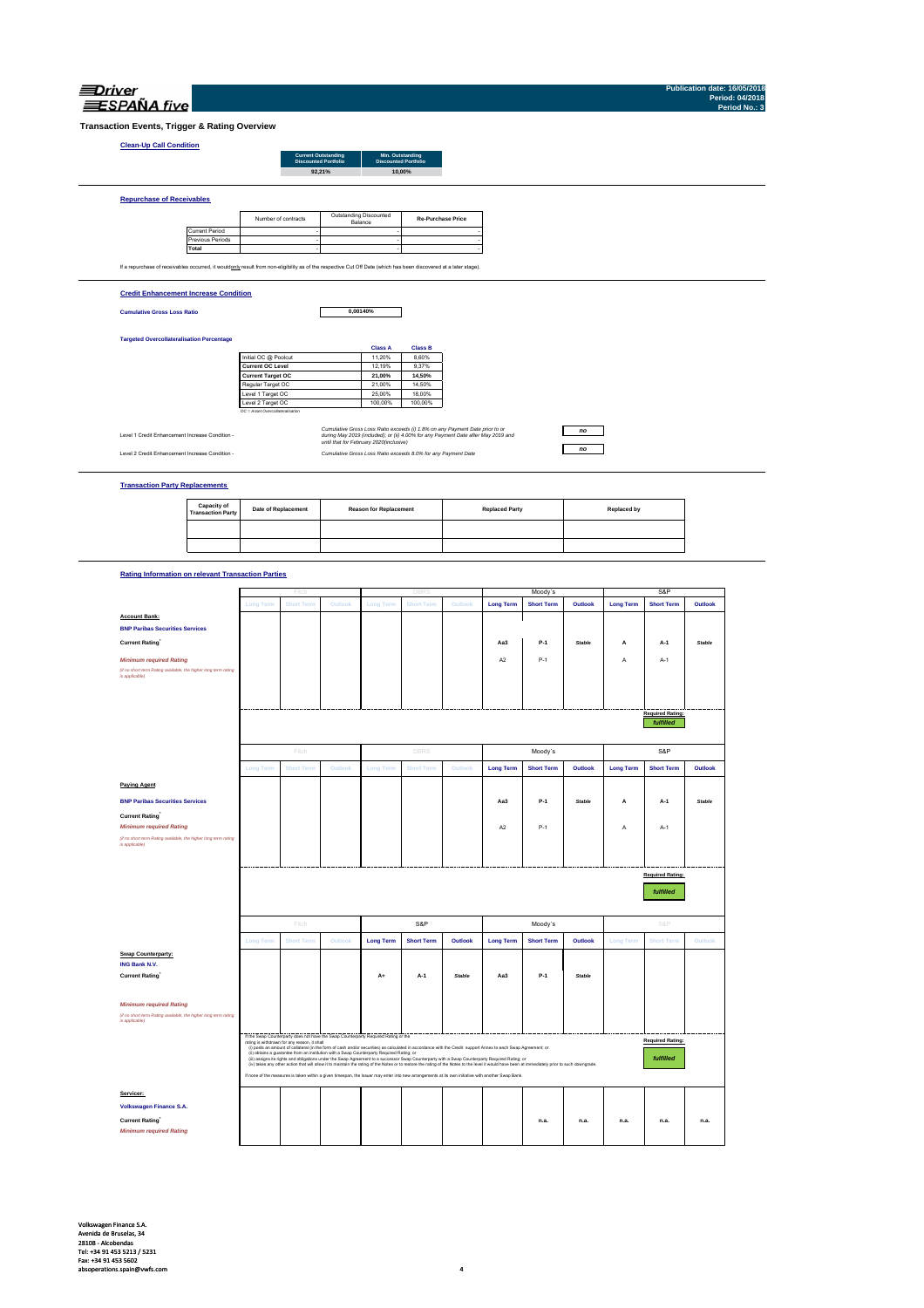

### **Deal Overview: Counterparties**

| <b>Joint Lead Managers:</b>                      | <b>ING Bank N.V.</b><br>Bijlmerplein 888<br>1102 MG, Amsterdam<br>The Netherlands                                                       |                                                                                      | <b>DZ BANK AG DEUTSCHE ZENTRAL</b><br>Platz der Republik<br>60325 Frankfurt am Main<br>Germany                         |
|--------------------------------------------------|-----------------------------------------------------------------------------------------------------------------------------------------|--------------------------------------------------------------------------------------|------------------------------------------------------------------------------------------------------------------------|
| <b>Management company</b><br>(Sociedad Gestora): | Titulización de Activos, S.G.F.T., S.A.<br>Calle Orense nº 69<br>28020 Madrid<br>Spain<br>phone: +34 91 702 0808<br>driver@tda-sqft.com |                                                                                      |                                                                                                                        |
| Servicer:                                        | Volkswagen Finance E.F.C.<br>Avd de Bruselas 34<br>28108 Alcobendas (Madrid)<br>AbsOperations.Spain@vwfs.com                            | <b>Clearing Systems:</b>                                                             | <b>IBERCLEAR</b><br>Plaza de la Lealtad 1<br>28014 Madrid<br>Spain<br>phone: +34 91 709 5000<br>iberclear@iberclear.es |
| <b>Paying Agent:</b>                             | <b>BNP Paribas Securities Services,</b><br>Sucursal en España<br>Calle Ribera del Loira, 28<br>28042 Madrid<br>Spain                    | <b>Account Bank:</b><br>Cash Collateral<br><b>Distribution</b><br>Monthly Collateral | <b>BNP Paribas Securities Services,</b><br>Sucursal en España<br>Calle Ribera del Loira, 28<br>28042 Madrid<br>Spain   |
| <b>Rating Agencies:</b>                          | Moody's<br>Príncipe de Vergara, 131<br>28002 Madrid<br>Spain                                                                            |                                                                                      | S&P<br>20 Canada Square<br>Canary Wharf, London<br>United Kingdom                                                      |
| <b>Swap Counterparty:</b>                        | <b>ING Bank N.V.</b><br>Bijlmerplein 888<br>1102 MG, Amsterdam<br>The Netherlands                                                       |                                                                                      |                                                                                                                        |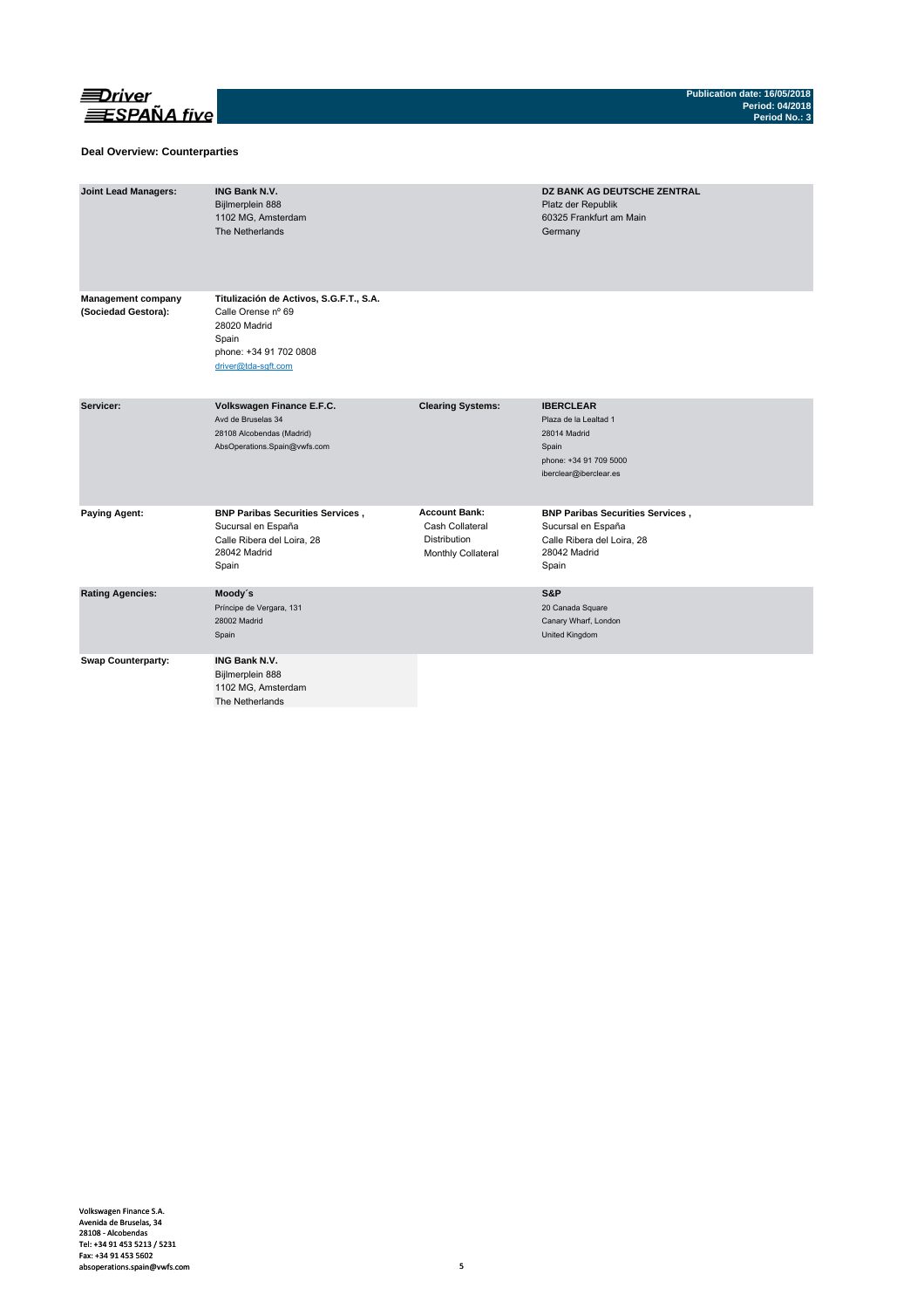

# **Information regarding the Notes I**

# **Rating Details:**

| <b>Rating at Issue Date</b> | <b>Class All</b> | <b>Class B</b> |
|-----------------------------|------------------|----------------|
| Moody's                     | Aa2              | A2             |
| S&P                         | AA+              | AA-            |

| <b>Current Rating</b> | <b>Class All</b> | <b>Class B</b> |
|-----------------------|------------------|----------------|
| Moody's               | Aa1              | A2             |
| S&P                   | AAA              | AA-            |

| Information on Notes             | <b>Class All</b> | <b>Class B</b> |
|----------------------------------|------------------|----------------|
| <b>Final Maturity Date</b>       | 21/04/2028       | 21/04/2028     |
| <b>Scheduled Repayment Date:</b> | 21/10/2025       | 21/10/2025     |
| ISIN:                            | ES0305319008     | ES0305319016   |
| Common Code:                     | 175957723        | 175958193      |
| Nominal Amount:                  | 100.000,00 €     | 100.000,00 €   |
|                                  |                  |                |
|                                  |                  |                |

| Information on Interest | Class A                  | <b>Class B</b>           |
|-------------------------|--------------------------|--------------------------|
| Spread/Margin:          | 40 pbs                   | 54 pbs                   |
| Index Rate:             | 1-Month Euribor          | 1-Month Euribor          |
| Fixed/Floating:         | Floating                 | Floating                 |
| Current Coupon:         | 1-Month Euribor + 40 pbs | 1-Month Euribor + 54 pbs |
| Day Count Convention    | Actual/360               | Actual/360               |

# **Clean-Up Call**

Volkswagen Finance will have the right at its option to exercise a Clean-Up Call and to repurchase the Loan Receivables from Driver España One at any time when the sum of the Discounted Principal Balance for all loan contracts is less than 10 per cent. of the sum of the Discounted Principal Balance for all Loan contracts as of the Cut Off Date, provided that all payment obligations under the Notes will be thereby fulfilled.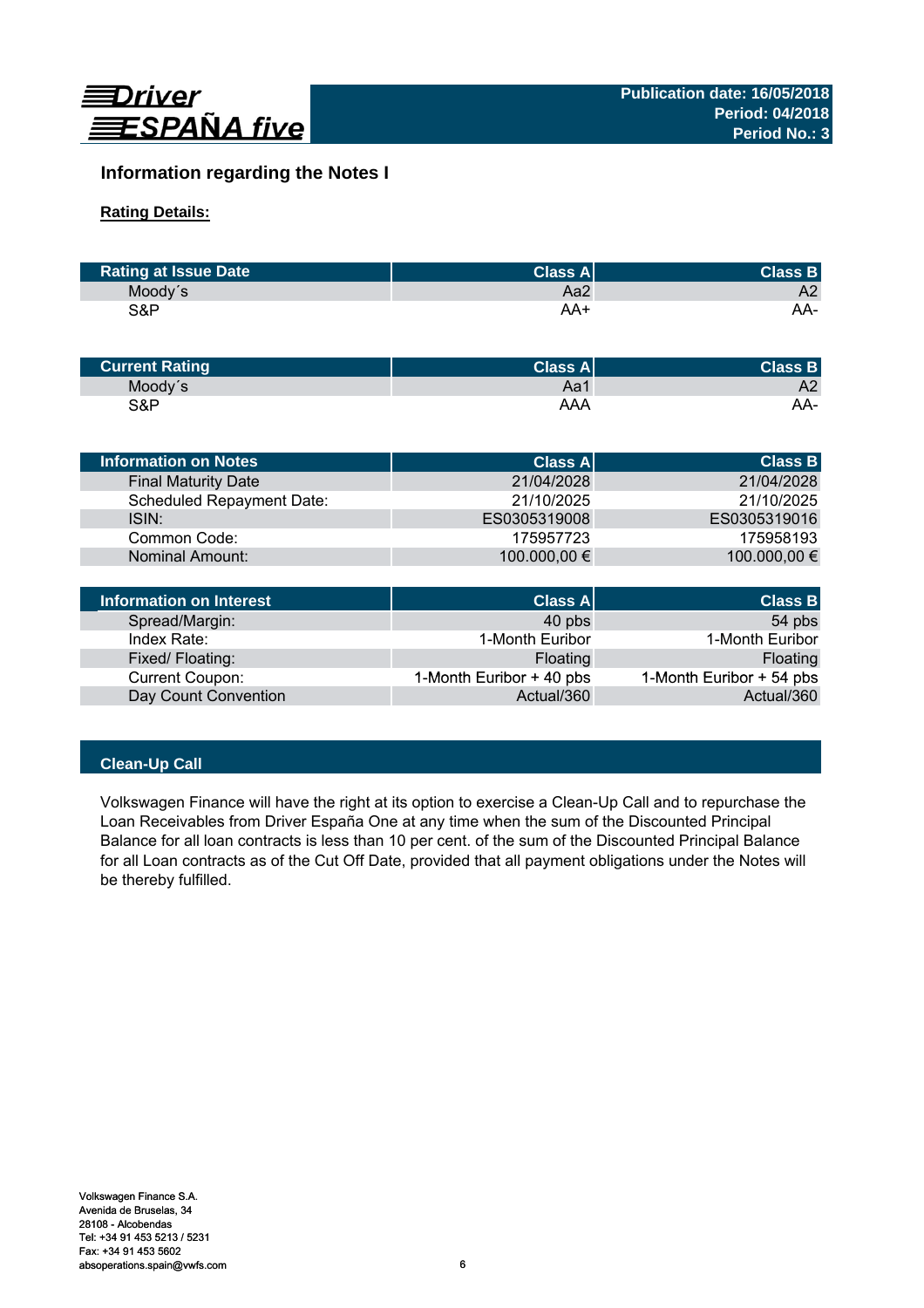

# **Information regarding the Notes II**

| <b>Monthly Period:</b>                       | April      |            |  |
|----------------------------------------------|------------|------------|--|
| <b>Payment Date:</b>                         | 21/05/2018 |            |  |
| <b>Interest Accrual Period (from/until):</b> | 23/04/2018 | 21/05/2018 |  |
| Days Accrued:                                | 28         |            |  |
| <b>Base Interest Rate (1-Month Euribor):</b> | $-0.372\%$ |            |  |
|                                              | <b>EUR</b> |            |  |
| Day Count Convention:                        | 30/360     |            |  |

| <b>Interest Payments</b>                      | <b>Class A</b>  | <b>Class B</b>    |
|-----------------------------------------------|-----------------|-------------------|
| Total Interest Amount of the Reporting Period | 18.204.00 €     | 3.398.20 €        |
| Gross Paid interest:                          | 18.204.00 €     | 3.398,20 €        |
| <b>Unpaid Interest:</b>                       |                 |                   |
| Unpaid interest of the Reporting Period:      | <b>Contract</b> | ∕€7<br>$\epsilon$ |
| Cumulative unpaid interest:                   |                 |                   |

| <b>Principal Payment</b>                                              |                 | <b>Class A</b>   | <b>Class B</b>  |
|-----------------------------------------------------------------------|-----------------|------------------|-----------------|
| Note Balance (Cut Off Date):                                          |                 | 888.000.000,00 € | 26.000.000,00 € |
| Note Balance (Beginning of Period):                                   |                 | 835.689.340,80 € | 26.000.000,00 € |
| Unallocated Redemption Amount from Previous<br>Period:                | 78,78 €         |                  |                 |
| Available Redemption Amount Reporting Period:                         | 26.069.695,75 € |                  |                 |
| Total Available Redemption Amount:                                    | 26.069.774,53 € |                  |                 |
| Redemption Amount per Class:                                          |                 | 26.069.726,40 €  | $0.00 \in$      |
| Unallocated Redemption Amount per note class from<br>current period:: |                 | 48.13 €          | $0,00 \in$      |
| Note Balance (End of Period):                                         |                 | 809.619.614,40   | 26.000.000.00   |
| Note Factor (End of Period):                                          |                 | 91.17%           | 100,00%         |

| Overcollateralisation            | Class A     | <b>Class B</b> |
|----------------------------------|-------------|----------------|
| Initial OC Percentage at Poolcut | $11.2023\%$ | 8.6023%        |
| Current OC Percentage            | 12.1944%    | 9.3746%        |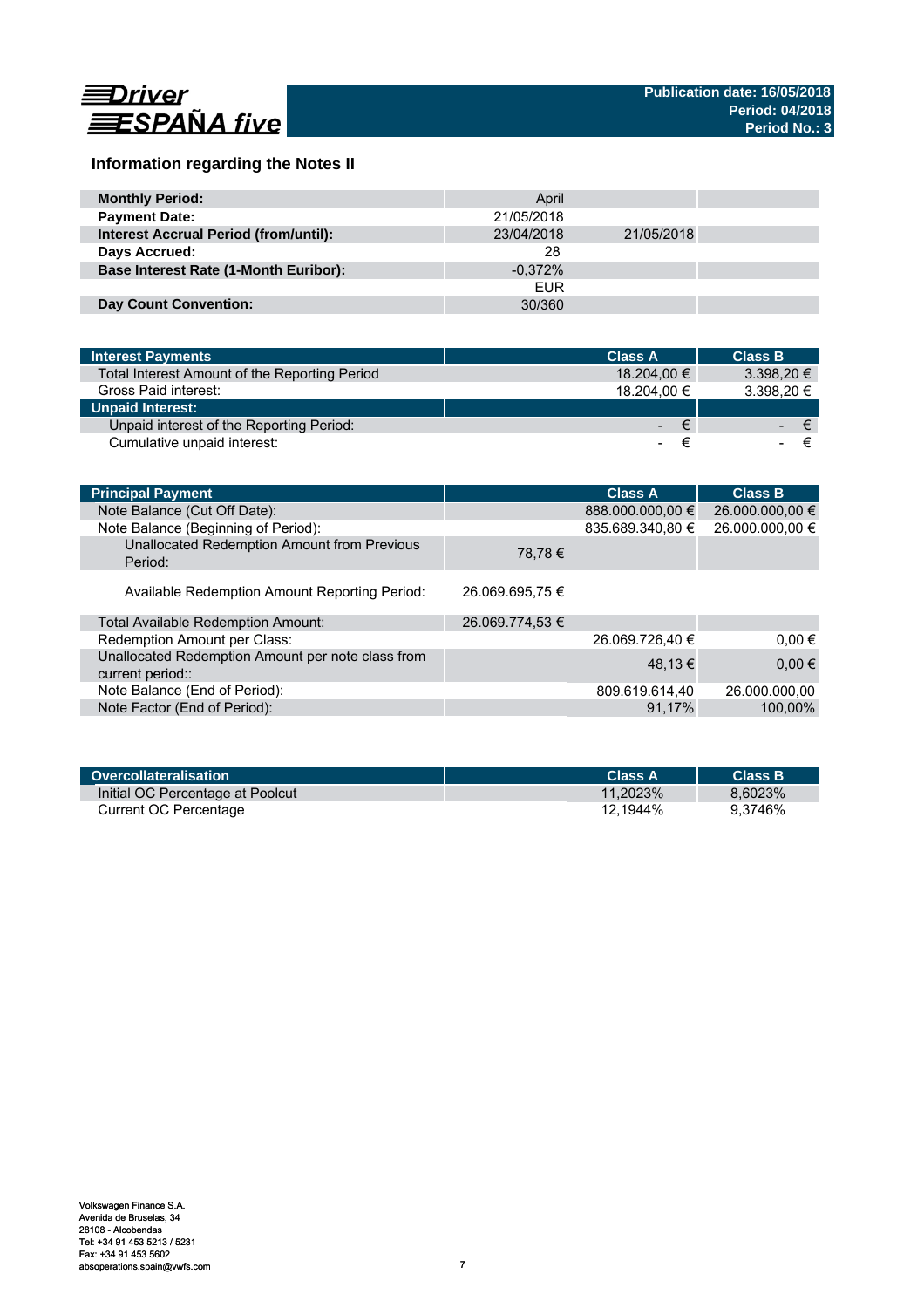

# **Credit Enhancement**

### *Credit Enhancement as of Cut Off Date*

|                                    | <b>Outstanding</b><br><b>Discounted Principal</b><br>Balance (%) | <b>Value</b>    |
|------------------------------------|------------------------------------------------------------------|-----------------|
| Class B Note*                      | 2.60%                                                            | 26.000.000,00 € |
| Subordinated Loan                  | 5,10%                                                            | 51.002.231,57 € |
| Overcollateralization              | 3,50%                                                            | 35.000.000,00 € |
| Cash Collateral Account            | 1.30%                                                            | 13.000.000.00 € |
| *for subordination to class A note |                                                                  |                 |

| <b>Cash Collateral Account (CCA)</b>      | in EUR          | in % of Outstanding Discounted<br><b>Balance as of</b> |                 |
|-------------------------------------------|-----------------|--------------------------------------------------------|-----------------|
| <b>Initial Balance at Poolcut</b>         | 13.000.000,00 € | 1.30%                                                  | <b>Poolcut</b>  |
| Targeted Balance (Floor)                  | 11.000.000,00 € | 1.10%                                                  | Poolcut         |
| Balance as of the Beginning of the Period | 12.324.722,94 € | 1.23%                                                  | <b>BoPeriod</b> |
| Payment from CCA/ Payment to CCA          | 337.960,05 €    | $\overline{\phantom{0}}$                               | -               |
| Balance as of the End of the Period       | 11.986.762,89 € | 1.30%                                                  | EoPeriod        |

# **Calculation of Credit Enhancement:**

The Class B Notes benefit from the Subordinated Loan, the Overcollateralisation and the Cash Collateral Account.

• The transaction starts with sequential amortisation and therefore initially only the Class A Notes will receive principal payments

● The transaction switches into pro rata amortisation once an overcollateralisation percentage (i.e. credit enhancement excluding cash collateral) of OC-Percentage for the Class A Notes and OC-Percentage for the Class B Notes has been reached

• The amortisation will revert to sequential in case the total amount of notes outstanding falls below 10% of the initial notes outstanding

# **Set off Risk**

No set off risk is applicable in this transaction.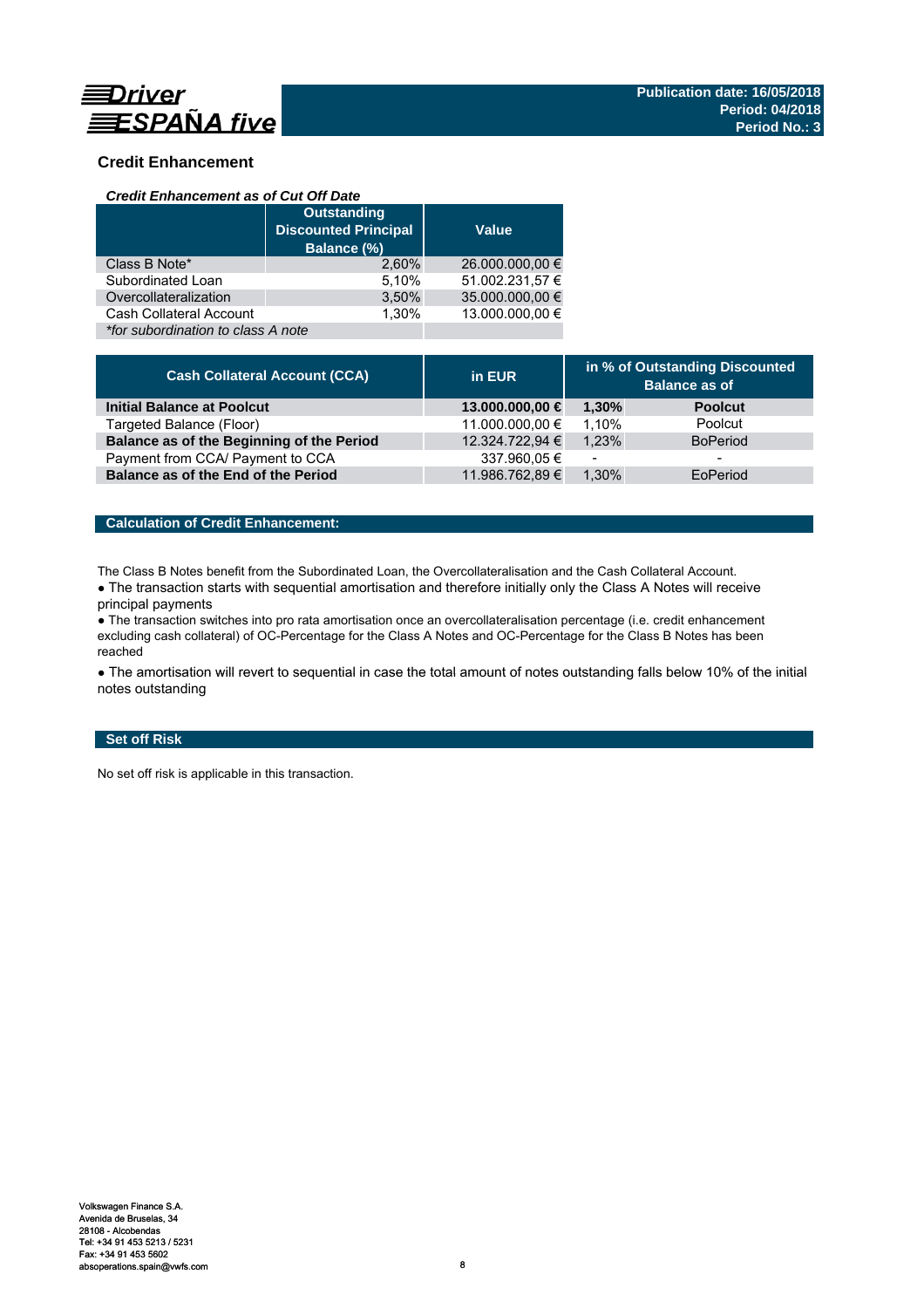

# **Swap/ Waterfall**

| <b>Amortising Interest Rate Swap</b>      | <b>Class A</b>                | <b>Class B</b>  |
|-------------------------------------------|-------------------------------|-----------------|
| Initial Principal                         | 835.689.340,80 €              | 26.000.000,00 € |
| Underlying Principal for Reporting Period | 835.689.340,80 €              | 26.000.000,00 € |
| Paying Leg                                | <b>Fix Interest Rate</b>      |                 |
|                                           |                               |                 |
| Receiving Leg                             | <b>Floating Interest Rate</b> |                 |
| Net Swap payments/ Receipts               | 210.291,94 € -                | 8.506,33€       |

# **Waterfall**

|                                                   |      | <b>Payment</b>  | <b>Remaining Amount</b> |
|---------------------------------------------------|------|-----------------|-------------------------|
| Remaining Balance from Previous Period            |      | 78.78 €         |                         |
| <b>Available Distribution Amount</b>              | plus | 27.130.160,41 € | 27.130.239,19 €         |
| Fees                                              | less | 820.064.19€     | 26.310.175.00 €         |
| Net Swap Payments Class A                         | less | 210.291.94 €    | 26.099.883.06 €         |
| Net Swap Payments Class B                         | less | $8.506.33 \in$  | 26.091.376,73 €         |
| Interest Class A                                  | less | 18.204.00 €     | 26.073.172.73 €         |
| Interest Class B                                  | less | $3.398.20 \in$  | 26.069.774.53 €         |
| Payment to Cash Collateral Account                | less | €               | 26.069.774,53 €         |
| <b>Redemption Class A</b>                         | less | 26.069.726.40 € | 48.13€                  |
| <b>Redemption Class B</b>                         | less | €               | 48.13 €                 |
| Remaining Amount Due to Rounding                  | less | 48,13 €         | €                       |
| Other Payments to Swap Counterparties             | less | €               | €                       |
| <b>Interest Subordinated Loan</b>                 | less | €               | €                       |
| Redemption Subordinated Loan                      | less | €               | €                       |
| Payment to Subordinated Lender or VW Finance less |      | €               | €                       |
| Payment from Cash Collateral Account              |      | 337.960,05 €    | 337.960,05 €            |
| Interest Subordinated Loan                        | less | 62.272,95 €     | 275.687,10 €            |
| Redemption Subordinated Loan                      | less | 275.687.10 €    | €                       |
| Payment to Subordinated Lender or VW Finance less |      | €               | €                       |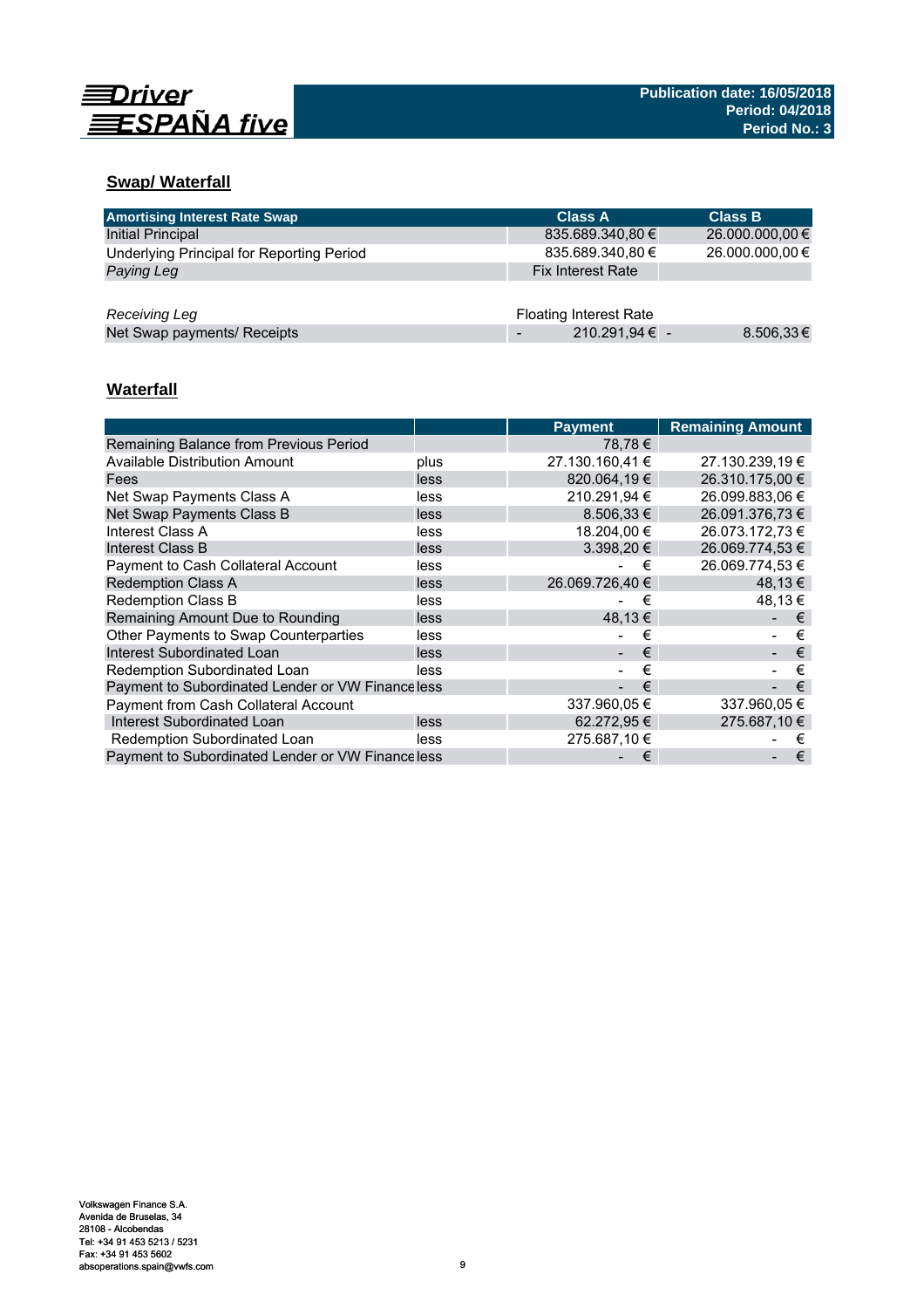

**Run Out Schedule**

|                       | At the End of Previous Reporting Period 31/03/2018 |                                         |                                            | At the end of Reporting Period 30/04/2018 |                                             |                                         |                                            |
|-----------------------|----------------------------------------------------|-----------------------------------------|--------------------------------------------|-------------------------------------------|---------------------------------------------|-----------------------------------------|--------------------------------------------|
| <b>Payment Period</b> | <b>ABS Remaining</b><br><b>Depreciation</b>        | <b>ABS Remaining</b><br><b>Interest</b> | <b>ABS Remaining</b><br><b>Instalments</b> | <b>Payment Period</b>                     | <b>ABS Remaining</b><br><b>Depreciation</b> | <b>ABS Remaining</b><br><b>Interest</b> | <b>ABS Remaining</b><br><b>Instalments</b> |
| Arrears               | 95.863.65€                                         | 5.940,44 €                              | 101.804,09€                                | Arrears                                   | 121.250.24 €                                | 6.613,28€                               | 127.863.52€                                |
| 04/2018               | 23.865.302.78€                                     | 1.125.696,42€                           | 24.990.999.20€                             |                                           |                                             |                                         |                                            |
| 05/2018               | 23.885.601.35€                                     | 1.097.358.66 €                          | 24.982.960.01€                             | 05/2018                                   | 23.850.358,18€                              | 1.094.797,19€                           | 24.945.155,37€                             |
| 06/2018               | 23.884.106,77€                                     | 1.068.994,96€                           | 24.953.101,73€                             | 06/2018                                   | 23.846.211,17€                              | 1.066.475,39€                           | 24.912.686,56€                             |
| 07/2018               | 23.900.608,46€                                     | 1.040.632,59€                           | 24.941.241,05€                             | 07/2018                                   | 23.859.096,79€                              | 1.038.158,00 €                          | 24.897.254,79€                             |
| 08/2018               | 23.914.015.68€                                     | 1.012.251,93€                           | 24.926.267,61€                             | 08/2018                                   | 23.871.885,73€                              | 1.009.826,60 €                          | 24.881.712,33€                             |
| 09/2018               | 23.910.289,84€                                     | 983.853,71€                             | 24.894.143,55€                             | 09/2018                                   | 23.866.361,98€                              | 981.478,50€                             | 24.847.840,48€                             |
| 10/2018               | 23.926.367,29€                                     | 955.460,94€                             | 24.881.828,23€                             | 10/2018                                   | 23.878.321,67€                              | 953.137,81€                             | 24.831.459,48€                             |
| 11/2018               | 23.907.956,65€                                     | 927.049,53€                             | 24.835.006,18€                             | 11/2018                                   | 23.857.683,81€                              | 924.783,49€                             | 24.782.467,30€                             |
| 12/2018               | 23.732.540,16€                                     | 898.660,72€                             | 24.631.200,88€                             | 12/2018                                   | 23.682.423,48€                              | 896.454,41€                             | 24.578.877,89€                             |
| 01/2019               | 23.597.805,98€                                     | 870.477,96€                             | 24.468.283,94€                             | 01/2019                                   | 23.547.942,94€                              | 868.331,13€                             | 24.416.274,07€                             |
| 02/2019               | 23.499.046,67€                                     | 842.459,81€                             | 24.341.506,48€                             | 02/2019                                   | 23.449.355,32€                              | 840.372,23€                             | 24.289.727,55€                             |
| 03/2019               | 23.391.729,61€                                     | 814.550,47€                             | 24.206.280,08€                             | 03/2019                                   | 23.341.979,34€                              | 812.521,81€                             | 24.154.501,15€                             |
| 04/2019               | 23.313.762,94€                                     | 786.771,86€                             | 24.100.534,80€                             | 04/2019                                   | 23.263.953,64€                              | 784.802,33€                             | 24.048.755,97€                             |
| 05/2019               | 23.140.801.29€                                     | 759.088.59€                             | 23.899.889,88€                             | 05/2019                                   | 23.091.836,82€                              | 757.178,19€                             | 23.849.015,01€                             |
| 06/2019               | 23.022.611,07€                                     | 731.607,41€                             | 23.754.218,48€                             | 06/2019                                   | 22.973.588,45€                              | 729.755,16€                             | 23.703.343,61€                             |
| 07/2019               | 22.848.715,48€                                     | 704.267,14€                             | 23.552.982,62€                             | 07/2019                                   | 22.799.634,70€                              | 702.473,05€                             | 23.502.107,75€                             |
| 08/2019               | 22.663.345.94€                                     | 677.136,05€                             | 23.340.481,99€                             | 08/2019                                   | 22.614.920.92€                              | 675.400,22€                             | 23.290.321,14€                             |
| 09/2019               | 22.527.154,69€                                     | 650.222,37€                             | 23.177.377,06€                             | 09/2019                                   | 22.478.854,26€                              | 648.544,13€                             | 23.127.398,39€                             |
| 10/2019               | 22.338.916.46€                                     | 623.471.74€                             | 22.962.388.20€                             | 10/2019                                   | 22.291.084.34€                              | 621.850.84 €                            | 22.912.935,18€                             |
| 11/2019               | 22.083.485,43€                                     | 596.941,89€                             | 22.680.427,32€                             | 11/2019                                   | 22.035.994,87€                              | 595.377,88€                             | 22.631.372,75€                             |
| 12/2019               | 21.641.606,62€                                     | 570.718,21€                             | 22.212.324,83€                             | 12/2019                                   | 21.594.662,19€                              | 569.210,52€                             | 22.163.872,71€                             |
| 01/2020               | 21.134.725,66€                                     | 545.018,41€                             | 21.679.744,07€                             | 01/2020                                   | 21.088.251,52€                              | 543.566,52€                             | 21.631.818,04€                             |
| 02/2020               | 20.732.433,19€                                     | 519.922,45€                             | 21.252.355,64€                             | 02/2020                                   | 20.686.162,91€                              | 518.525,68€                             | 21.204.688,59€                             |
| 03/2020               | 20.314.398,29€                                     | 495.303,86€                             | 20.809.702,15€                             | 03/2020                                   | 20.268.349,64€                              | 493.962,12€                             | 20.762.311,76€                             |
| 04/2020               | 19.671.609,24€                                     | 471.179,59€                             | 20.142.788,83€                             | 04/2020                                   | 19.625.658,12€                              | 469.892,47€                             | 20.095.550,59€                             |
| 05/2020               | 18.970.357,57€                                     | 447.820,47€                             | 19.418.178,04€                             | 05/2020                                   | 18.925.801,58€                              | 446.587,89€                             | 19.372.389,47€                             |
| 06/2020               | 18.389.743,08€                                     | 425.294,95€                             | 18.815.038,03€                             | 06/2020                                   | 18.346.402,78€                              | 424.115,34 €                            | 18.770.518,12€                             |
| 07/2020               | 17.705.660,87€                                     | 403.455,17€                             | 18.109.116,04€                             | 07/2020                                   | 17.662.456,10€                              | 402.326,98€                             | 18.064.783,08€                             |
| 08/2020               | 17.000.663,47€                                     | 382.431,57€                             | 17.383.095,04€                             | 08/2020                                   | 16.957.407,35€                              | 381.354,73€                             | 17.338.762,08€                             |
| 09/2020               | 16.548.268,53€                                     | 362.244,89€                             | 16.910.513,42€                             | 09/2020                                   | 16.505.226,73€                              | 361.219,31€                             | 16.866.446,04€                             |
| 10/2020               | 15.965.151.84€                                     | 342.593.55€                             | 16.307.745,39€                             | 10/2020                                   | 15.922.058.84€                              | 341.619,17€                             | 16.263.678,01€                             |
| 11/2020               | 15.406.691,33€                                     | 323.633,75€                             | 15.730.325,08€                             | 11/2020                                   | 15.365.287,06€                              | 322.710,52€                             | 15.687.997,58€                             |
| 12/2020               | 15.074.570,71€                                     | 305.335,21€                             | 15.379.905,92€                             | 12/2020                                   | 15.033.571,28€                              | 304.461,14€                             | 15.338.032,42€                             |
| 01/2021               | 14.750.345,95€                                     | 287.433,87€                             | 15.037.779,82€                             | 01/2021                                   | 14.709.297,80€                              | 286.608,52€                             | 14.995.906,32€                             |
| 02/2021               | 14.479.176,67€                                     | 269.915,21€                             | 14.749.091,88€                             | 02/2021                                   | 14.438.527,09€                              | 269.138,58€                             | 14.707.665,67€                             |
| 03/2021               | 14.105.202.87€                                     | 252.723,61€                             | 14.357.926,48€                             | 03/2021                                   | 14.065.501,62€                              | 251.995.24 €                            | 14.317.496,86€                             |
| 04/2021               | 13.302.751,30€                                     | 235.975,08€                             | 13.538.726,38€                             | 04/2021                                   | 13.263.233,69€                              | 235.293,84 €                            | 13.498.527,53€                             |
| 05/2021               | 12.367.114,05€                                     | 220.177,58€                             | 12.587.291,63€                             | 05/2021                                   | 12.329.750,15€                              | 219.543,32€                             | 12.549.293,47€                             |
| 06/2021               | 11.556.941,88€                                     | 205.490,26€                             | 11.762.432,14€                             | 06/2021                                   | 11.520.093,16€                              | 204.900,38€                             | 11.724.993,54€                             |
| 07/2021               | 10.482.358,93€                                     | 191.766,12€                             | 10.674.125,05€                             | 07/2021                                   | 10.447.056,87€                              | 191.219,95€                             | 10.638.276,82€                             |
| 08/2021               | 9.449.823,38€                                      | 179.318,62€                             | 9.629.142,00 €                             | 08/2021                                   | 9.415.047,19€                               | 178.814,43€                             | 9.593.861,62€                              |
| 09/2021               | 8.741.101,20€                                      | 168.096,23€                             | 8.909.197,43€                              | 09/2021                                   | 8.706.283,73€                               | 167.633,32€                             | 8.873.917,05€                              |
| 10/2021               | 7.822.999,69€                                      | 157.717,25€                             | 7.980.716,94€                              | 10/2021                                   | 7.788.896,49€                               | 157.295,64 €                            | 7.946.192,13€                              |
| 11/2021               | 7.040.484,59€                                      | 148.427,12€                             | 7.188.911,71€                              | 11/2021                                   | 7.006.949,62€                               | 148.046,02€                             | 7.154.995,64€                              |
| 12/2021               | 6.904.415,74€                                      | 140.067,28€                             | 7.044.483,02€                              | 12/2021                                   | 6.871.236,20€                               | 139.725,99€                             | 7.010.962,19€                              |
| 01/2022               | 6.746.624,79€                                      | 131.868,05€                             | 6.878.492,84 €                             | 01/2022                                   | 6.713.907,39€                               | 131.566,16€                             | 6.845.473,55€                              |
| 02/2022               | 6.624.090,93€                                      | 123.855,75€                             | 6.747.946,68€                              | 02/2022                                   | 6.591.664,03€                               | 123.592,76€                             | 6.715.256,79€                              |
| 03/2022               | 6.488.896,41€                                      | 115.989,64 €                            | 6.604.886.05€                              | 03/2022                                   | 6.457.116.95€                               | 115.765,13€                             | 6.572.882.08€                              |
| 04/2022               | 6.219.519,93€                                      | 108.284,66€                             | 6.327.804,59€                              | 04/2022                                   | 6.189.107,04€                               | 108.097,93€                             | 6.297.204,97€                              |
| <b>Subtotal</b>       | 863.087.756,90 €                                   | 25.704.953,60 €                         | 888.792.710,50 €                           | <b>Subtotal</b>                           | 837.217.703,77 €                            | 24.517.121,24 €                         | 861.734.825,01 €                           |
| > 04/2022             | 84.967.853,59€                                     | 1.227.871,82€                           | 86.195.725,41€                             | > 04/2022                                 | 84.840.980,14€                              | 1.226.762,41€                           | 86.067.742,55€                             |
| <b>Total</b>          | 948.055.610,49€                                    | 26.932.825,42 €                         | 974.988.435,91 €                           | Total                                     | 922.058.683,91 €                            | 25.743.883,65 €                         | 947.802.567,56 €                           |
|                       |                                                    |                                         |                                            |                                           |                                             |                                         |                                            |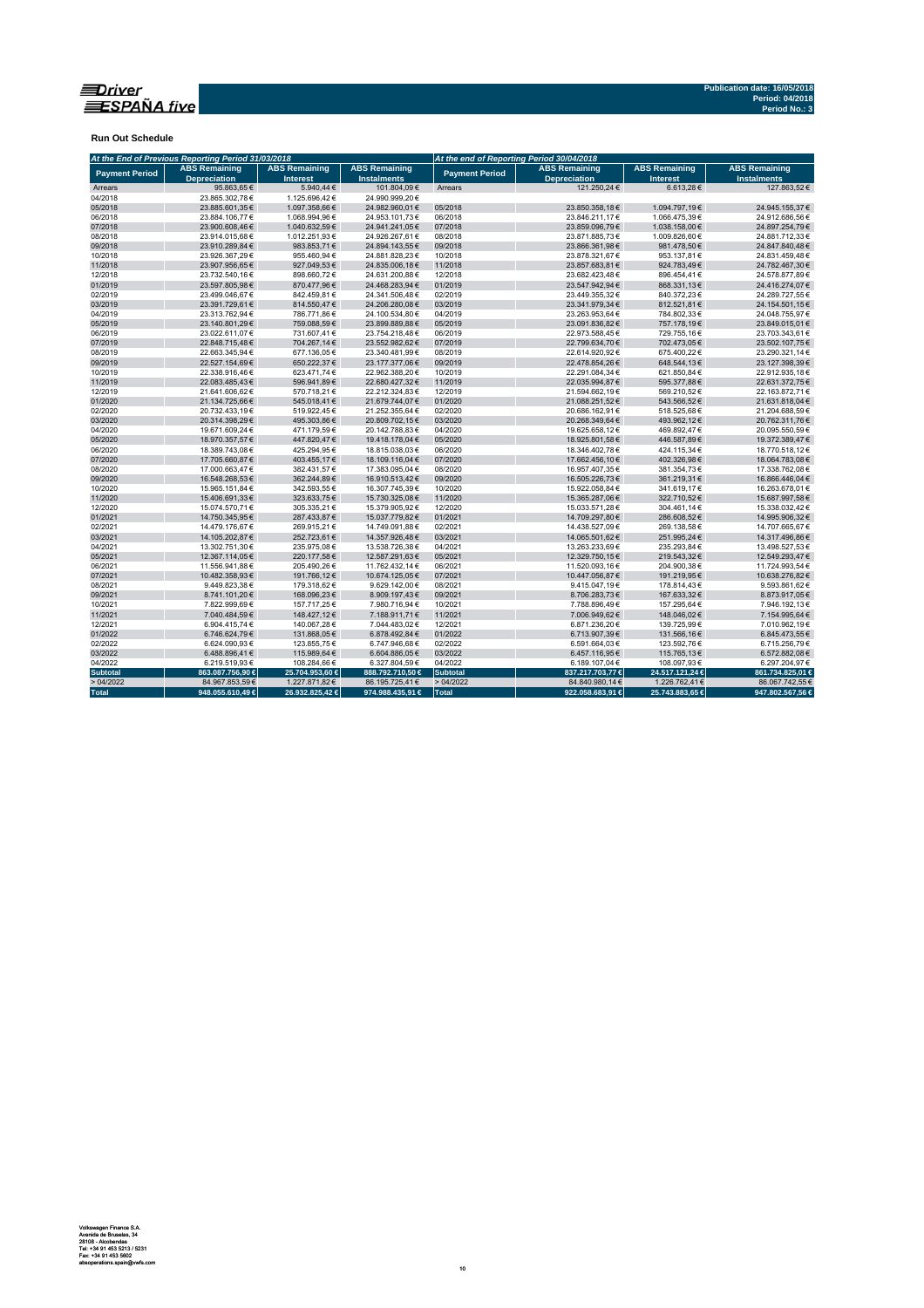

# **Amortisation Profile**

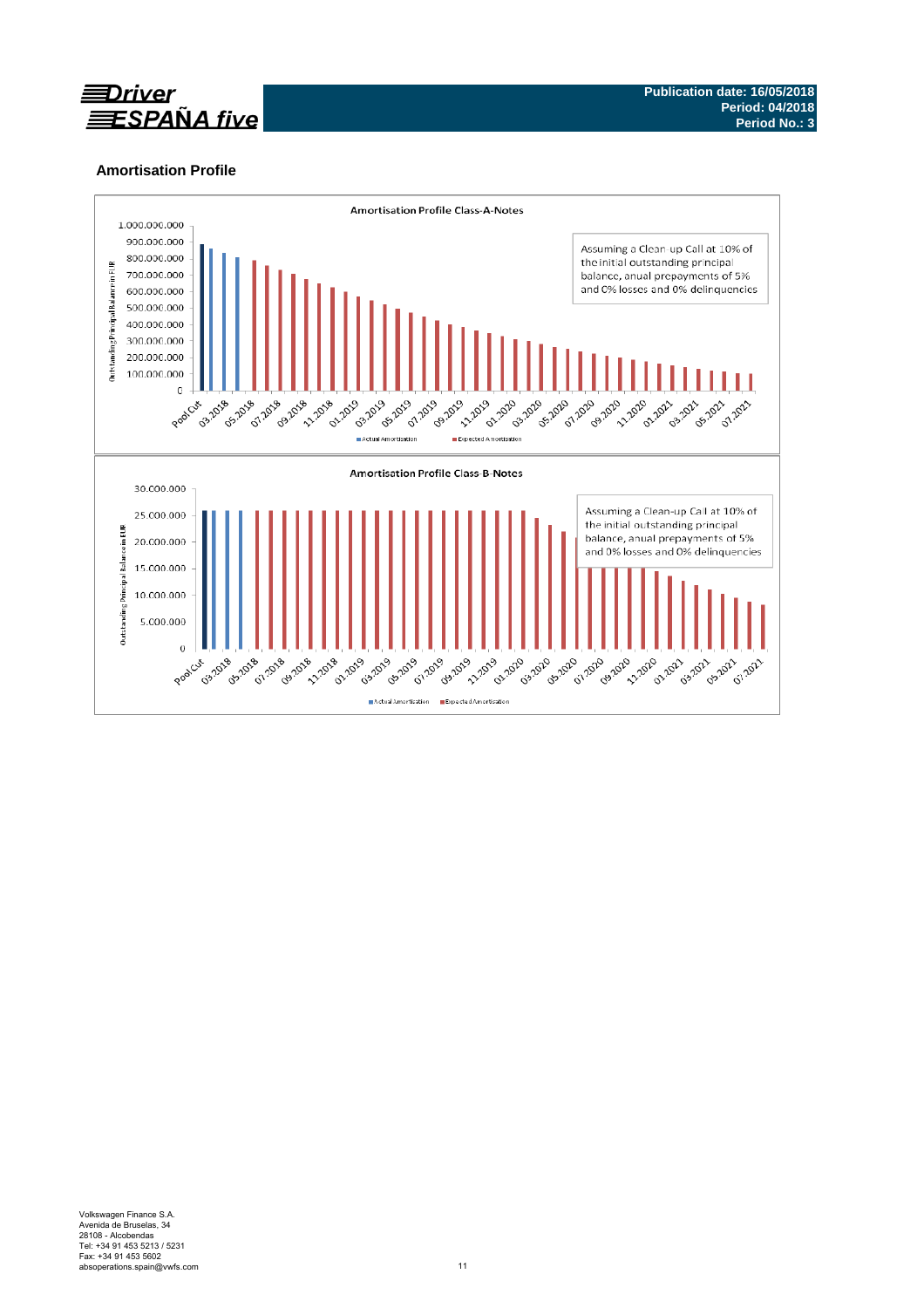

# **Defaults/ Performance Trigger**

| <b>Cumulative Gross Losses</b> |                 |                     |                                            |
|--------------------------------|-----------------|---------------------|--------------------------------------------|
|                                |                 | Number of Contracts | Defaults - Discounted<br>principal balance |
|                                | Begin of Period |                     | 0.00                                       |
|                                | Defaults        |                     | 13.584,55                                  |
|                                | End of Period   |                     | 13.584.55                                  |
| .                              |                 |                     |                                            |

| <b>Cumulative Gross Loss Ratio</b>                                                              |         |
|-------------------------------------------------------------------------------------------------|---------|
| Cumulative Defaults as percentage of Discounted Principal Balance at Pool cut Date $(\epsilon)$ | 0.0014% |

## **Performance Triggers**

A Targeted Note Balance was implemented to assure on a monthly basis that no cash is paid to lower steps in the waterfall unless there is sufficient overcollateralization to support the notes.

The performance trigger in form of a credit enhancement increase condition will be activated when the cumulative Gross Loss Ratio exceeds the defined limits. In this case the overcollateralization will be increased accordingly.

|                                                            | <b>OC-Percentage</b> | <b>OC-Percentage</b> |
|------------------------------------------------------------|----------------------|----------------------|
|                                                            | <b>Class A Notes</b> | <b>Class B Notes</b> |
| Until a Credit Enhancement Increase condition is in place  | 21.00%               | 14.50%               |
| Level I Credit Enhancement Increase condition is in place  | 25.00%               | 18.00%               |
| Level II Credit Enhancement Increase condition is in place | 100.00%              | 100.00%              |

### *Performance Trigger*

| <b>Levels</b> | <b>Credit Enhancement increase condition</b>                                                                                                                                                                 | <b>Credit Enhancement</b><br>increase condition in<br>place? |
|---------------|--------------------------------------------------------------------------------------------------------------------------------------------------------------------------------------------------------------|--------------------------------------------------------------|
| Level 1       | Cumulative Gross Loss Ratio exceeds (i) 1.8% on any Payment Date prior to or<br>during May 2019 (included); or (ii) 4.00% for any Payment Date after May 2019<br>and until that for February 2020(inclusive) | <b>No</b>                                                    |
| Level 2       | Cumulative Gross Loss Ratio exceeds 8.0% for any Payment Date                                                                                                                                                | No                                                           |

### *Performance Pool vis-a-vis Triggers*

### **Cumulated Grossloss**

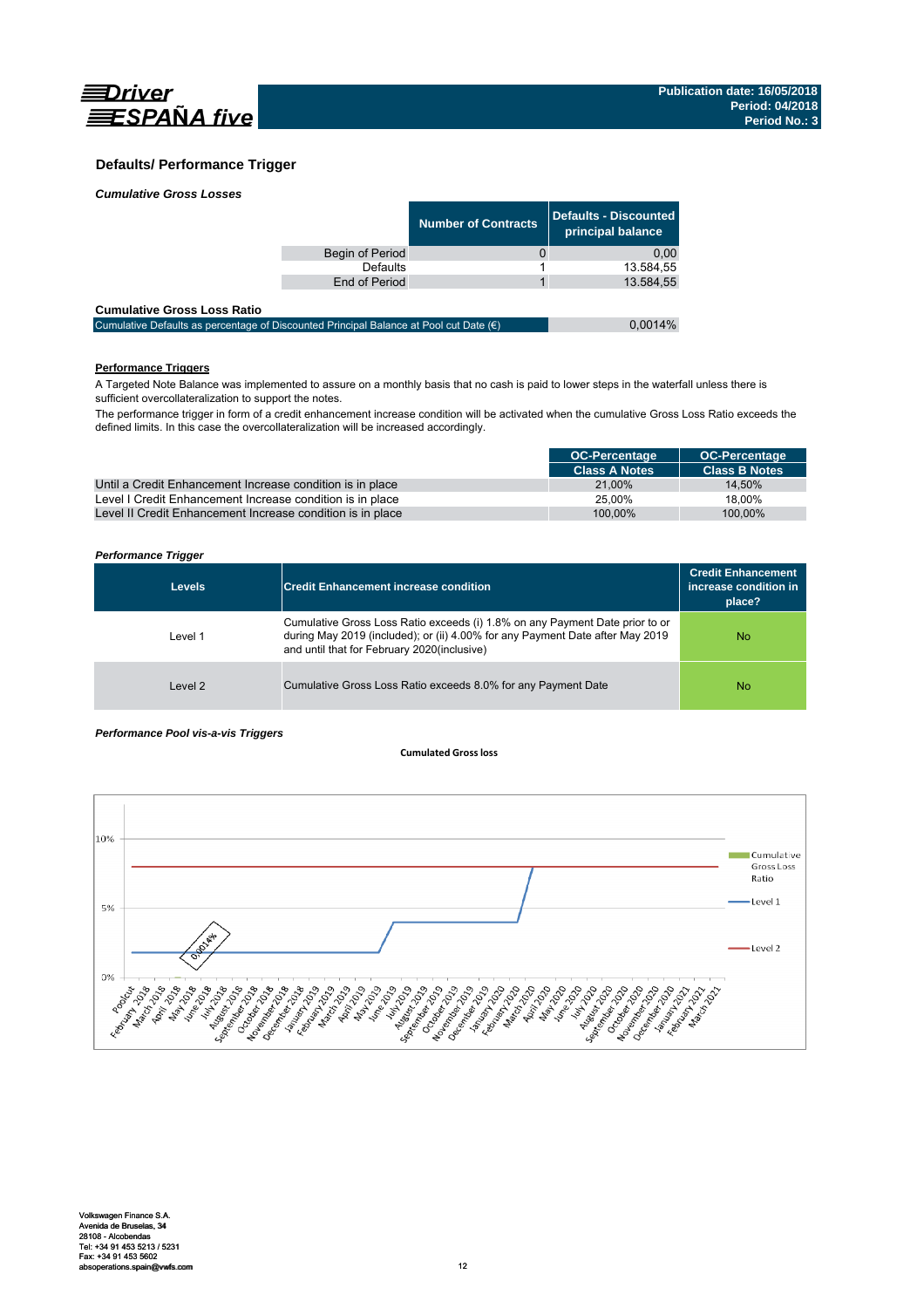

### **Overview Outstanding Contracts**

### *Development of Pool within Reporting Period*

|                                      | <b>Number of</b><br>contracts | <b>Adjustments</b> | <b>Outstanding Nominal</b><br><b>Balance</b> |
|--------------------------------------|-------------------------------|--------------------|----------------------------------------------|
| <b>Begin of Period</b>               |                               |                    | 974.988.435.91 €                             |
| <b>End of Period</b>                 |                               |                    | 947.802.567.56 €                             |
| Periodic reduction of Nominal        |                               | 27.185.868,35 €    | 27.185.868.35 €                              |
| Excess provision at pool cut         |                               | 0.00€              |                                              |
| Adjustment due to outdated arrears   |                               | 0.00€              |                                              |
| Cancelled interest in prepayments    |                               | -64.252,26 €       |                                              |
| Fees for prolongation                |                               | 153.51 €           |                                              |
| Write Off / Write Down               | ٠                             | 0.00€              |                                              |
| Recoveries after Write Off           |                               | 0.00€              |                                              |
| Cancelation fees                     |                               | 7.550.22 €         |                                              |
| Interest in arrears                  |                               | 840.59€            |                                              |
| Net Swaps                            |                               | 0.00€              |                                              |
| <b>Available Distribution Amount</b> |                               | 27.130.160.41 €    |                                              |

#### *Status of Contracts*

| <b>Status of Contracts</b> | <b>Pool Balance at Poolcut</b>       |                                                           | <b>Credit Type</b>  |                                                                     |                       |                                                                    | <b>Vehicle Status</b> |                                                              |                                          |                               |
|----------------------------|--------------------------------------|-----------------------------------------------------------|---------------------|---------------------------------------------------------------------|-----------------------|--------------------------------------------------------------------|-----------------------|--------------------------------------------------------------|------------------------------------------|-------------------------------|
|                            |                                      |                                                           | <b>Auto Credit</b>  |                                                                     | <b>Classic Credit</b> |                                                                    |                       |                                                              | <b>Used</b>                              |                               |
| <b>Status</b>              | <b>Number of</b><br><b>Contracts</b> | <b>Outstanding Discounted</b><br><b>Principal Balance</b> | Number of Contracts | <b>Outstanding</b><br><b>Discounted Principal</b><br><b>Balance</b> | Number of Contracts   | <b>Outstanding</b><br><b>Discounted Principa</b><br><b>Balance</b> | Number of Contracts   | Outstanding<br><b>Discounted Principal</b><br><b>Ralance</b> | Number of Contracts Discounted Principal | Outstanding<br><b>Balance</b> |
| Current                    | 86.320                               | 1.000.002.231,57 €                                        | 11.160              | 88.987.892,58 €                                                     | 75.160                | 911.014.338,99 €                                                   | 71.700                | 824.396.601.44 €                                             | 14.620                                   | 175.605.630,13 €              |
| Delinquent                 |                                      |                                                           |                     |                                                                     |                       |                                                                    |                       |                                                              |                                          |                               |
| <b>Defaulted</b>           |                                      |                                                           |                     | $\sim$                                                              |                       | $\sim$                                                             |                       | $-$                                                          |                                          | $\sim$                        |
| Partial Prepayment         |                                      |                                                           |                     |                                                                     |                       |                                                                    |                       |                                                              |                                          |                               |
| End of Term                |                                      | $\sim$                                                    |                     | $-1$                                                                |                       | $\sim$                                                             |                       | $\sim$                                                       |                                          | $-1$                          |
| Write Off                  |                                      |                                                           |                     | $\sim$                                                              |                       |                                                                    |                       |                                                              |                                          | $-$                           |
| <b>Full Prepayment</b>     |                                      |                                                           |                     | $ +$                                                                |                       | $\sim$                                                             |                       |                                                              |                                          | $-$                           |
| Repurchase                 |                                      |                                                           |                     |                                                                     |                       |                                                                    |                       |                                                              |                                          |                               |
| <b>Total</b>               | 86.320                               | 1.000.002.231,57 €                                        | 11.160              | 88.987.892,58 €                                                     | 75.160                | 911.014.338,99 €                                                   | 71.700                | 824.396.601,44 €                                             | 14.620                                   | 175.605.630,13 €              |

|                        | Pool Balance at the End of Period |                               | <b>Credit Type</b>  |                             |                                            |                  | <b>Vehicle Status</b> |                                                 |                 |                             |  |
|------------------------|-----------------------------------|-------------------------------|---------------------|-----------------------------|--------------------------------------------|------------------|-----------------------|-------------------------------------------------|-----------------|-----------------------------|--|
|                        |                                   |                               | <b>Auto Credit</b>  |                             | <b>Classic Credit</b>                      |                  |                       | New                                             | <b>Used</b>     |                             |  |
|                        | <b>Number of</b>                  | <b>Outstanding Discounted</b> |                     | Outstanding                 |                                            | Outstanding      |                       | Outstanding                                     |                 | Outstanding                 |  |
| <b>Status</b>          | <b>Contracts</b>                  | <b>Principal Balance</b>      | Number of Contracts | <b>Discounted Principal</b> | Number of Contracts   Discounted Principal |                  | Number of Contracts   | <b>Discounted Principal Number of Contracts</b> |                 | <b>Discounted Principal</b> |  |
|                        | (End of Period)                   | (End of Period)               |                     | <b>Balance</b>              |                                            | <b>Balance</b>   |                       | <b>Ralance</b>                                  |                 | <b>Balance</b>              |  |
| Current                | 85.543                            | 917.647.438.73 €              | 11.056              | 80.231.765.38 €             | 74.487                                     | 837.415.673.35 € | 71.089                | 755.564.196.45 €                                | 14.454          | 162.083.242.28 €            |  |
| Delinquent             | 325                               | 4.356.313.90 €                | 54                  | 511.856.14 €                | 271                                        | 3.844.457.76 €   | 253                   | 3.363.692.25 €                                  | 72              | 992.621.65 €                |  |
| Defaulted              |                                   | 13.584.55 €                   |                     | 0.00€                       |                                            | 13.584.55 €      |                       | 13.584.55 €                                     |                 | $ \epsilon$                 |  |
| Partial Prepayment     |                                   | 41.346,73 €                   |                     | 7.048,81 €                  |                                            | 34.297,92 €      |                       | 20.690.62 €                                     |                 | 20.656,11 €                 |  |
| End of Term            | 62                                | $0,00 \in$                    |                     | $0,00 \in$                  | 55                                         | $0.00 \in$       | 52                    | $\sim$                                          | 10 <sup>°</sup> | $ \pm$                      |  |
| Write Off              |                                   | 0.00€                         |                     | 0,00€                       |                                            | $0,00$ €         |                       |                                                 |                 |                             |  |
| <b>Full Prepayment</b> | 384                               | $0.00 \in$                    | 41                  | $0.00 \in$                  | 343                                        | $0.00 \in$       | 301                   | $\sim$                                          | 83              | $ \epsilon$                 |  |
| Repurchase             |                                   | 0,00€                         |                     | 0,00€                       |                                            | $0,00 \in$       |                       |                                                 |                 |                             |  |
| <b>Total</b>           | 86.320                            | 922.058.683.91 €              | 11.160              | 80.750.670.33 €             | 75.160                                     | 841.308.013.58 € | 71.700                | 758.962.163.87 €                                | 14.620          | 163.096.520,04 €            |  |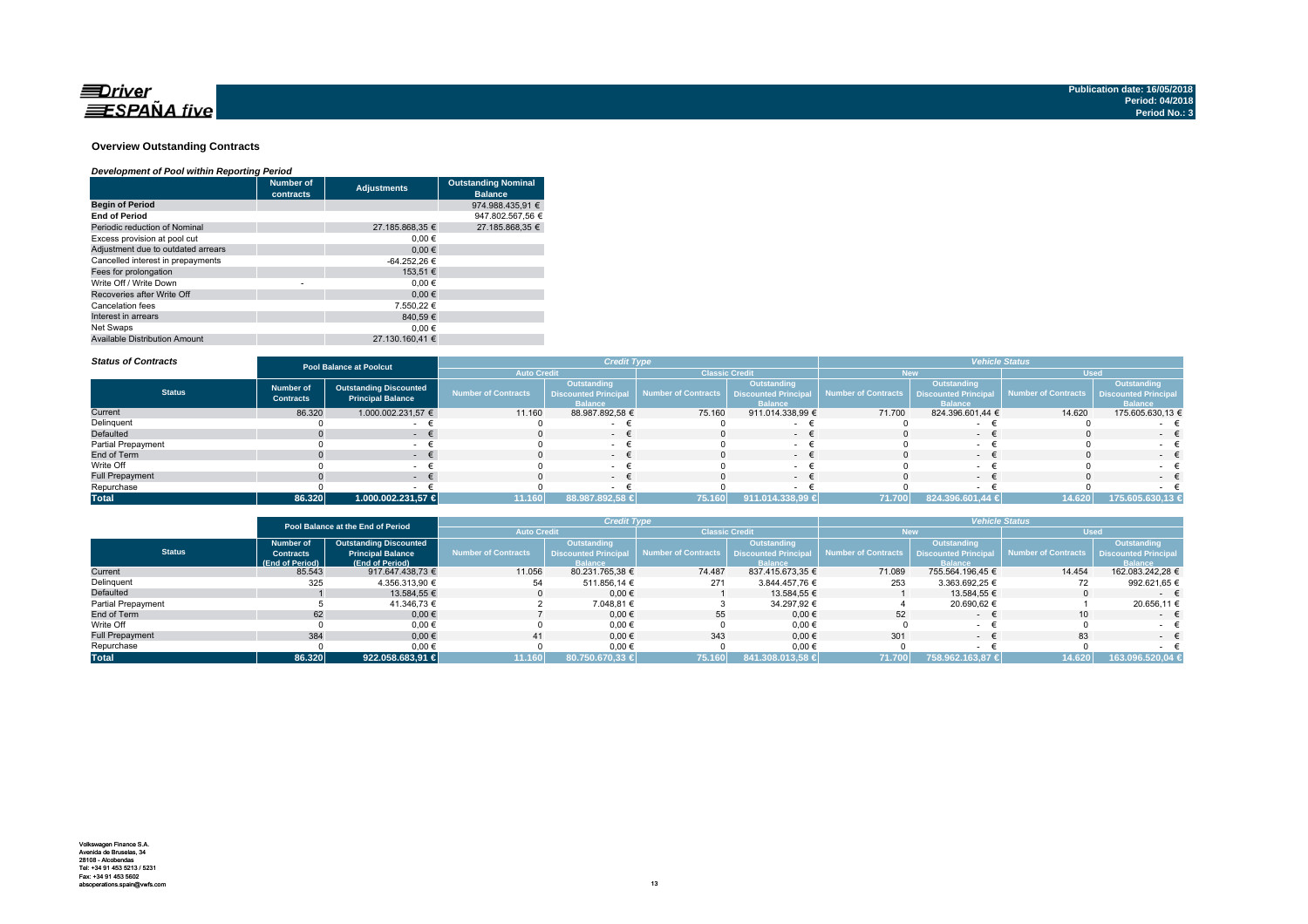## **Information on the retention of net economic interest**

## *Retention Amount at Poolcut*

| <b>Type of Asset</b>            | Number of<br><b>Loans</b> | Percentage of<br><b>Loans</b><br>(%) | <b>Outstanding Nominal</b><br><b>Balance</b> | Percentage of<br><b>Balance</b><br>(%) |
|---------------------------------|---------------------------|--------------------------------------|----------------------------------------------|----------------------------------------|
| Portfolio sold to Fund          | 86.320                    | 94,94%                               | 1.029.405.033,97 €                           | 95,00%                                 |
| Retention of Volkswagen Finance | 4.598                     | 5.06%                                | 54.189.288,02 €                              | 5,00%                                  |
| <b>Total</b>                    | 90.918                    | 100,00%                              | 1.083.594.321,99 €                           | 100,00%                                |
|                                 |                           |                                      |                                              |                                        |
| <b>Retention Amounts</b>        |                           |                                      |                                              |                                        |
| <b>Minimum Retention</b>        | 51.470.251,70 €           | 5,00%                                |                                              |                                        |
| <b>Actual Retention</b>         | 54.189.288.02 €           | 5.00%                                |                                              |                                        |

### *Retention Amount End of Period*

| <b>Type of Asset</b>            | Number of<br><b>Loans</b> | Percentage of<br>Loans<br>(%) | <b>Outstanding Nominal</b><br><b>Balance</b> | Percentage of<br><b>Balance</b><br>(%) |
|---------------------------------|---------------------------|-------------------------------|----------------------------------------------|----------------------------------------|
| Portfolio sold to Fund          | 85.874                    | 94,95%                        | 947.802.567,56 €                             | 95,01%                                 |
| Retention of Volkswagen Finance | 4.572                     | 5.05%                         | 49.741.147,91 €                              | 4.99%                                  |
| Total                           | 90.446                    | $ 100,00\% $                  | 997.543.715,47 €                             | 100,00%                                |

| <b>Retention Amounts</b> |                 |       |
|--------------------------|-----------------|-------|
| Minimum Retention        | 49.877.185.77 € | 5.00% |
| <b>Actual Retention</b>  | 49.741.147.91 € | 4.99% |

In its capacity as originator and original lender, Volkswagen Finance, S.A. complies with the retention requirement of a material net economic interest in accordance with §122a CRD.

By adhering to option c) of the directive, Volkswagen Finance, S.A. will keep the exposures designated for retention on its balance sheet on an ongoing basis.

The latest end of month level of retention will be published on a monthly basis within the Investor Report.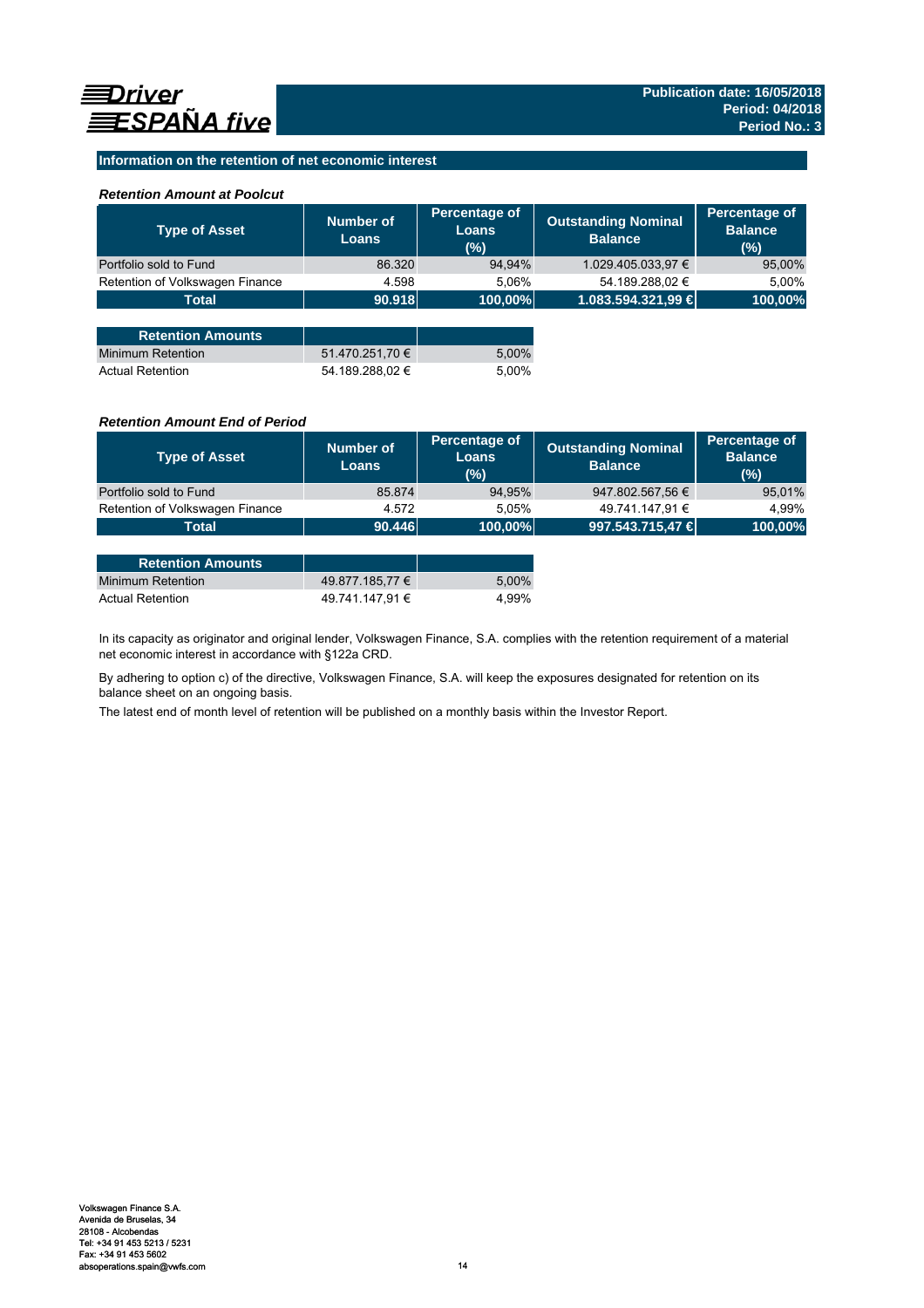#### **Delinquent Contracts**

|                 | <b>Total Portfolio</b>               |                                   |                                                           |                                                               |                                       |                                               | <b>Credit Type</b>            |                                                              |                                      |                                                              | <b>Vehicle Status</b>         |                                                              |                                      |                                                              |
|-----------------|--------------------------------------|-----------------------------------|-----------------------------------------------------------|---------------------------------------------------------------|---------------------------------------|-----------------------------------------------|-------------------------------|--------------------------------------------------------------|--------------------------------------|--------------------------------------------------------------|-------------------------------|--------------------------------------------------------------|--------------------------------------|--------------------------------------------------------------|
|                 |                                      |                                   |                                                           |                                                               |                                       |                                               |                               | <b>Auto Credit</b>                                           | <b>Classic Credit</b>                |                                                              |                               | <b>New</b>                                                   |                                      | <b>Used</b>                                                  |
| Days in Arrears | <b>Number of</b><br><b>Contracts</b> | <b>Number of</b><br>Contracts (%) | <b>Outstanding Discounted</b><br><b>Principal Balance</b> | <b>Outstanding Discounted</b><br><b>Principal Balance (%)</b> | Outstanding<br><b>Nominal Balance</b> | Outstanding<br><b>Nominal Balance</b><br>10/1 | Number of<br><b>Contracts</b> | Outstanding<br><b>Discounted</b><br><b>Principal Balance</b> | <b>Number of</b><br><b>Contracts</b> | Outstanding<br><b>Discounted</b><br><b>Princinal Ralance</b> | Number of<br><b>Contracts</b> | Outstanding<br><b>Discounted</b><br><b>Princinal Ralance</b> | <b>Number of</b><br><b>Contracts</b> | Outstanding<br><b>Discounted</b><br><b>Princinal Balance</b> |
| $> 1 \le 30$    | 161                                  | 0,19%                             | 2.102.508,76 €                                            | 0,23%                                                         | 2.176.672,82 €                        | 0,22%                                         | 23                            | 186.480,38 €                                                 | 138                                  | 1.916.028,38 €                                               | 125                           | 1.621.772,89 €                                               | 36                                   | 480.735,876                                                  |
| $> 30 \le 60$   | 103                                  | 0,12%                             | 1.395.512,44 €                                            | 0,15%                                                         | 1.446.059,92 €                        | 0,14%                                         | 18                            | 169.532,41 €                                                 | 85                                   | .225.980,03 €                                                | 82                            | .074.488,67 €                                                | 21                                   | 321.023,77 €                                                 |
| $> 60 \le 90$   | 61                                   | 0,07%                             | 858.292,70 €                                              | 0,09%                                                         | 889.329,11 €                          | 0,09%                                         | 13                            | 155.843,35 €                                                 | 48                                   | 702.449,35 €                                                 | 46                            | 667.430,69 €                                                 | 15                                   | 190.862,01 €                                                 |
| $> 90 \le 120$  |                                      | 0,00%                             | $\sim$                                                    | 0,00%                                                         | $\sim$                                | 0,00%                                         |                               | $\sim$                                                       |                                      | $\sim$                                                       |                               | $\sim$                                                       |                                      | $\sim$                                                       |
| $> 120 \le 150$ | $\Omega$                             | 0,00%                             | $ \epsilon$                                               | 0,00%                                                         | $ \epsilon$                           | 0,00%                                         |                               | $\sim$ 100 $\mu$                                             |                                      | $-1$                                                         |                               | $ \epsilon$                                                  | $\Omega$                             | $\sim$                                                       |
| $> 150 \le 180$ |                                      | 0,00%                             |                                                           | 0,00%                                                         | $\sim$                                | 0,00%                                         |                               | $\sim$                                                       |                                      | $\sim$                                                       |                               | ۰                                                            |                                      |                                                              |
| <b>Subtotal</b> | 325                                  | 0,38%                             | 4.356.313,90 €                                            | 0.47%                                                         | 4.512.061,85 €                        | 0,45%                                         | 54                            | 511.856.14 €                                                 | 271                                  | 8.844.457.76                                                 | 253                           | 1.363.692.25                                                 | 72                                   | 92.621.65                                                    |
| $> 180 \le 210$ | $\Omega$                             | 0,00%                             | €<br>$\sim$ 100 $\mu$                                     | 0,00%                                                         | €<br>$\sim$                           | 0,00%                                         |                               | $\sim$                                                       |                                      | $  -$                                                        |                               | $ \epsilon$                                                  | $\Omega$                             | $\sim$                                                       |
| > 210 < 240     |                                      | 0,00%                             | $\sim$                                                    | 0,00%                                                         | $\sim$                                | 0,00%                                         |                               | $\sim$                                                       |                                      | $\sim$                                                       |                               | $\sim$                                                       |                                      | ۰                                                            |
| $> 240 \le 270$ |                                      | 0,00%                             | $ \epsilon$                                               | 0,00%                                                         | $\epsilon$<br>$\sim$                  | 0,00%                                         |                               | $\sim$                                                       |                                      | $ \epsilon$                                                  |                               | $ \epsilon$                                                  | $\Omega$                             | $\sim$                                                       |
| $> 270 \le 300$ |                                      | 0,00%                             | <b>Service</b>                                            | 0,00%                                                         | $\sim$                                | 0,00%                                         |                               | $\sim$                                                       |                                      | $\sim$                                                       |                               | - +                                                          |                                      | $\sim$                                                       |
| $>$ 300 <= 330  | $\Omega$                             | 0,00%                             | $ \epsilon$                                               | 0,00%                                                         | $ \epsilon$                           | 0,00%                                         | 0                             | $\sim$ 100 $\mu$                                             |                                      | $ \epsilon$                                                  |                               | $ \epsilon$                                                  | $\Omega$                             | $\sim$ 100 $\mu$                                             |
| $> 330 \le 360$ |                                      | 0,00%                             | $\sim$                                                    | 0,00%                                                         | - €                                   | 0,00%                                         |                               | <b>Contract Contract</b>                                     |                                      | $\sim$                                                       |                               | $ \epsilon$                                                  |                                      | . .                                                          |
| > 360           |                                      | 0,00%                             | $\sim$                                                    | 0,00%                                                         | $\sim$                                | 0,00%                                         |                               | $\sim$ 100 $\mu$                                             |                                      | $-1$                                                         |                               | $ \epsilon$                                                  |                                      | $\sim$                                                       |
| <b>Subtotal</b> |                                      | $0.00\%$                          | $0,00$ €                                                  | 0,00%                                                         | $0,00$ ∈                              | 0,00%                                         |                               | $0.00 \leq$                                                  |                                      | $0.00*$                                                      |                               | $0.00 \le$                                                   |                                      | 0.00                                                         |
| <b>Total</b>    | 325                                  | 0.38%                             | 4.356.313.90 €                                            | 0,47%                                                         | 4.512.061.85 €                        | 0,45%                                         |                               | 511.856.14 €                                                 | 271                                  | 3.844.457.76 €                                               | 253                           | 3.363.692.25                                                 | 72                                   | 992.621,65 €                                                 |

#### *Performance Delinquencies*

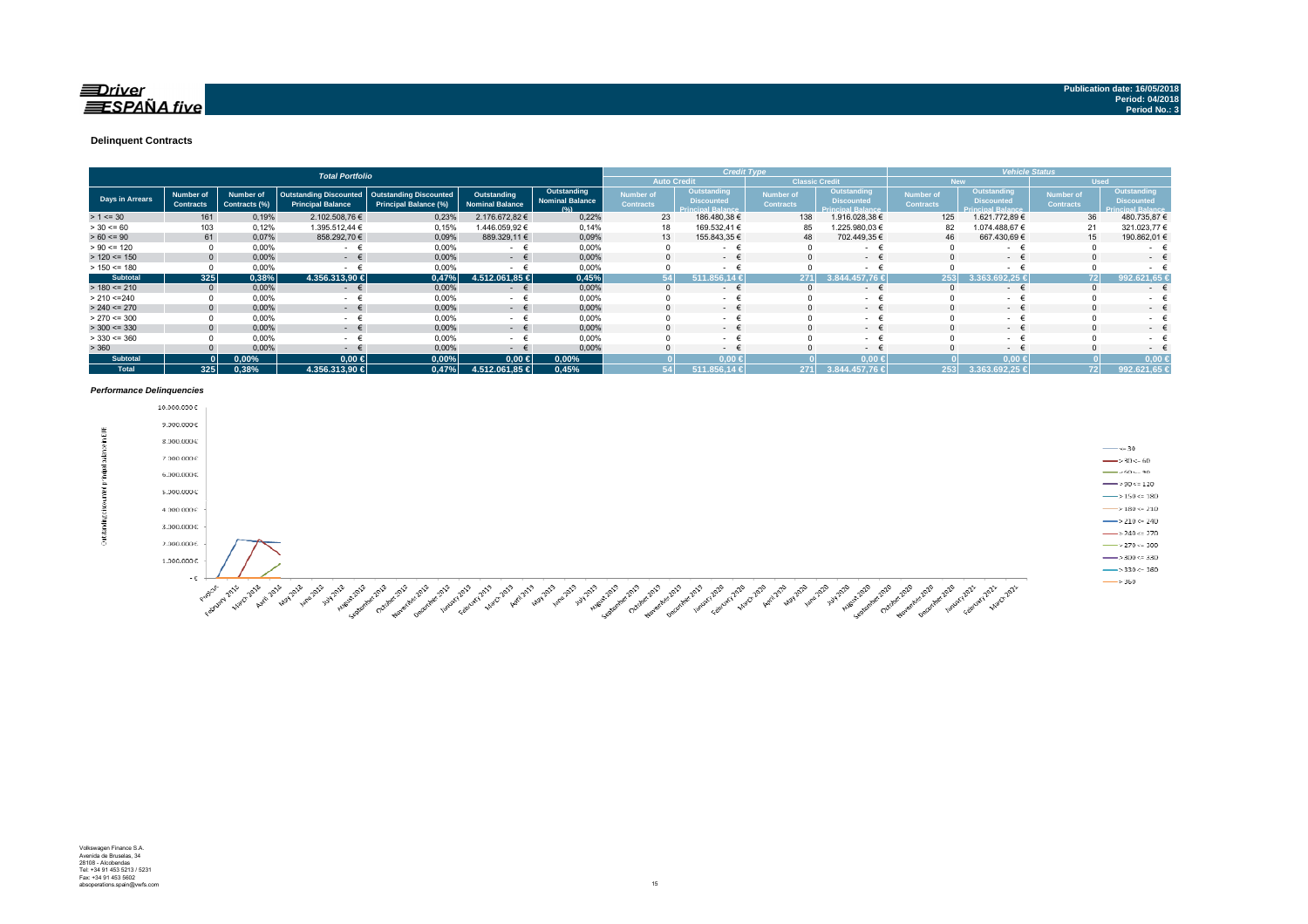### $\equiv$ Driver  $\equiv$ SPAÑA five

#### **Defaulted Contracts**

|                        |                                      |                                   | <b>Defaulted Profile Total Portfolio</b>                            |                                                        |                                |                                              | <b>Credit Type</b>            |                                                              |                               |                                                              | <b>Vehicle Status</b>         |                                                                    |                                      |                                                             |
|------------------------|--------------------------------------|-----------------------------------|---------------------------------------------------------------------|--------------------------------------------------------|--------------------------------|----------------------------------------------|-------------------------------|--------------------------------------------------------------|-------------------------------|--------------------------------------------------------------|-------------------------------|--------------------------------------------------------------------|--------------------------------------|-------------------------------------------------------------|
|                        |                                      |                                   |                                                                     |                                                        |                                |                                              |                               | <b>Auto Credit</b>                                           |                               | <b>Classic Credit</b>                                        |                               | <b>New</b>                                                         |                                      | <b>Used</b>                                                 |
| <b>Days in Arrears</b> | <b>Number of</b><br><b>Contracts</b> | <b>Number of</b><br>Contracts (%) | <b>Outstanding</b><br><b>Discounted Principal</b><br><b>Balance</b> | Outstanding Discounted<br><b>Principal Balance (%)</b> | Outstanding<br>Nominal Balance | Outstanding<br><b>Nominal</b><br>Balance (%) | Number of<br><b>Contracts</b> | Outstanding<br><b>Discounted Principal</b><br><b>Balance</b> | Number of<br><b>Contracts</b> | Outstanding<br><b>Discounted Principal</b><br><b>Balance</b> | Number of<br><b>Contracts</b> | <b>Outstanding</b><br><b>Discounted Principa</b><br><b>Balance</b> | <b>Number of</b><br><b>Contracts</b> | Outstanding<br><b>Discounted Principa</b><br><b>Balance</b> |
| $= 30$                 |                                      | 0,00%                             | $0,00$ €                                                            | 0,00%                                                  | $ \epsilon$                    | 0,00%                                        |                               | $0,00 \in$                                                   |                               | $0.00 \in$                                                   |                               | $0,00 \in$                                                         |                                      | 0,00€                                                       |
| $> 30 \le 60$          |                                      | 0,00%                             | $0,00$ €                                                            | 0,00%                                                  | $0.00 \in$                     | 0.00%                                        |                               | $0,00 \in$                                                   |                               | $0,00$ €                                                     |                               | $0,00 \in$                                                         |                                      | $0,00 \in$                                                  |
| $> 60 \le 90$          |                                      | 0,00%                             | 13.584,55 €                                                         | 0,00%                                                  | 13.622,96 €                    | 0,00%                                        |                               | $0,00 \in$                                                   |                               | 13.584,55 €                                                  |                               | 13.584,55 €                                                        |                                      | $0,00 \in$                                                  |
| $> 90 \le 120$         |                                      | 0,00%                             | $0,00$ €                                                            | 0,00%                                                  | $ \pm$                         | 0,00%                                        |                               | $0,00 \in$                                                   |                               | $0,00 \in$                                                   |                               | $0,00 \in$                                                         |                                      | $0,00$ €                                                    |
| $> 120 \le 150$        |                                      | 0.00%                             | $0,00$ €                                                            | 0.00%                                                  | $ \epsilon$                    | 0.00%                                        |                               | $0,00 \in$                                                   |                               | $0.00 \in$                                                   |                               | $0.00 \in$                                                         |                                      | $0,00 \in$                                                  |
| $> 150 \le 180$        |                                      | 0.00%                             | 0.00€                                                               | 0.00%                                                  | $ \pm$                         | 0.00%                                        |                               | $0,00 \in$                                                   |                               | $0,00 \in$                                                   |                               | $0,00 \in$                                                         |                                      | $0,00 \in$                                                  |
| <b>Subtotal</b>        |                                      | 0,00%                             | 13.584,55 €                                                         | 0,00%                                                  | 13.622,96 €                    | 0,00%                                        |                               | $0.00 \in$                                                   |                               | 13.584,55                                                    |                               | 13.584,55 €                                                        |                                      | 0,00 <sub>6</sub>                                           |
| $> 180 \le 210$        |                                      | 0,00%                             | $0,00$ €                                                            | 0,00%                                                  | $ \epsilon$                    | 0.00%                                        |                               | $0,00 \in$                                                   |                               | $0.00 \in$                                                   |                               | $0,00 \in$                                                         |                                      | $0,00 \in$                                                  |
| $> 210 \le 240$        |                                      | 0,00%                             | $0,00$ €                                                            | 0,00%                                                  | $ \pm$                         | 0,00%                                        |                               | $0,00 \in$                                                   |                               | $0,00 \in$                                                   |                               | $0,00 \in$                                                         |                                      | $0,00 \in$                                                  |
| $> 240 \le 270$        |                                      | 0,00%                             | $0,00$ €                                                            | 0,00%                                                  | $ \epsilon$                    | 0.00%                                        |                               | $0,00 \in$                                                   |                               | $0,00 \in$                                                   |                               | $0,00 \in$                                                         |                                      | $0,00 \in$                                                  |
| $> 270 \le 300$        |                                      | 0,00%                             | $0,00$ €                                                            | 0,00%                                                  | $ \epsilon$                    | 0.00%                                        |                               | $0,00 \in$                                                   |                               | $0,00 \in$                                                   |                               | $0.00 \in$                                                         |                                      | $0,00 \in$                                                  |
| $>$ 300 <= 330         |                                      | 0,00%                             | $0,00$ €                                                            | 0,00%                                                  | $ \epsilon$                    | 0.00%                                        |                               | $0,00 \in$                                                   |                               | $0.00 \in$                                                   |                               | $0,00 \in$                                                         |                                      | $0,00 \in$                                                  |
| $>$ 330 <= 360         |                                      | 0,00%                             | $0,00$ €                                                            | 0.00%                                                  | 0.00€                          | 0.00%                                        |                               | $0,00 \in$                                                   |                               | $0.00 \in$                                                   |                               | $0.00 \in$                                                         |                                      | $0,00 \in$                                                  |
| > 360                  |                                      | 0,00%                             | $0,00$ €                                                            | 0,00%                                                  | $0,00 \in$                     | 0,00%                                        |                               | $0,00 \in$                                                   |                               | $0,00 \in$                                                   |                               | $0,00 \in$                                                         |                                      | $0,00 \in$                                                  |
| <b>Subtotal</b>        |                                      | 0,00%                             | $0,00 \in$                                                          | 0,00%                                                  | $0,00 \in$                     | 0,00%                                        |                               | $0,00 \in$                                                   |                               | $0.00 \in$                                                   |                               | $0,00 \in$                                                         |                                      | 0,00                                                        |
| <b>Total</b>           |                                      | 0,00%                             | 13.584,55 €                                                         | 0,00%                                                  | 13.622,96 €                    | 0.00%                                        |                               | $0,00 \in$                                                   |                               | 13.584,55 €                                                  |                               | 13.584,55 €                                                        |                                      | 0,00                                                        |

#### **Performance Defaults**

|    | 10.000.000€                                                                                                                                                                                                                                                                                                                                                                                                                                            | $\leftarrow$ <= 30                   |
|----|--------------------------------------------------------------------------------------------------------------------------------------------------------------------------------------------------------------------------------------------------------------------------------------------------------------------------------------------------------------------------------------------------------------------------------------------------------|--------------------------------------|
| ă. | $9.000.000 \in$                                                                                                                                                                                                                                                                                                                                                                                                                                        | $\rightarrow$ 30 $\sim$ 60           |
|    | 8.000.000€                                                                                                                                                                                                                                                                                                                                                                                                                                             | $\rightarrow 60 \Leftarrow 90$       |
|    | 7.000.000 €                                                                                                                                                                                                                                                                                                                                                                                                                                            | $ \rightarrow$ 90 $\sim$ 120         |
|    | 6.000.000€                                                                                                                                                                                                                                                                                                                                                                                                                                             | $\longrightarrow$ 120 <= 150         |
|    |                                                                                                                                                                                                                                                                                                                                                                                                                                                        | $ > 150 < 180$                       |
|    | 5.000.000€                                                                                                                                                                                                                                                                                                                                                                                                                                             | $-$ >180 <- 210                      |
|    | 4.000.000 €                                                                                                                                                                                                                                                                                                                                                                                                                                            | $\longrightarrow$ 210 <= 240         |
|    | 3.000.000€                                                                                                                                                                                                                                                                                                                                                                                                                                             | $\rightarrow$ 240 <= 270             |
|    | 2.000.000 €                                                                                                                                                                                                                                                                                                                                                                                                                                            | $\frac{1}{2}$ > 2.70 <= 3.00         |
|    | 1.000.000K                                                                                                                                                                                                                                                                                                                                                                                                                                             | $\longrightarrow 300 \leftarrow 330$ |
|    | $ \epsilon$<br>$  -$<br>___<br><b>Contract Contract</b>                                                                                                                                                                                                                                                                                                                                                                                                | $\longrightarrow$ 330 <= 360         |
|    | $\mathcal{A}^{\mathcal{D}}$<br>న్<br>s 2<br>$\mathcal{R}^{\mathcal{P}}$<br>- 8<br>⋰<br>್<br>-∞°<br>ని<br>ూ<br>- 1929.<br>$\mathcal{A}^{\circ}$<br>$\mathcal{S}^{\mathcal{P}}$<br>$\mathcal{S}^{\mathcal{P}}$<br>-62<br>చి<br>- 42 - 42<br>$\sigma^2$<br>- 38<br>$\mathcal{A}^{\mathcal{P}}$<br>$\mathcal{S}^{\mathcal{P}}$<br>$\mathcal{S}^{\mathcal{P}}$<br>- 1997<br>∽<br>- 33<br>ో<br>$\mathcal{S}^{\mathcal{P}}$<br>.ో<br>- 65<br>.∻°<br>$-6^{12}$ | $\longrightarrow 360$                |

A SOUTH AND SOUTH AND SOUTH AND SOUTH AND SOUTH AND SOUTH AND SOUTH AND SOUTH AND SOUTH AND SOUTH AND SOUTH AND SOUTH AND SOUTH AND SOUTH AND SOUTH AND SOUTH AND SOUTH AND SOUTH AND SOUTH AND SOUTH AND SOUTH AND SOUTH AND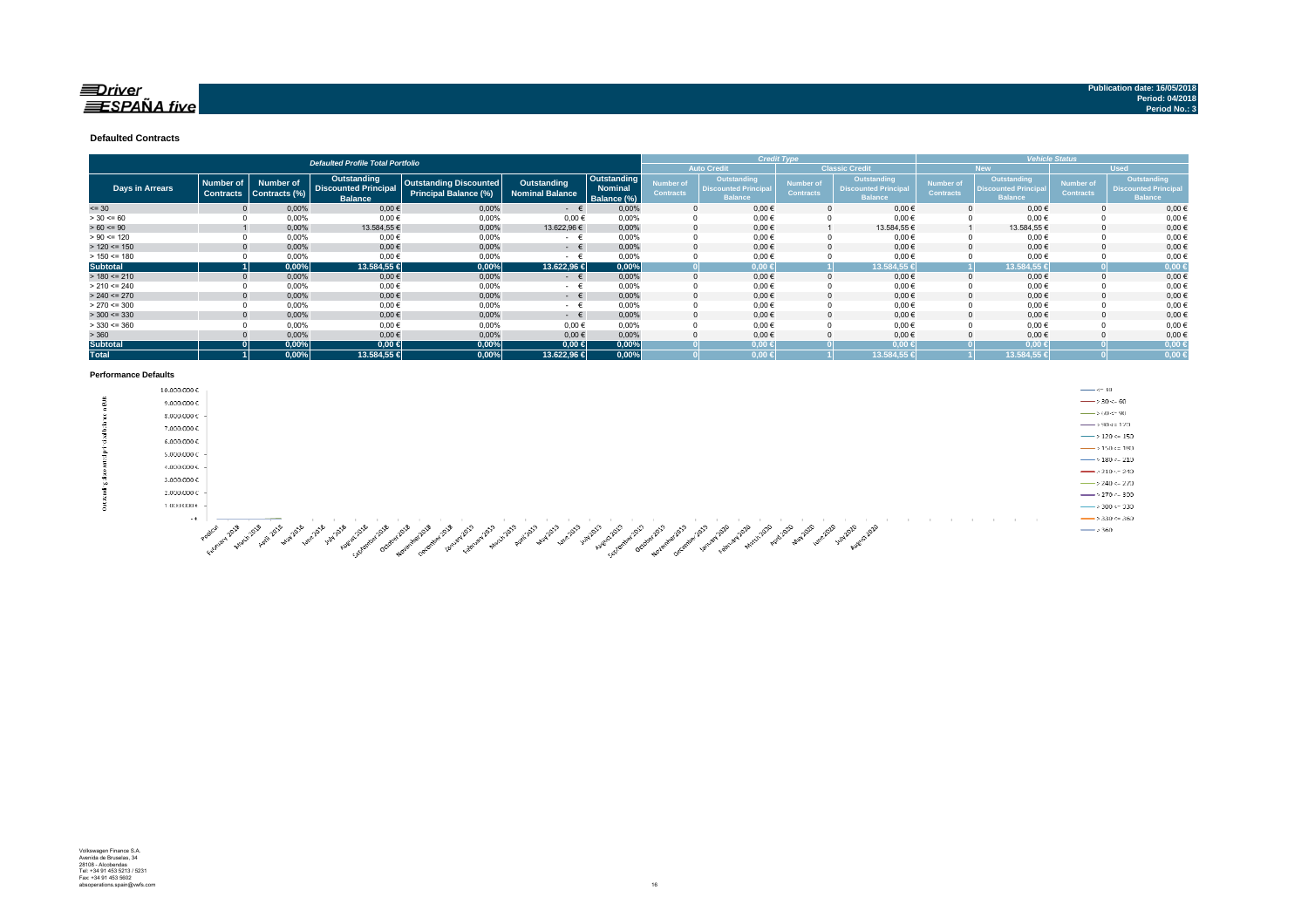



### **Prepayments**

| <b>Unscheduled Prepayments</b>                                                       | <b>Number of Contracts</b> |                                      | <b>Outstanding Discounted</b><br><b>Balance as of the Beginning</b><br>of the Period | <b>Unscheduled</b><br><b>Prepayments</b> | <b>Outstanding Discounted</b><br>Balance as of the End of the<br>Period        |
|--------------------------------------------------------------------------------------|----------------------------|--------------------------------------|--------------------------------------------------------------------------------------|------------------------------------------|--------------------------------------------------------------------------------|
| Full and Partial Prepayments                                                         | 136                        |                                      | 2.178.597,85€                                                                        | 2.122.175.21€                            | 41.346.73€                                                                     |
| Full and Partial Prepayments<br>with another status at the end of<br>the month $(*)$ | 3                          |                                      | 39.398.99€                                                                           | 38.675.79€                               | $0.00 \in$                                                                     |
| <b>Total</b>                                                                         | 139                        |                                      | 2.217.996,84 €                                                                       | 2.160.851,00 €                           | 41.346,73 €                                                                    |
| <b>Partial Prepayments</b>                                                           |                            |                                      |                                                                                      |                                          |                                                                                |
| <b>Credit type</b>                                                                   | <b>Type of vehicle</b>     | <b>Number of</b><br><b>Contracts</b> | <b>Outstanding Discounted</b><br><b>Balance as of the Beginning</b><br>of the Period | <b>Unscheduled</b><br><b>Prepayments</b> | <b>Outstanding Discounted</b><br>Balance as of the End of the<br><b>Period</b> |
| AutoCredit                                                                           | New Car                    | $\overline{2}$                       | 14.998,19€                                                                           | 7.467.46€                                | 7.048.81€                                                                      |
|                                                                                      | <b>Used Car</b>            | 0                                    | $0,00 \in$                                                                           | $0.00 \in$                               | $0.00 \in$                                                                     |
|                                                                                      | <b>Subtotal AC</b>         | $\overline{2}$                       | 14.998,19 €                                                                          | 7.467,46 €                               | 7.048,81 €                                                                     |
| <b>Classic Credit</b>                                                                | New Car                    | $\overline{2}$                       | 15.640.87 €                                                                          | 1.628.79€                                | 13.641,81€                                                                     |
|                                                                                      | Used Car                   | 1                                    | 22.874.38€                                                                           | 1.962.38€                                | 20.656.11€                                                                     |
|                                                                                      | <b>Subtotal CC</b>         | $\mathbf{3}$                         | 38.515,25 €                                                                          | 3.591,17 €                               | 34.297,92 €                                                                    |
| <b>Total</b>                                                                         |                            | $\overline{5}$                       | 53.513,44 €                                                                          | 11.058,63 €                              | 41.346,73 €                                                                    |
| <b>Full Prepayments</b>                                                              |                            |                                      |                                                                                      |                                          |                                                                                |
| <b>Credit type</b>                                                                   | <b>Type of vehicle</b>     | <b>Number of</b><br><b>Contracts</b> | <b>Outstanding Discounted</b><br><b>Principal Balance</b>                            | <b>Unscheduled</b><br><b>Prepayments</b> | <b>Outstanding Discounted</b><br>Balance as of the End of the<br><b>Period</b> |
| AutoCredit                                                                           | New Car                    | 15                                   | 148.349,46€                                                                          | 146.812.03€                              | $0.00 \in$                                                                     |
|                                                                                      | <b>Used Car</b>            | 1                                    | 4.512.13€                                                                            | 4.341.15€                                | 0.00€                                                                          |
|                                                                                      | <b>Subtotal AC</b>         | 16                                   | 152,861,59 €                                                                         | 151.153.18 €                             | $0.00 \in$                                                                     |
| <b>Classic Credit</b>                                                                | New Car                    | 89                                   | 1.679.730,47€                                                                        | 1.670.531,15€                            | $0,00 \in$                                                                     |
|                                                                                      | Used Car                   | 26                                   | 292.492,35€                                                                          | 289.432.25€                              | $0,00 \in$                                                                     |
|                                                                                      | <b>Subtotal CC</b>         | 115                                  | 1.972.222,82 €                                                                       | 1.959.963,40 €                           | $0.00 \in$                                                                     |
| <b>Total</b>                                                                         |                            | 131                                  | 2.125.084,41 €                                                                       | 2.111.116,58 €                           | $0,00 \in$                                                                     |
| <b>Full and Partial Prepayments</b>                                                  |                            |                                      |                                                                                      |                                          |                                                                                |
| <b>Credit type</b>                                                                   | Type of vehicle            | <b>Number of</b><br><b>Contracts</b> | <b>Outstanding Discounted</b><br><b>Balance as of the Beginning</b><br>of the Period | <b>Unscheduled</b><br><b>Prepayments</b> | <b>Outstanding Discounted</b><br>Balance as of the End of the<br>Period        |
| AutoCredit                                                                           | New Car                    | 17                                   | 163.347,65€                                                                          | 154.279,49€                              | 7.048.81 €                                                                     |
|                                                                                      | Used Car                   | 1                                    | 4.512.13€                                                                            | 4.341,15€                                | 0.00€                                                                          |
|                                                                                      | <b>Subtotal AC</b>         | 18                                   | 167.859,78 €                                                                         | 158.620,64 €                             | 7.048.81 €                                                                     |

Classic Credit New Car 91 1.695.371,34 € 1.672.159,94 € 1.672.159,94 € 1.672.159,94 € 1.672.159,94 € 1.672.159,94 € 1.672.159,94 € 1.672.159,94 € 1.672.159,94 € 1.672.159,94 € 1.672.159,94 € 1.672.159,94 € 1.672.159,94 €

**Total 136 2.178.597,85 € 2.122.175,21 € 41.346,73 €**

Used Car 27 315.366,73 € 291.394,63 € 20.656,11 € **Subtotal CC 118 2.010.738,07 € 1.963.554,57 € 34.297,92 €**

(\*) Contracts with unscheduled payment during the period but classified as delinquent, default or write off as of the end of the month.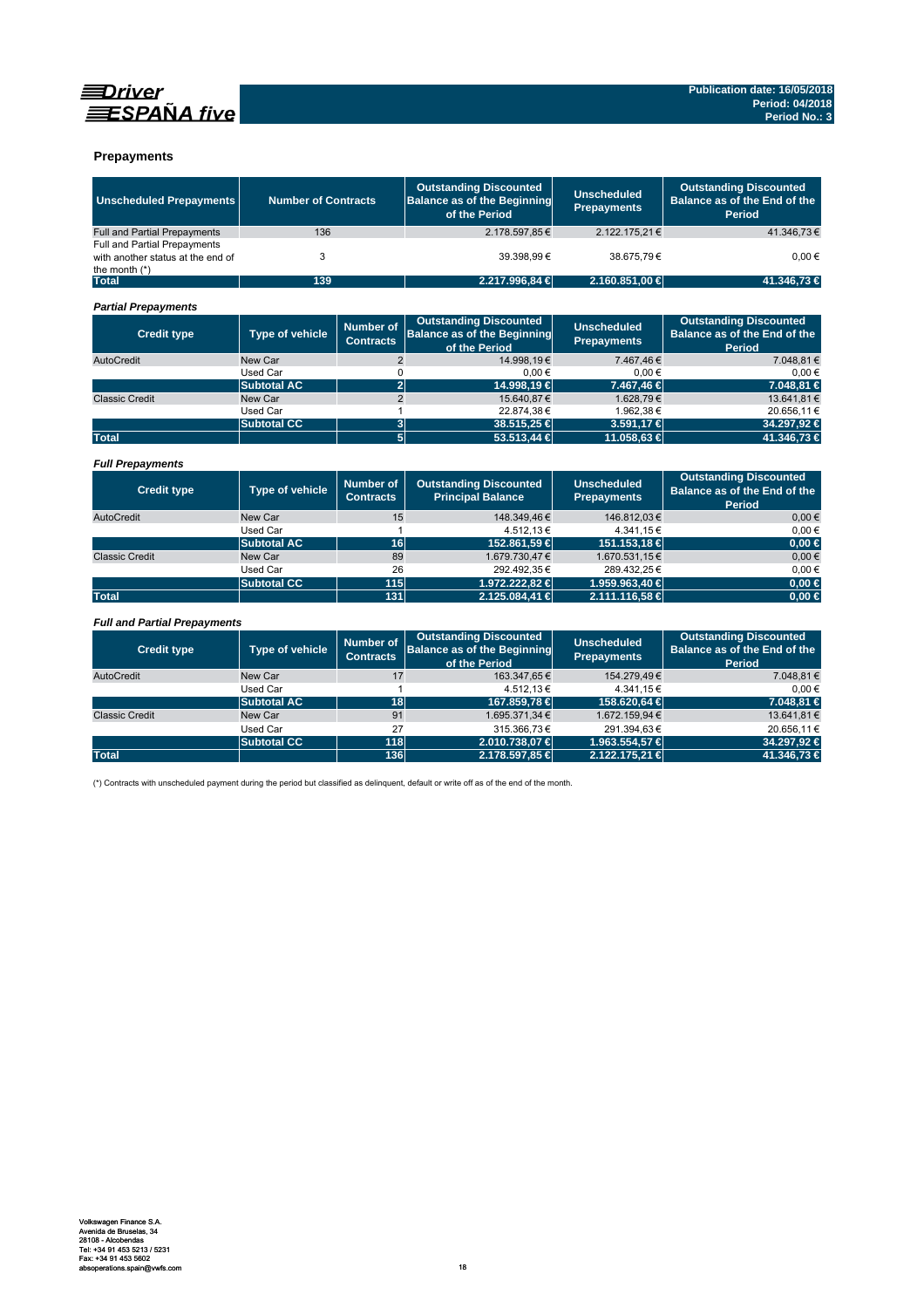

### **Recovery Contracts**

# *Recoveries - after Default before Write Off*

| <b>Credit Type</b>    | <b>Vehicle Status</b> | Number of<br><b>Contracts</b> | Outstanding<br>Nominal Balance at   Total Recoveries<br><b>Dav of Default</b> |            | <b>Total Write</b><br><b>Down</b> | <b>Outstanding Nominal</b><br><b>Balance End of</b><br><b>Reporting Period</b> |
|-----------------------|-----------------------|-------------------------------|-------------------------------------------------------------------------------|------------|-----------------------------------|--------------------------------------------------------------------------------|
| AutoCredit            | <b>New</b>            |                               | 0.00 €                                                                        | $0.00 \in$ | $0.00 \in$                        | 0.00€                                                                          |
|                       | Used                  |                               | 0.00€                                                                         | 0.00€      | 0.00€                             | $0.00 \in$                                                                     |
|                       | <b>Subtotal AC</b>    |                               | $0.00 \in$                                                                    | $0.00 \in$ | $0.00 \in$                        | $0,00$ €                                                                       |
| <b>Classic Credit</b> | <b>New</b>            |                               | 13.622.96 €                                                                   | $0.00 \in$ | $0.00 \in$                        | 13.622,96 €                                                                    |
|                       | Used                  |                               | 0.00€                                                                         | 0.00€      | 0.00€                             | $0.00 \in$                                                                     |
|                       | <b>Subtotal CC</b>    |                               | 13,622,96 €                                                                   | $0.00 \in$ | $0.00 \in$                        | 13.622,96 €                                                                    |
| <b>Total</b>          |                       |                               | 13,622,96 €                                                                   | $0,00 \in$ | $0.00 \in$                        | 13.622.96 €                                                                    |

### *Recoveries - after Write Off \*\**

| <b>Credit Type</b>    | <b>Vehicle Status</b> | Number of<br><b>Contracts</b> | Outstanding<br>Nominal Balance at   Total Recoveries<br>Day of Write Off |            | Total Write<br><b>Down</b> | <b>Outstanding Nominal</b><br><b>Balance End of</b><br><b>Reporting Period</b> |
|-----------------------|-----------------------|-------------------------------|--------------------------------------------------------------------------|------------|----------------------------|--------------------------------------------------------------------------------|
| AutoCredit            | <b>New</b>            |                               | $0,00 \in$                                                               | $0.00 \in$ | $0,00 \in$                 | $0,00 \in$                                                                     |
|                       | Used                  |                               | 0.00€                                                                    | 0.00€      | 0.00€                      | 0,00€                                                                          |
|                       | <b>Subtotal AC</b>    |                               | $0.00 \in$                                                               | $0,00 \in$ | $0.00 \in$                 | $0,00 \in$                                                                     |
| <b>Classic Credit</b> | <b>New</b>            |                               | $0.00 \in$                                                               | $0.00 \in$ | $0,00 \in$                 | $0,00 \in$                                                                     |
|                       | Used                  |                               | 0.00€                                                                    | 0.00€      | 0.00€                      | 0,00€                                                                          |
|                       | <b>Subtotal AC</b>    | 01                            | $0.00 \in$                                                               | $0,00 \in$ | $0.00 \in$                 | $0,00 \in$                                                                     |
| <b>Total</b>          |                       |                               | $0.00 \in$                                                               | $0,00 \in$ | $0.00 \in$                 | $0,00 \in$                                                                     |

**Classification by end of term & defaulted write off:**

### *Recoveries - after Write Off (contracts previously defaulted) \*\**

| <b>Credit Type</b> | Vehicle Status     | Number of<br><b>Contracts</b> | <b>Outstanding</b><br>Nominal Balance at   Total Recoveries<br>Day of Write Off |            | <b>Total Write</b><br><b>Down</b> | <b>Outstanding Nominal</b><br><b>Balance End of</b><br><b>Reporting Period</b> |
|--------------------|--------------------|-------------------------------|---------------------------------------------------------------------------------|------------|-----------------------------------|--------------------------------------------------------------------------------|
| AutoCredit         | <b>New</b>         |                               | 0.00€                                                                           | 0.00€      | 0.00€                             | $0.00 \in$                                                                     |
|                    | Used               |                               | 0.00€                                                                           | 0.00€      | 0.00€                             | $0.00 \in$                                                                     |
|                    | <b>Subtotal AC</b> | 0                             | $0.00 \in$                                                                      | $0,00 \in$ | $0.00 \in$                        | $0,00 \in$                                                                     |
| Classic Credit     | <b>New</b>         |                               | 0.00€                                                                           | $0.00 \in$ | 0.00€                             | $0,00 \in$                                                                     |
|                    | Used               |                               | 0.00€                                                                           | 0.00€      | 0.00€                             | $0.00 \in$                                                                     |
|                    | <b>Subtotal CC</b> | 0                             | $0.00 \in$                                                                      | $0,00$ ∈   | $0.00 \in$                        | $0,00 \in$                                                                     |
| <b>Total</b>       |                    | 0                             | $0.00 \in$                                                                      | $0,00 \in$ | $0.00 \in$                        | $0,00 \in$                                                                     |

*Recoveries - after Write Off (contracts directly written off) \*\**

| <b>Credit Type</b>    | <b>Vehicle Status</b> | Number of<br><b>Contracts</b> | <b>Outstanding</b><br>Nominal Balance at   Total Recoveries<br>Day of Write Off |            | <b>Total Write</b><br><b>Down</b> | <b>Outstanding Nominal</b><br><b>Balance End of</b><br><b>Reporting Period</b> |
|-----------------------|-----------------------|-------------------------------|---------------------------------------------------------------------------------|------------|-----------------------------------|--------------------------------------------------------------------------------|
| AutoCredit            | <b>New</b>            |                               | 0.00€                                                                           | 0.00€      | 0.00€                             | $0.00 \in$                                                                     |
|                       | Used                  |                               | 0.00€                                                                           | 0.00€      | 0.00€                             | 0,00€                                                                          |
|                       | <b>Subtotal AC</b>    |                               | $0.00 \in$                                                                      | $0,00 \in$ | $0.00 \in$                        | $0,00 \in$                                                                     |
| <b>Classic Credit</b> | <b>New</b>            |                               | 0.00€                                                                           | $0.00 \in$ | 0.00€                             | $0,00 \in$                                                                     |
|                       | Used                  |                               | 0.00€                                                                           | 0.00€      | 0.00€                             | 0,00€                                                                          |
|                       | <b>Subtotal CC</b>    | 01                            | $0.00 \in$                                                                      | $0.00 \in$ | $0.00 \in$                        | $0,00 \in$                                                                     |
| <b>Total</b>          |                       |                               | $0.00 \in$                                                                      | $0,00 \in$ | $0.00 \in$                        | $0,00 \in$                                                                     |

\*\* This table exclusively covers contracts with the Status Write off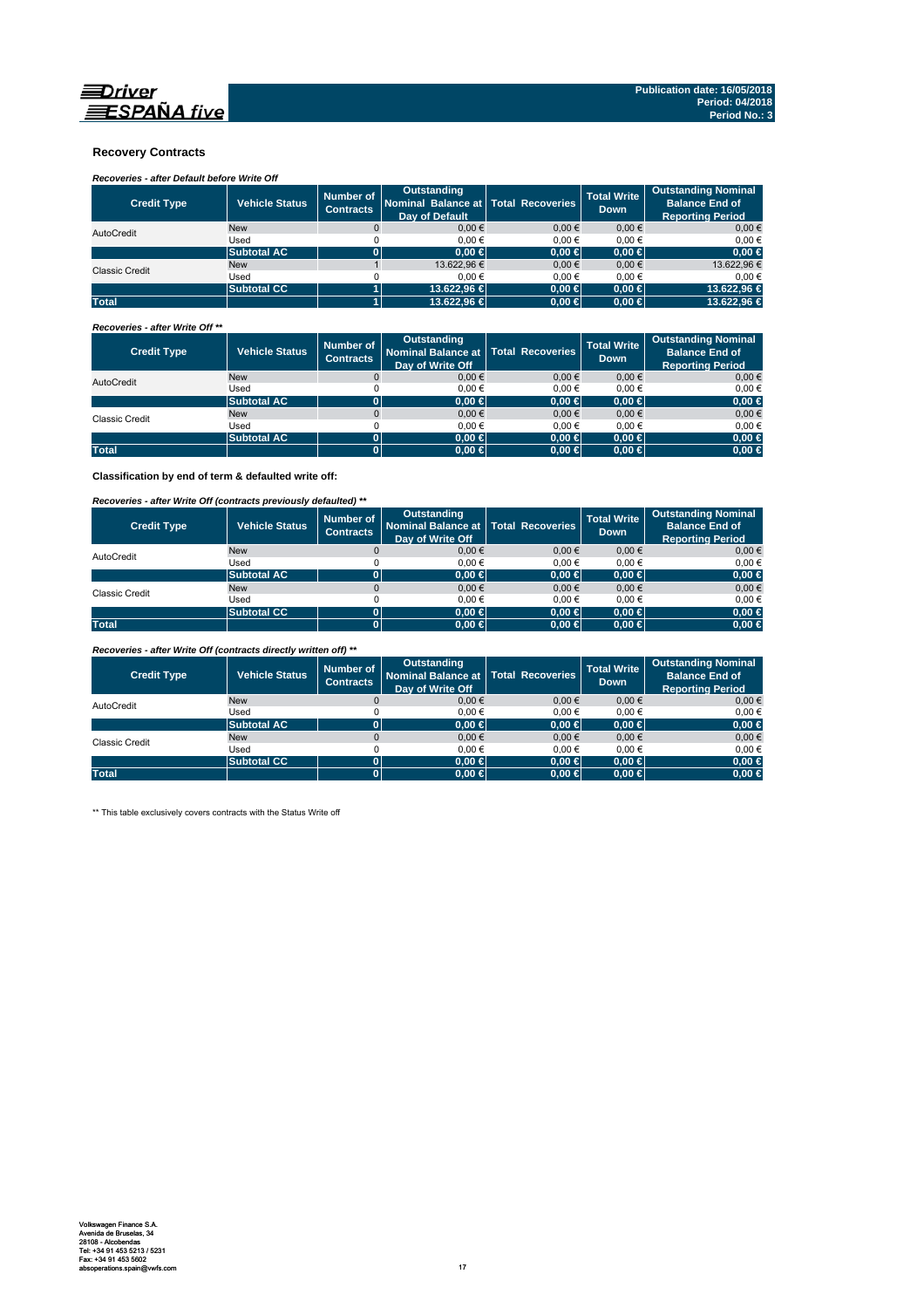#### <u>=Driver</u> ESPAÑA five

**Publication date: 16/05/2018**

#### **Poolinformation I. - Down Payments**

|                       | <b>Down Payments Total Porfolio</b> |                            |                                                           |                               |                                             |        |                                   |        |                  |                        |        |                 | ______                 |        |        |                  |        |
|-----------------------|-------------------------------------|----------------------------|-----------------------------------------------------------|-------------------------------|---------------------------------------------|--------|-----------------------------------|--------|------------------|------------------------|--------|-----------------|------------------------|--------|--------|------------------|--------|
|                       |                                     |                            |                                                           |                               |                                             |        | <b>Auto Credit</b>                |        |                  | <b>Classic Credita</b> |        |                 | <b>RW</b>              |        |        | <b>Head</b>      |        |
| <b>Down Payment</b>   | umber of Loan                       | Percentage of<br>Loang (%) | <b>Outstanding Discounted</b><br><b>Princingl Relance</b> | Percentage of<br>3alance (%). | Down Payment/<br><b>Purchase Price in %</b> |        | umber of   Outstanding Discounted |        | <b>Jumber of</b> | Outstanding Discounted |        | mber of Contrac | Outstanding Discounted |        |        |                  |        |
| No downpayment        | 3.309                               | 3.85%                      | 48.437.875.93 €                                           | 5.25%                         | 0.00%                                       | 298    | 2.748.524.69 €                    | 0.00%  | 3.011            | 45.689.351.24 €        | 0.00%  | 2.644           | 38.996.121.87 €        | 0.00%  | 665    | 9.441.754.06 €   | 0.00%  |
| $0.01 - 1.000.00$     | 5.591                               | 6.51%                      | 68.903.273.58 €                                           | 7.47%                         | 4.39%                                       | 475    | 3.826.793,54 €                    | 4.13%  | 5.116            | 65.076.480.04 €        | 4 4 1% | 4.382           | 52.909.497.47 €        | 4.34%  | 1.209  | 15.993.776.11 €  | 4,55%  |
| $1.000.01 - 2.000.00$ | 6.743                               | 7.85%                      | 77.168.620.22 €                                           | 8.37%                         | 11.17%                                      | 758    | 5.772.543.30 €                    | 9.90%  | 5.985            | 71.396.076.92 €        | 11.37% | 4.928           | 56.528.385.36 €        | 11.02% | 1.815  | 20.640.234.86 €  | 11.62% |
| 2.000.01 - 3.000.00   | 7.159                               | 8.34%                      | 78.858.453.72 €                                           | 8.55%                         | 16.74%                                      | 1.208  | 8.677.601.58 €                    | 15.06% | 5.951            | 70.180.852.14 €        | 17.15% | 5.793           | 62.830.227,10 €        | 16.74% | 1.366  | 16.028.226.62 €  | 16,73% |
| $3.000.01 - 4.000.00$ | 6.727                               | 7.83%                      | 71.148.928.11 €                                           | 7.72%                         | 21,49%                                      | 1.185  | 8.133.365.36 €                    | 18.97% | 5.542            | 63.015.562.75 €        | 22.13% | 5.549           | 57.518.136.78 €        | 21.46% | 1.178  | 13.630.791.33 €  | 21.64% |
| 4.000.01 - 5.000.00   | 6.268                               | 7.30%                      | 67.228.966.87 €                                           | 7.29%                         | 25.27%                                      | 1.133  | 8.550.454.09 €                    | 21.43% | 5.135            | 58.678.512.78 €        | 26.33% | 5.171           | 54.758.551.35 €        | 25.07% | 1.097  | 12.470.415.52 €  | 26,279 |
| $5.000.01 - 6.000.00$ | 5.765                               | 6.71%                      | 61.185.629.03 €                                           | 6.64%                         | 28.95%                                      | 1.077  | 7.971.190.42 €                    | 24.36% | 4.688            | 53.214.438.61 €        | 30.29% | 4.745           | 49.868.395.15 €        | 28.67% | 1.020  | 11.317.233.88 €  | 30,36% |
| 6.000.01 - 7.000.00   | 4.937                               | 5.75%                      | 50.953.248.69 €                                           | 5.53%                         | 32.64%                                      | 835    | 5.847.923.04 €                    | 27.59% | 4.102            | 45.105.325.65 €        | 33.92% | 4.161           | 42.919.030.11 €        | 32.35% | 776    | 8.034.218.58 €   | 34,29% |
| 7.000.01 - 8.000.00   | 4.620                               | 5.38%                      | 46.489.039.03 €                                           | 5.04%                         | 35.69%                                      | 803    | 5.531.548.35 €                    | 29.69% | 3.817            | 40.957.490.68 €        | 37.30% | 3.896           | 39.268.747.08 €        | 35.30% | 724    | 7.220.291.95 €   | 37,97% |
| 8.000.01 - 9.000.00   | 4.010                               | 4.67%                      | 39.183.885.90 €                                           | 4.25%                         | 39.22%                                      | 583    | 3.795.029.67 €                    | 32.60% | 3.427            | 35.388.856.23 €        | 40.64% | 3.342           | 32.766.047.56 €        | 38.83% | 668    | 6.417.838.34 €   | 41.28% |
| 9.000.01 - 10.000.00  | 4.227                               | 4.92%                      | 43.439.071.35 €                                           | 4.71%                         | 40.39%                                      | 754    | 5.624.269.26 €                    | 32.71% | 3.473            | 37.814.802.09 €        | 42.60% | 3.594           | 36.919.913.96 €        | 39.99% | 633    | 6.519.157.39 €   | 42.84% |
| 10.000.01 - 11.000.00 | 3.217                               | 3.75%                      | 33.103.686.17 €                                           | 3.59%                         | 43.96%                                      | 363    | 2.352.194.03 €                    | 36.40% | 2.854            | 30.751.492.14 €        | 45.16% | 2.745           | 28.231.349.27 €        | 43.75% | 472    | 4.872.336.90 €   | 45.23% |
| 11.000.01 - 12.000.00 | 3.165                               | 3.69%                      | 32.488.222.40 €                                           | 3.52%                         | 45.74%                                      | 387    | 2.949.983.87 €                    | 36.00% | 2.778            | 29.538.238.53 €        | 47.55% | 2.728           | 27.752.855.18 €        | 45.61% | 437    | 4.735.367.22 €   | 46.51% |
| 12.000.01 - 13.000.00 | 2.766                               | 3.22%                      | 27.814.665.15 €                                           | 3.02%                         | 48.86%                                      | 230    | 1.626.138,60 €                    | 38.55% | 2.536            | 26.188.526.55 €        | 50.08% | 2.366           | 23.677.060.54 €        | 48.80% | 400    | 4.137.604.61 €   | 49.19% |
| 13.000.01 - 14.000.00 | 2.522                               | 2.94%                      | 25.483.363.75 €                                           | 2,76%                         | 50.83%                                      | 201    | 1.333.458.65 €                    | 40.95% | 2.321            | 24.149.905.10 €        | 51.93% | 2.196           | 22.148.231.81 €        | 50.78% | 326    | 3.335.131.94 €   | 51,22% |
| 14.000.01 - 15.000.00 | 2.459                               | 2.86%                      | 25.512.508.54 €                                           | 2.77%                         | 51.22%                                      | 263    | 1.770.413.15 €                    | 40.93% | 2.196            | 23.742.095.39 €        | 52.83% | 2.152           | 22.182.854.84 €        | 51.07% | 307    | 3.329.653.70 €   | 52.27% |
| >15.000,00            | 12.389                              | 14,43%                     | 124.659.245.47 €                                          | 13.52%                        | 61.83%                                      | 55     | 4.239.238.73 €                    | 45.66% | 11.830           | 120.420.006.74 €       | 62.83% | 10.955          | 109.686.758.44 €       | 61.91% | 1.434  | 14.972.487.03 €  | 61.24% |
| <b>Total</b>          | 85,874                              | 100%                       | 922,058,683,91 €                                          | 100%                          |                                             | 11.112 | 80.750.670.33 €                   |        | 74.762           | $841.308.013.58 \in$   |        | 71.347          | 758.962.163.87 €       |        | 14.527 | 163.096.520,04 € |        |

| <b>Statistics</b>                                              |              |
|----------------------------------------------------------------|--------------|
| Minimum Down Payment                                           | 0.00E        |
| Maximum Down Payment                                           | 100 422 31 6 |
| Weighted Average Down Payment (Customers who did Down Payment) | 8 178 14 €   |
| Weighted Average Down Payment                                  | 7.748.52 €   |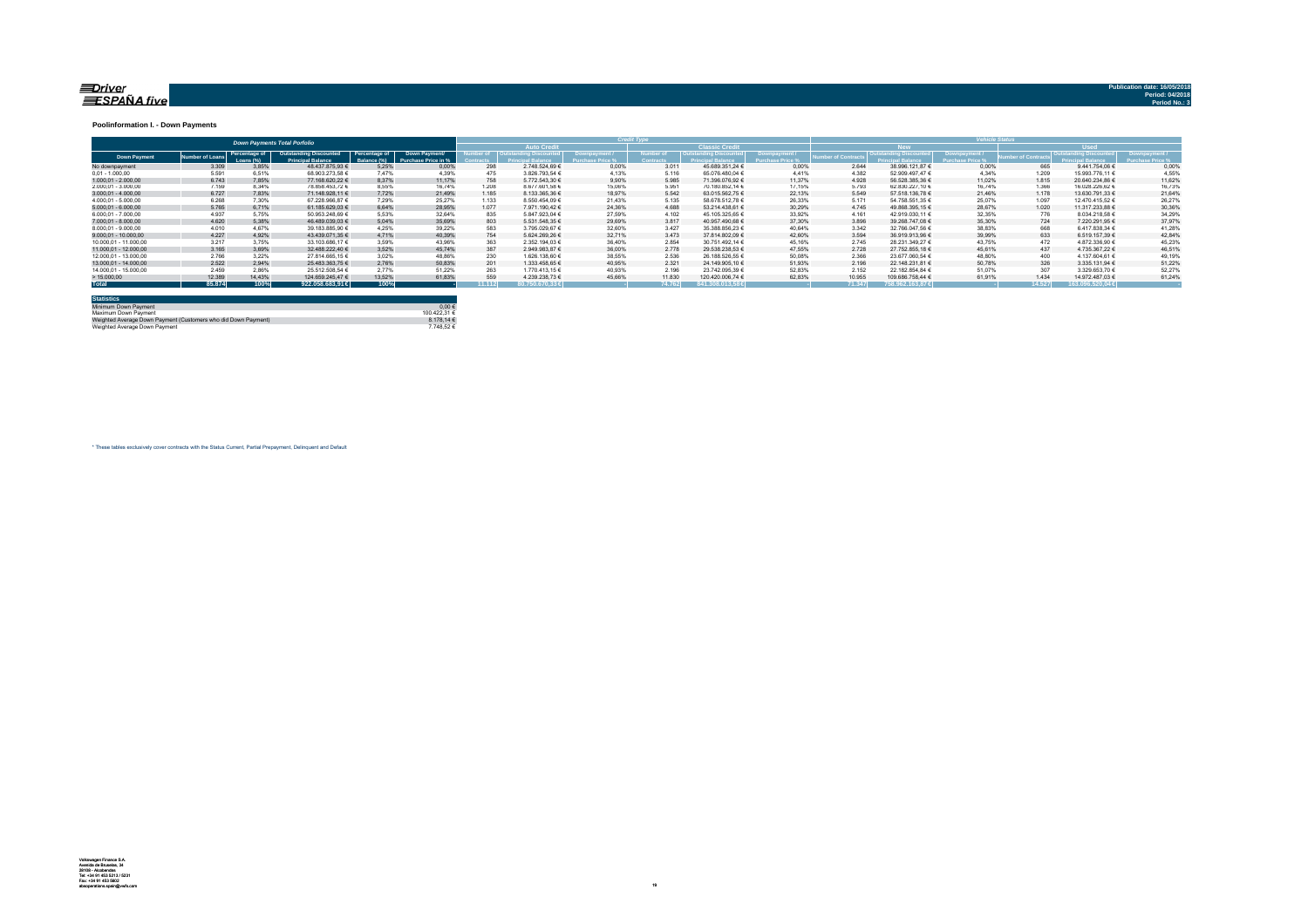

### **Poolinformation II. - Customer Type\_Type of Payment**

|                      |                     | <b>Customer Type Total Portfolio</b> |                                                                                    |             |                               | Credit Type                                                  |                               |                                                                    | <b>Vehicle Status</b> |                                                                          |                        |                                                           |  |
|----------------------|---------------------|--------------------------------------|------------------------------------------------------------------------------------|-------------|-------------------------------|--------------------------------------------------------------|-------------------------------|--------------------------------------------------------------------|-----------------------|--------------------------------------------------------------------------|------------------------|-----------------------------------------------------------|--|
|                      |                     |                                      |                                                                                    |             | <b>Auto Credi</b>             |                                                              | Classic Credit                |                                                                    | <b>New</b>            |                                                                          | <b>Used</b>            |                                                           |  |
| <b>Customer Type</b> | Number of<br>Loans. | Loans (%)                            | Percentage of   Outstanding Discounted   Percentage of<br><b>Principal Balance</b> | Balance (%) | Number of<br><b>Contracts</b> | Outstanding<br><b>Discounted Principal</b><br><b>Balance</b> | Number of<br><b>Contracts</b> | <b>Outstanding</b><br><b>Discounted Principa</b><br><b>Balance</b> |                       | Outstanding<br>umber of Contracts丨 Discounted Principa<br><b>Balance</b> | al Number of Contracts | <b>Outstanding Discounted</b><br><b>Principal Balance</b> |  |
| Private              | 72.991              | 85.00%                               | 774.310.646.04€                                                                    | 83.98%      | 9.100                         | 64.699.773.67€                                               | 63.891                        | 709.610.872.37€                                                    | 60.436                | 634.461.061.70€                                                          | 12.555                 | 139.849.584.34€                                           |  |
| Company              | 12.883              | 15,00%                               | 147.748.037.87€                                                                    | 16.02%      | 2.012                         | 16.050.896.66€                                               | 10.871                        | 131.697.141.21€                                                    | 10.911                | 124.501.102.17€                                                          | 1.972                  | 23.246.935,70€                                            |  |
| <b>Total</b>         | 85.874              | 100%                                 | 922.058.683,91                                                                     | 100%        | 1.112                         | 80.750.670.33 €                                              | 74.762                        | 841.308.013,58 €                                                   | 71.347                | 1758.962.163,87 €                                                        | 14.527                 | 163.096.520,04 €                                          |  |

|                              |                                        |           |                                                                                          |             |                                      | <b>Credit Type</b>                                          |                               |                                                                 | <b>Vehicle Status</b>   |                                                             |                               |                                                           |  |
|------------------------------|----------------------------------------|-----------|------------------------------------------------------------------------------------------|-------------|--------------------------------------|-------------------------------------------------------------|-------------------------------|-----------------------------------------------------------------|-------------------------|-------------------------------------------------------------|-------------------------------|-----------------------------------------------------------|--|
|                              | <b>Type of Payment Total Portfolio</b> |           |                                                                                          |             |                                      |                                                             | Classic Credit                |                                                                 | New                     |                                                             | <b>Used</b>                   |                                                           |  |
| <b>Type of Payment</b>       | Loans                                  | Loans (%) | Number of Percentage of Outstanding Discounted Percentage of<br><b>Principal Balance</b> | Balance (%) | <b>Number of</b><br><b>Contracts</b> | Outstanding<br><b>Discounted Principa</b><br><b>Balance</b> | Number of<br><b>Contracts</b> | Outstanding<br><b>N. Discounted Principal</b><br><b>Balance</b> | and Number of Contracts | Outstanding<br><b>Discounted Principa</b><br><b>Balance</b> | <b>Il Number of Contracts</b> | <b>Outstanding Discounted</b><br><b>Principal Balance</b> |  |
| Direct Borrower Account DeUt | 85.874                                 | 100,00%   | 922.058.683.91€                                                                          | 100,00%     | 11.112                               | 80.750.670.33€                                              | 74.762                        | 841.308.013.58€                                                 | 71.347                  | 758.962.163.87€                                             | 14.527                        | 163.096.520,04€                                           |  |
| Other                        |                                        | $0.00\%$  |                                                                                          | 0.00%       |                                      | $0.00 \in$                                                  |                               | 0.006                                                           |                         | $0.00 \in$                                                  |                               | $0.00 \in$                                                |  |
| <b>Total</b>                 | 85.874                                 | 100%      | 922.058.683.91 €                                                                         | 100%        | 11.112                               | 80.750.670,33 €                                             | 74.762                        | 841.308.013,58 €                                                | 71.347                  | 758.962.163.87 €                                            | 14.527                        | 163.096.520,04 €                                          |  |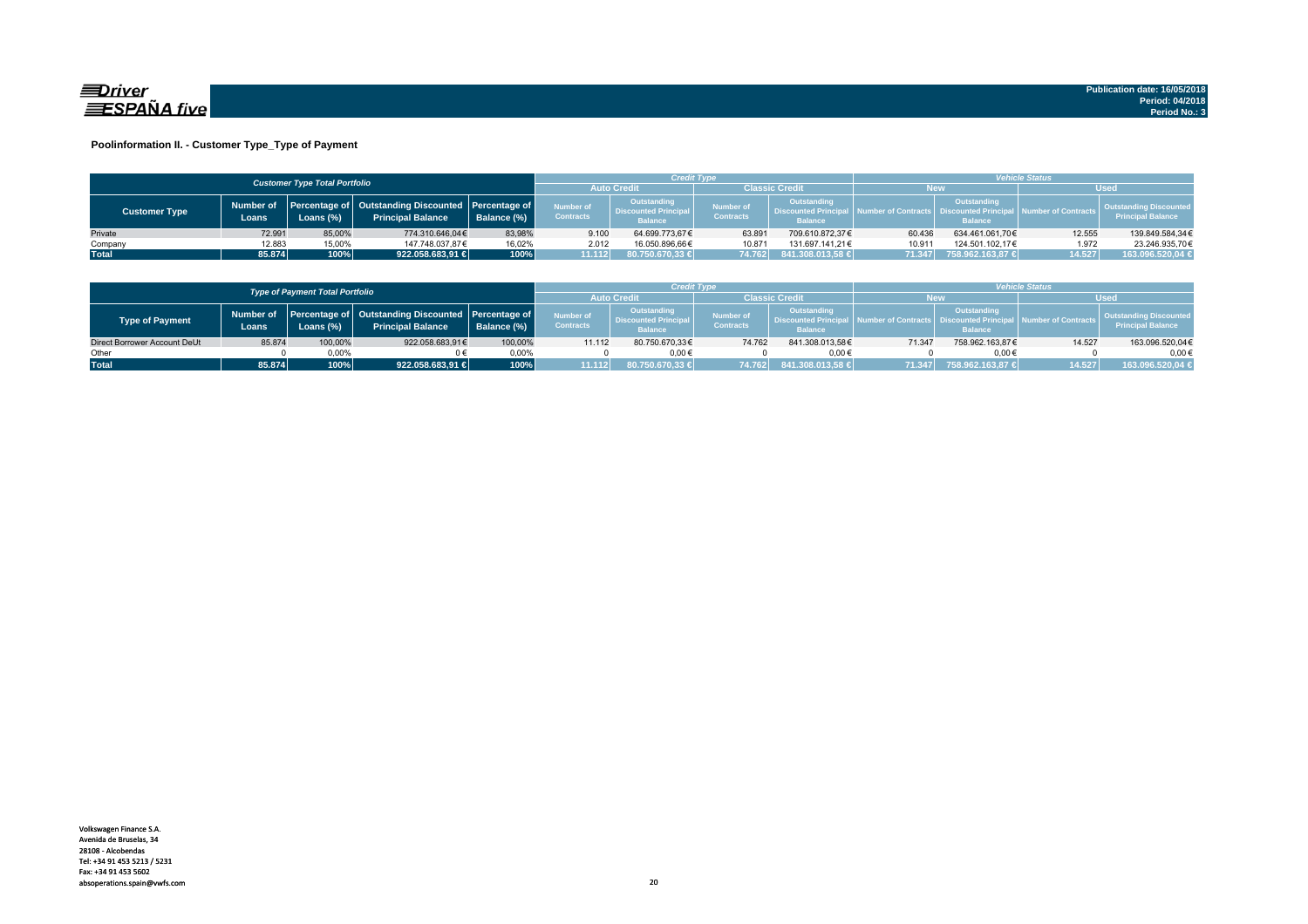

# **Poolinformation III. - Obligor Concentration**

# *Top 20 Borrower*

| <b>Number</b>   | <b>Number of</b><br><b>Loans</b> | <b>Percentage of</b><br>Contracts (%) | <b>Outstanding</b><br><b>Discounted Principal</b><br><b>Balance</b> | Percentage of<br>Balance (%) |
|-----------------|----------------------------------|---------------------------------------|---------------------------------------------------------------------|------------------------------|
| $\mathbf 1$     | 2                                | 0,0023%                               | 100.496,18 €                                                        | 0,0109% *                    |
| 2               |                                  | 0,0012%                               | 79.725,15€                                                          | 0,0086%                      |
| 3               | 3                                | 0.0035%                               | 62.433,73 €                                                         | 0,0068%                      |
| 4               | $\overline{2}$                   | 0,0023%                               | 61.389.02 €                                                         | 0,0067%                      |
| 5               | $\overline{2}$                   | 0.0023%                               | 59.324,63 €                                                         | 0,0064%                      |
| 6               | 1                                | 0,0012%                               | 57.901,92 €                                                         | 0,0063%                      |
| $\overline{7}$  | 1                                | 0,0012%                               | 57.615,80 €                                                         | 0,0062%                      |
| 8               | 1                                | 0,0012%                               | 56.792,52 €                                                         | 0,0062%                      |
| 9               | $\mathbf{1}$                     | 0,0012%                               | 56.357,67 €                                                         | 0,0061%                      |
| 10              | 1                                | 0.0012%                               | 54.010,56 €                                                         | 0,0059% *                    |
| 11              | 3                                | 0,0035%                               | 52.762,71 €                                                         | 0,0057%                      |
| 12              | 1                                | 0,0012%                               | 52.745,74 €                                                         | 0,0057%                      |
| 13              | $\mathbf{1}$                     | 0,0012%                               | 50.723,81 €                                                         | 0,0055%                      |
| 14              | 1                                | 0.0012%                               | 50.690,21 €                                                         | 0,0055%                      |
| 15              | $\mathbf{1}$                     | 0,0012%                               | 49.771,21 €                                                         | 0,0054%                      |
| 16              | 1                                | 0,0012%                               | 49.544,20 €                                                         | 0,0054%                      |
| 17              | $\mathbf{1}$                     | 0,0012%                               | 48.944,96 €                                                         | 0,0053%                      |
| 18              | 1                                | 0.0012%                               | 48.908,34 €                                                         | 0.0053%                      |
| 19              | $\overline{2}$                   | 0,0023%                               | 47.853,81 €                                                         | 0,0052%                      |
| 20              | 1                                | 0,0012%                               | 47.587,35€                                                          | 0,0052% *                    |
| <b>Subtotal</b> | 28                               | 0,03%                                 | 1.145.579,52 €                                                      | 0,12%                        |
| >20             | 85.846                           | 99,97%                                | 920.913.104,39                                                      | 99,88%                       |
| <b>Total</b>    | 85.874                           | 100%                                  | 922.058.683,91 €                                                    | 100%                         |

\* The calculation of borrower exposure is based on the first titular/customer per contract exclusively This table exclusively covers contracts with the Status Current, Partial Prepayment, Delinquent and Default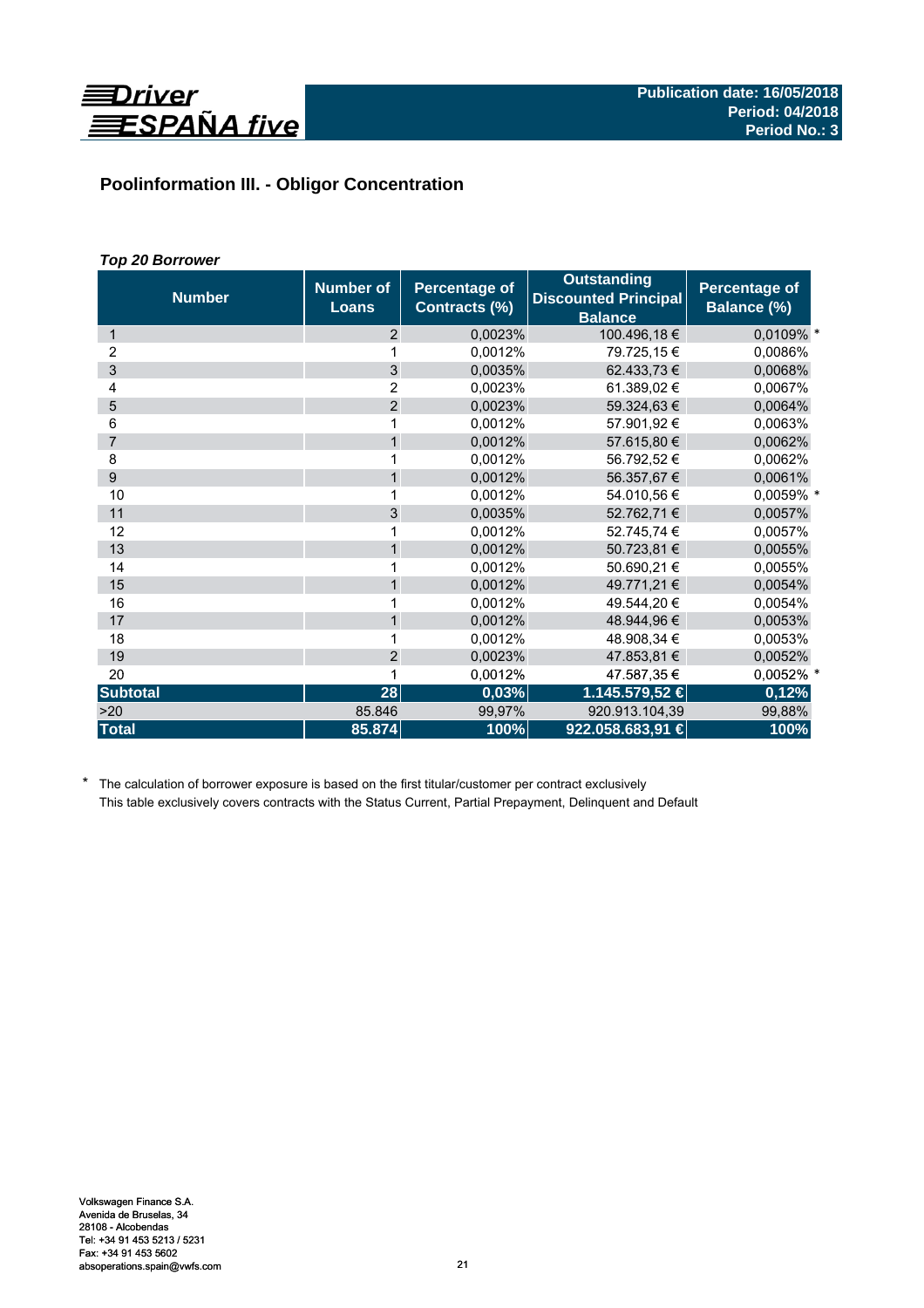

### **Poolinformation IV. - Distribution by Outstanding Discounted Balance and Original**

|                                                                              |                    | Distribution by Outstanding Discounted Principal Balance |                                                              |                              |                               | <b>Credit Type</b>                                            |                               |                                                                     | <b>Vehicle Status</b>                |                                                             |                                      |                                                                    |  |
|------------------------------------------------------------------------------|--------------------|----------------------------------------------------------|--------------------------------------------------------------|------------------------------|-------------------------------|---------------------------------------------------------------|-------------------------------|---------------------------------------------------------------------|--------------------------------------|-------------------------------------------------------------|--------------------------------------|--------------------------------------------------------------------|--|
|                                                                              |                    |                                                          |                                                              |                              |                               | <b>Auto Credit</b>                                            |                               | <b>Classic Credit</b>                                               | <b>New</b>                           |                                                             | <b>Used</b>                          |                                                                    |  |
| <b>Distribution by Outstanding Discounted</b><br><b>Principal Balance (€</b> | Number of<br>Loans | Percentage of<br>Loans $(\%)$                            | Outstanding<br><b>Discounted Principal</b><br><b>Balance</b> | Percentage of<br>Balance (%) | Number of<br><b>Contracts</b> | Outstanding<br><b>'Uiscounted Principal</b><br><b>Ralance</b> | Number of<br><b>Contracts</b> | <b>Outstanding</b><br><b>Discounted Principal</b><br><b>Balance</b> | <b>Number of</b><br><b>Contracts</b> | Outstanding<br><b>Discounted Principa</b><br><b>Ralance</b> | <b>Number of</b><br><b>Contracts</b> | <b>Outstanding</b><br><b>Discounted Principa</b><br><b>Balance</b> |  |
| $0.01 - 5000.00$                                                             | 9.899              | 11,53%                                                   | 34.562.759.22 €                                              | 3.75%                        | 3.674                         | 12.120.051.07 €                                               | 6.225                         | 22.442.708.15 €                                                     | 8.790                                | 30.763.663.88 €                                             | 1.109                                | 3.799.095.34 €                                                     |  |
| 5.000.01 - 10.000.00                                                         | 33.307             | 38.79%                                                   | 260.686.161.07 €                                             | 28.27%                       | 5.040                         | 36.240.172.16 €                                               | 28.267                        | 224.445.988.91 €                                                    | 27.759                               | 217.017.306.87 €                                            | 5.548                                | 43.668.854.20 €                                                    |  |
| 10.000,01 - 15.000,00                                                        | 27,807             | 32,38%                                                   | 336.354.907.03 €                                             | 36.48%                       | 1.804                         | 21.542.020.49 €                                               | 26.003                        | 314.812.886.54 €                                                    | 22.682                               | 273.960.642.45 €                                            | 5.125                                | 62.394.264.58 €                                                    |  |
| 15.000.01 - 20.000.00                                                        | 9.786              | 11.40%                                                   | 166.609.402.07 €                                             | 18.07%                       | 474                           | 8.003.270.12 €                                                | 9.312                         | 158.606.131.95 €                                                    | 7.915                                | 134.802.850.77 €                                            | 1.87'                                | 31.806.551.30 €                                                    |  |
| 20.000,01 - 25.000,00                                                        | 3.489              | 4,06%                                                    | 77.056.733.32 €                                              | 8,36%                        | 101                           | 2.230.350.63 €                                                | 3.388                         | 74.826.382.69 €                                                     | 2.891                                | 63.869.650.05 €                                             | 598                                  | 13.187.083.27 €                                                    |  |
| 25.000.01 - 30.000.00                                                        | 1.072              | 1,25%                                                    | 29.016.182,58 €                                              | 3,15%                        |                               | 189.958.81 €                                                  | 1.065                         | 28.826.223.77 €                                                     | 891                                  | 24.119.850.03 €                                             | 181                                  | 4.896.332,55 €                                                     |  |
| > 30.000,00                                                                  | 514                | 0,60%                                                    | 17.772.538.62 €                                              | 1.93%                        | 12                            | 424.847.05 €                                                  | 502                           | 17.347.691.57 €                                                     | 419                                  | 14.428.199.82 €                                             | 95                                   | 3.344.338.80 €                                                     |  |
| <b>Total</b>                                                                 | 85,874             | 100%                                                     | 922.058.683.91                                               | 100%                         | 11.112                        | 80.750.670.33 €                                               | 74.762                        | 841.308.013.58 €                                                    | 71.347                               | 758.962.163.87 €                                            | 14.527                               | 163.096.520.04 €                                                   |  |

| <b>Statistics</b>                                |              |
|--------------------------------------------------|--------------|
| Minimum Outstanding Discounted Principal Balance | $132.53 \in$ |
| Maximum Outstanding Discounted Principal Balance | 79.725.15 €  |
| Average Outstanding Discounted Principal Balance | 10.737.34 €  |

| <b>Distribution by Original Nominal Balance</b> |                           |                               |                                                              |                              |                               |                                                                     | <b>Credit Type</b>            |                                                              | <b>Vehicle Status</b>         |                                                                     |                               |                                                             |  |
|-------------------------------------------------|---------------------------|-------------------------------|--------------------------------------------------------------|------------------------------|-------------------------------|---------------------------------------------------------------------|-------------------------------|--------------------------------------------------------------|-------------------------------|---------------------------------------------------------------------|-------------------------------|-------------------------------------------------------------|--|
|                                                 |                           |                               |                                                              |                              |                               | <b>Auto Credit</b>                                                  | <b>Classic Credit</b>         |                                                              | <b>New</b>                    |                                                                     | <b>Used</b>                   |                                                             |  |
| Distribution by Original Nominal Balance (O     | <b>Number of</b><br>Loans | Percentage of<br>Loans $(\%)$ | Outstanding<br><b>Discounted Principal</b><br><b>Balance</b> | Percentage of<br>Balance (%) | Number of<br><b>Contracts</b> | <b>Outstanding</b><br><b>Discounted Principal</b><br><b>Balance</b> | Number of<br><b>Contracts</b> | Outstanding<br><b>Discounted Principal</b><br><b>Ralance</b> | lumber of<br><b>Contracts</b> | <b>Outstanding</b><br><b>Discounted Principal</b><br><b>Balance</b> | Number of<br><b>Contracts</b> | Outstanding<br><b>Discounted Principa</b><br><b>Balance</b> |  |
| $0.01 - 5.000.00$                               | 726                       | 0,85%                         | 1.702.317.15 €                                               | 0,18%                        | 713                           | 1.668.663.73 €                                                      | 13                            | 33.653.42 €                                                  | 688                           | 1.610.633.23 €                                                      | 38                            | 91.683.92 €                                                 |  |
| 5.000,01 - 10.000,00                            | 9.838                     | 11,46%                        | 49.675.912,60 €                                              | 5,39%                        | 4.874                         | 23.443.283.39 €                                                     | 4.964                         | 26.232.629.21 €                                              | 9.082                         | 46.121.538.60 €                                                     | 756                           | 3.554.374.00 €                                              |  |
| 10.000.01 - 15.000.00                           | 38.854                    | 45,25%                        | 328.746.185.17 €                                             | 35,65%                       | 3.528                         | 28.905.568.33 €                                                     | 35.326                        | 299.840.616.84 €                                             | 31.809                        | 269.134.295.53 €                                                    | 7.045                         | 59.611.889.64 €                                             |  |
| 15.000.01 - 20.000.00                           | 22.061                    | 25,69%                        | 268.788.044.48 €                                             | 29,15%                       | 1.394                         | 16.437.504.63 €                                                     | 20.667                        | 252.350.539.85 €                                             | 17.778                        | 215.701.038.46 €                                                    | 4.283                         | 53.087.006.02 €                                             |  |
| 20.000.01 - 25.000.00                           | 8.909                     | 10.37%                        | 145.543.985.63 €                                             | 15.78%                       | 437                           | 6.819.004.28 €                                                      | 8.472                         | 138.724.981.35 €                                             | 7.412                         | 120.212.489.97 €                                                    | 1.497                         | 25.331.495.66 €                                             |  |
| 25.000.01 - 30.000.00                           | 3.519                     | 4,10%                         | 73.675.020.60 €                                              | 7,99%                        | 110                           | 2.134.486.41 €                                                      | 3.409                         | 71.540.534.19 €                                              | 2.941                         | 61.526.245.29 €                                                     | 578                           | 12.148.775.31 €                                             |  |
| >30.000,00                                      | 1.967                     | 2,29%                         | 53.927.218.28 €                                              | 5,85%                        | 56                            | 1.342.159.56 €                                                      | 1.911                         | 52.585.058.72 €                                              | 1.637                         | 44.655.922.79 €                                                     | 330                           | 9.271.295.49 €                                              |  |
| <b>Total</b>                                    | 85,874                    | 100%                          | 922.058.683.91 €                                             | 100%                         | 11.112                        | $80.750.670.33 \in \mathbb{R}$                                      | 74.762                        | 841.308.013.58 €                                             | 71.347                        | 758.962.163.87 €                                                    | 14.527                        | 163.096.520,04                                              |  |

| <b>Statistics</b>                |                 |
|----------------------------------|-----------------|
| Minimum Original Nominal Balance | 2.185.05 €      |
| Maximum Original Nominal Balance | 95.682.72 $\in$ |
| Average Original Nominal Balance | 15.243.54 €     |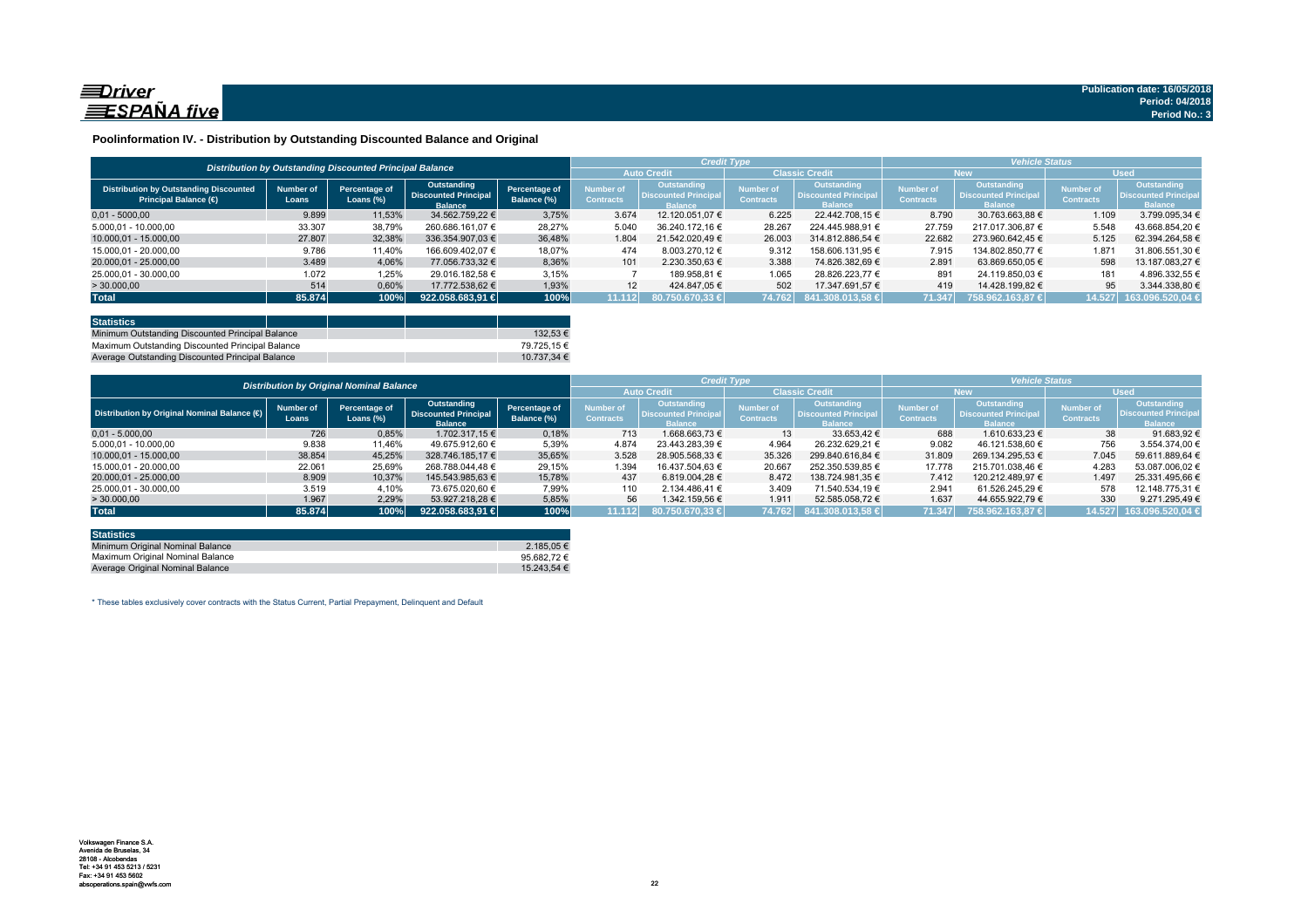

### **Poolinformation V. - Interest Rate paid by the Receivable Debtor**

| Interest Rate paid by the Receivable Debtor           |                           |                                      |                                                           |                                     |                                      | <b>Credit Type</b>                                        | <b>Vehicle Status</b>                |                                           |                        |                                                  |                               |                                                          |
|-------------------------------------------------------|---------------------------|--------------------------------------|-----------------------------------------------------------|-------------------------------------|--------------------------------------|-----------------------------------------------------------|--------------------------------------|-------------------------------------------|------------------------|--------------------------------------------------|-------------------------------|----------------------------------------------------------|
|                                                       |                           |                                      |                                                           |                                     |                                      | <b>Auto Credit</b>                                        |                                      | <b>Classic Credit</b>                     |                        | <b>New</b>                                       | <b>Used</b>                   |                                                          |
| Interest Rate paid by the Receivable<br><b>Debtor</b> | <b>Number of</b><br>Loans | <b>Percentage of Loans</b><br>$(\%)$ | <b>Outstanding Discounted</b><br><b>Principal Balance</b> | <b>Percentage of</b><br>Balance (%) | <b>Number of</b><br><b>Contracts</b> | <b>Outstanding Discounted</b><br><b>Principal Balance</b> | <b>Number of</b><br><b>Contracts</b> | Outstanding<br><b>Discounted Principa</b> | Number of<br>Contracts | <b>Outstanding</b><br><b>Discounted Principa</b> | Number of<br><b>Contracts</b> | Outstanding<br><b>Discounted Princip</b><br><b>Ralar</b> |
| $0\% \leq -\leq 0.5\%$                                | 53                        | 0.06%                                | 250.695.09€                                               | 0.03%                               |                                      | $0.00 \in$                                                | 53                                   | 250.695.09€                               | 53                     | 250.695.09€                                      | $\Omega$                      | $0.00 \in$                                               |
| $0.5\% < -5.1\%$                                      | $\Omega$                  | 0.00%                                | $0.00 \in$                                                | 0.00%                               |                                      | $0.00 \in$                                                |                                      | $0.00 \in$                                | $\Omega$               | $0.00 \in$                                       |                               | $0.00 \in$                                               |
| $1\% < - \leq 1.5\%$                                  |                           | 0,00%                                | $0.00 \in$                                                | 0,00%                               |                                      | $0,00 \in$                                                |                                      | $0,00 \in$                                | $\Omega$               | $0,00 \in$                                       |                               | $0,00 \in$                                               |
| $1.5\% < -5.2\%$                                      |                           | 0.01%                                | 17.068.77€                                                | 0.00%                               |                                      | $0,00 \in$                                                | 5                                    | 17.068.77€                                | 5                      | 17.068.77€                                       |                               | $0,00 \in$                                               |
| $2\% < - \leq 2.5\%$                                  |                           | 0,00%                                | 14.151,93€                                                | 0,00%                               |                                      | $0.00 \in$                                                |                                      | 14.151,93€                                |                        | 14.151,93€                                       |                               | $0.00 \in$                                               |
| $2.5\% < -5.3\%$                                      | $\Omega$                  | 0.00%                                | $0.00 \in$                                                | 0.00%                               |                                      | $0.00 \in$                                                |                                      | $0.00 \in$                                | $\Omega$               | $0.00 \in$                                       |                               | $0.00 \in$                                               |
| $3\% < - \leq 3.5\%$                                  | $\Omega$                  | 0,00%                                | $0.00 \in$                                                | 0,00%                               |                                      | $0.00 \in$                                                |                                      | $0.00 \in$                                | $\Omega$               | $0,00 \in$                                       |                               | $0.00 \in$                                               |
| $3.5\% < -5.4\%$                                      | $\overline{2}$            | 0.00%                                | 12.739.91€                                                | 0.00%                               |                                      | $0.00 \in$                                                | $\overline{2}$                       | 12.739.91€                                | $\overline{2}$         | 12.739.91€                                       |                               | $0.00 \in$                                               |
| $4\% < - \leq 4.5\%$                                  |                           | 0,00%                                | 27.935.11€                                                | 0.00%                               |                                      | $0.00 \in$                                                |                                      | 27,935,11€                                |                        | 27.935.11€                                       |                               | $0,00 \in$                                               |
| $4.5\% < -5\%$                                        | 416                       | 0.48%                                | 6.822.966.12€                                             | 0.74%                               |                                      | 5.033.86€                                                 | 415                                  | 6.817.932.26€                             | 408                    | 6.725.226.46€                                    |                               | 97.739.66€                                               |
| $5\% < - \leq 5.5\%$                                  | 25                        | 0,03%                                | 350.505.33€                                               | 0,04%                               |                                      | 39.018.59€                                                | 19                                   | 311.486.74€                               | 25                     | 350.505.33€                                      | $\Omega$                      | $0,00 \in$                                               |
| $5.5\% < -5.6\%$                                      | 248                       | 0,29%                                | 4.567.757,83€                                             | 0,50%                               |                                      | 10.770,94€                                                | 246                                  | 4.556.986,89€                             | 131                    | 3.165.011.23€                                    | 117                           | 1.402.746.60€                                            |
| $6\% < - \leq 6.5\%$                                  | 166                       | 0,19%                                | 2.204.079.90€                                             | 0,24%                               | 50                                   | 622.753,56€                                               | 116                                  | 1.581.326.34€                             | 138                    | 1.934.965.32€                                    | 28                            | 269.114.58€                                              |
| $6.5\% < -5.7\%$                                      | 116                       | 0.14%                                | 1.588.119.09€                                             | 0.17%                               |                                      | 55.123,67€                                                | 108                                  | 1.532.995.42€                             | 78                     | 1.318.473.34 €                                   | 38                            | 269.645.75€                                              |
| $7\% < - \leq 7.5\%$                                  | 302                       | 0,35%                                | 4.025.615,57€                                             | 0,44%                               | 25                                   | 173.776.77€                                               | 277                                  | 3.851.838,80€                             | 257                    | 3.481.790,57€                                    | 45                            | 543.825,00€                                              |
| $7.5\% < -5.8\%$                                      | 558                       | 0.65%                                | 4.783.159.18€                                             | 0.52%                               |                                      | 11.705.75€                                                | 553                                  | 4.771.453.43€                             | 515                    | 4.466.244.94€                                    | 43                            | 316.914.24€                                              |
| $8\% < - \leq 8.5\%$                                  | 4.153                     | 4,84%                                | 30.081.729.85€                                            | 3,26%                               | 301                                  | 2.922.010.41€                                             | 3.852                                | 27.159.719.44€                            | 4.063                  | 29.484.976.82€                                   | 90                            | 596.753.03€                                              |
| $8.5\% < -5.9\%$                                      | 1.574                     | 1.83%                                | 15.451.597.66€                                            | 1.68%                               | 531                                  | 2.975.074.57€                                             | 1.043                                | 12.476.523.09€                            | 1.346                  | 13.147.479.59€                                   | 228                           | 2.304.118.07€                                            |
| $9\% < - \leq 9.5\%$                                  | 8.591                     | 10.00%                               | 87.103.859.16€                                            | 9,45%                               | 5.822                                | 47.778.349.29€                                            | 2.769                                | 39.325.509.87€                            | 8.533                  | 86.577.559.42€                                   | 58                            | 526.299.74€                                              |
| $9.5\% < -5.10\%$                                     | 13.002                    | 15.14%                               | 167.720.438.80€                                           | 18.19%                              | 2.855                                | 14.967.938.33€                                            | 10.147                               | 152.752.500.47€                           | 11.041                 | 134.840.510.57€                                  | 1.961                         | 32.879.928.23€                                           |
| $10\% < -\leq 10.5\%$                                 | 20.481                    | 23,85%                               | 243.388.100.96€                                           | 26,40%                              | 665                                  | 5.287.806,43€                                             | 19.816                               | 238.100.294.53€                           | 14.592                 | 171.522.327.05€                                  | 5.889                         | 71.865.773.91€                                           |
| $10.5\% < -5.11\%$                                    | 20.198                    | 23,52%                               | 210.214.806.59€                                           | 22,80%                              | 664                                  | 4.879.560,70€                                             | 19.534                               | 205.335.245,89€                           | 15.213                 | 166.579.310,73€                                  | 4.985                         | 43.635.495,86€                                           |
| $11\% < - \leq 11.5\%$                                | 13.698                    | 15,95%                               | 129.034.311.52€                                           | 13,99%                              | 174                                  | 1.012.008,81€                                             | 13.524                               | 128.022.302.71€                           | 12.707                 | 120.865.266.76€                                  | 991                           | 8.169.044,76€                                            |
| $11.5\% < -5.12\%$                                    | 2.110                     | 2.46%                                | 13.864.957.57€                                            | 1.50%                               |                                      | 9.738,65€                                                 | 2.107                                | 13.855.218.92€                            | 2.071                  | 13.668.932.14€                                   | 39                            | 196.025.43€                                              |
| $12\% < -512.5\%$                                     | 76                        | 0,09%                                | 335.166,98€                                               | 0,04%                               |                                      | $0,00 \in$                                                | 76                                   | 335.166,98€                               | 71                     | 314.165,70€                                      |                               | 21.001,28€                                               |
| $12.5\% < -5.13\%$                                    | 94                        | 0.11%                                | 197.367.19€                                               | 0.02%                               |                                      | $0.00 \in$                                                | 94                                   | 197.367.19€                               | 93                     | 196.827,09€                                      |                               | 540,10€                                                  |
| $13\% < -513.5\%$                                     |                           | 0,00%                                | $0,00 \in$                                                | 0,00%                               |                                      | $0,00 \in$                                                |                                      | $0,00 \in$                                | $\mathbf{0}$           | $0,00 \in$                                       |                               | $0,00 \in$                                               |
| $13.5\% < -5.14\%$                                    |                           | 0.00%                                | 1.553.80 €                                                | 0.00%                               |                                      | $0.00 \in$                                                |                                      | 1.553,80€                                 | $\Omega$               | $0.00 \in$                                       |                               | 1.553,80€                                                |
| $14\% < -5.14.5\%$                                    |                           | 0.00%                                | $0.00 \in$                                                | 0,00%                               |                                      | $0.00 \in$                                                |                                      | $0.00 \in$                                | $\Omega$               | $0.00 \in$                                       |                               | $0.00 \in$                                               |
| $14.5\% < -5.15\%$                                    |                           | 0.00%                                | $0.00 \in$                                                | 0.00%                               |                                      | $0.00 \in$                                                |                                      | $0.00 \in$                                | $\Omega$               | $0.00 \in$                                       |                               | $0.00 \in$                                               |
| >15%                                                  |                           | 0,00%                                | $0.00 \in$                                                | 0,00%                               |                                      | $0,00 \in$                                                |                                      | $0,00 \in$                                |                        | $0,00 \in$                                       |                               | $0,00 \in$                                               |
| <b>Total</b>                                          | 85.874                    | 100%                                 | 922.058.683.91 €                                          | 100%                                | 11.112                               | 80.750.670.33 €                                           | 74.762                               | 841.308.013.58 €                          | 71.347                 | 758.962.163.87 €                                 |                               | 14.527 163.096.520.04 €                                  |

| <b>Statistics</b>                     |        |
|---------------------------------------|--------|
| Minimum Interest Rate Debtor          | 0.00%  |
| Maximum Interest Rate Debtor          | 13.91% |
| Weighted Average Interest Rate Debtor | 10.19% |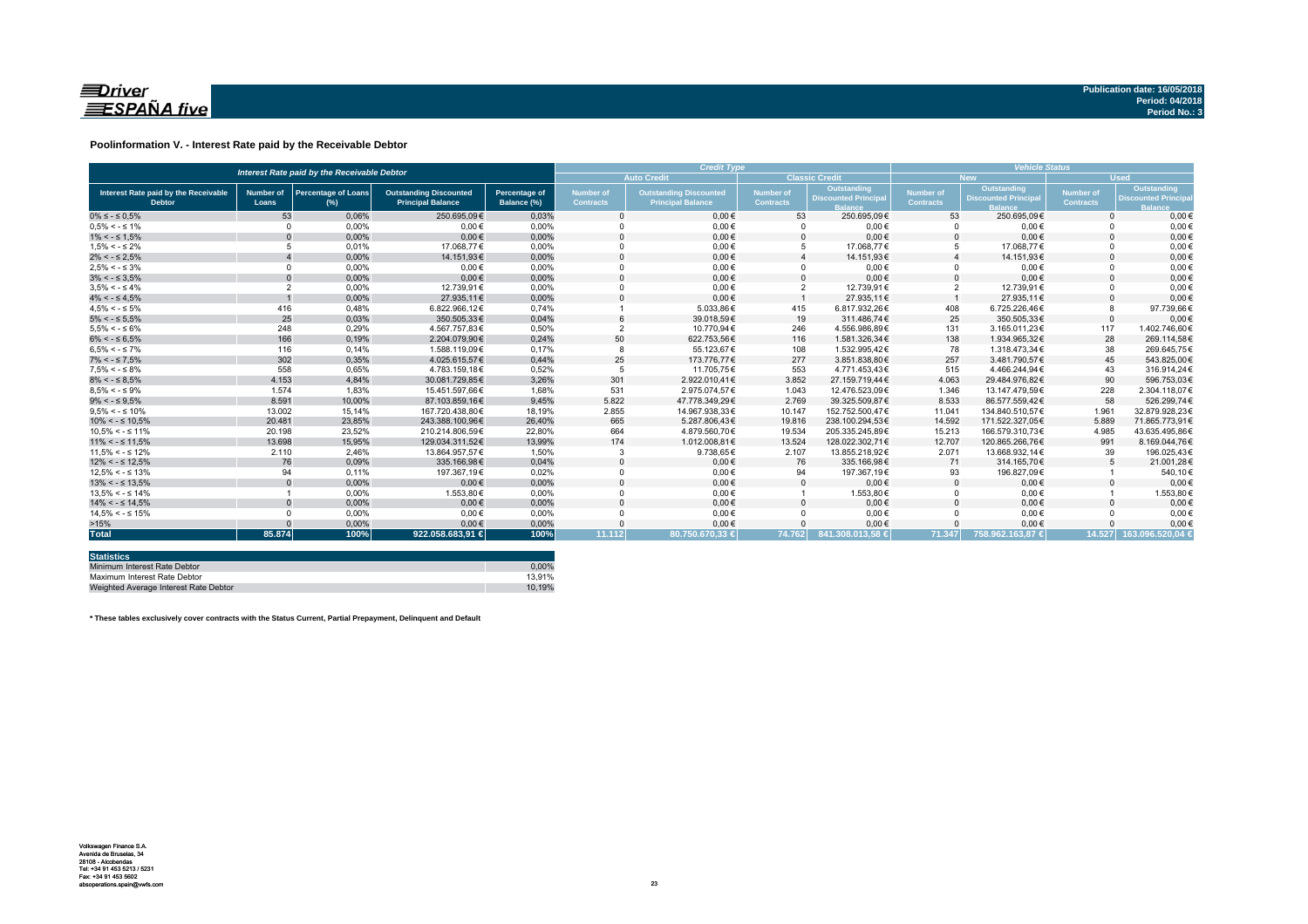

### **Poolinformation VI. - Distribution by Original Term, Remaining Term and Seasoning**

|                                                  |                 | <b>Distribution by Original Term</b> |                                                           |                              |                                      | <b>Credit Type</b>                                          |                               |                                                             | <b>Vehicle Status</b>                |                                                                    |                                      |                                                              |
|--------------------------------------------------|-----------------|--------------------------------------|-----------------------------------------------------------|------------------------------|--------------------------------------|-------------------------------------------------------------|-------------------------------|-------------------------------------------------------------|--------------------------------------|--------------------------------------------------------------------|--------------------------------------|--------------------------------------------------------------|
|                                                  |                 |                                      |                                                           |                              |                                      | <b>Auto Credit</b>                                          |                               | <b>Classic Credit</b>                                       | <b>New</b>                           |                                                                    | <b>Used</b>                          |                                                              |
| Length of Original Term (monthly<br>instalments) | Number of Loans | Percentage of Loans (%)              | <b>Outstanding Discounted</b><br><b>Principal Balance</b> | Percentage of Balance<br>(%) | <b>Number of</b><br><b>Contracts</b> | Outstanding<br><b>Discounted Principa</b><br><b>Balance</b> | Number of<br><b>Contracts</b> | Outstanding<br><b>Discounted Principa</b><br><b>Balance</b> | <b>Number of</b><br><b>Contracts</b> | <b>Outstanding</b><br><b>Discounted Principa</b><br><b>Balance</b> | <b>Number of</b><br><b>Contracts</b> | Outstanding<br><b>Discounted Principal</b><br><b>Balance</b> |
| $01 - 12$                                        |                 | 0.00%                                | 15.979.56 €                                               | 0.00%                        |                                      | $0.00 \in$                                                  |                               | 15.979.56 €                                                 |                                      | 13.885.66 €                                                        |                                      | 2.093.90 €                                                   |
| $13 - 24$                                        | 34              | 0,04%                                | 137.012.59 €                                              | 0.01%                        | 10                                   | 15.648.07 €                                                 | 24                            | 121.364.52 €                                                |                                      | 68.453.50 €                                                        | 23                                   | 68.559.09 €                                                  |
| $25 - 36$                                        | 19.135          | 22.28%                               | 127.108.560.20 €                                          | 13.79%                       | 3.663                                | 16.388.482.25 €                                             | 15.472                        | 110.720.077.95 €                                            | 17.145                               | 115.329.314.49 €                                                   | 1.990                                | 11.779.245.71 €                                              |
| $37 - 48$                                        | 36.221          | 42,18%                               | 346.463.142.23 €                                          | 37,58%                       | 6.757                                | 54.230.719.21 €                                             | 29.464                        | 292.232.423.02 €                                            | 30.597                               | 291.695.753.27 €                                                   | 5.624                                | 54.767.388.96 €                                              |
| $49 - 60$                                        | 13.472          | 15.69%                               | 173.547.328.19 €                                          | 18.82%                       | 682                                  | 10.115.820.80 €                                             | 12.790                        | 163.431.507.39 €                                            | 10.533                               | 138.239.677.95 €                                                   | 2.939                                | 35.307.650.24 €                                              |
| $61 - 72$                                        | 7.656           | 8,92%                                | 113.428.473.48 €                                          | 12,30%                       |                                      | $0.00 \in$                                                  | 7.656                         | 113.428.473.48 €                                            | 5.952                                | 89.415.867.51 €                                                    | 1.704                                | 24.012.605.97 €                                              |
| $73 - 84$                                        | 6.251           | 7.28%                                | 105.703.447.79 €                                          | 11.46%                       |                                      | $0.00 \in$                                                  | 6.251                         | 105.703.447.79 €                                            | 4.315                                | 75.578.603.24 €                                                    | 1.936                                | 30.124.844.55 €                                              |
| $85 - 96$                                        | 3.101           | 3,61%                                | 55.654.739.87 €                                           | 6.04%                        |                                      | $0,00 \in$                                                  | 3.101                         | 55.654.739.87 €                                             | 2.792                                | 48.620.608,25 €                                                    | 309                                  | 7.034.131.62 6                                               |
| <b>Total</b>                                     | 85.874          | 100%                                 | 922.058.683,91                                            | 100%                         | 11.112                               | $80.750.670.33 \in$                                         | 74.762                        | $841.308.013.58 \in$                                        | 71.347                               | 758.962.163.87 €                                                   | 14.527                               | 163.096.520,04 €                                             |

| <b>Statistics</b>                                     |       |
|-------------------------------------------------------|-------|
| Minimum Original Term in monthly instalments          |       |
| Maximum Original Term in monthly instalments          | 96    |
| Weighted Average Original Term in monthly instalments | 58.46 |

Weighted Average Original Term in monthly install

|                                                          |                        | <b>Distribution by Remaining Term</b> |                                                           |                                     |                                      | <b>Credit Type</b>                                          |                                      |                                                              | <b>Vehicle Status</b>                |                                                                    |                                      |                                                             |  |
|----------------------------------------------------------|------------------------|---------------------------------------|-----------------------------------------------------------|-------------------------------------|--------------------------------------|-------------------------------------------------------------|--------------------------------------|--------------------------------------------------------------|--------------------------------------|--------------------------------------------------------------------|--------------------------------------|-------------------------------------------------------------|--|
|                                                          |                        |                                       |                                                           |                                     |                                      | <b>Auto Credit</b>                                          |                                      | <b>Classic Credit</b>                                        | <b>New</b>                           |                                                                    | <b>Used</b>                          |                                                             |  |
| <b>Lenght of Remaining Term</b><br>(monthly instalments) | <b>Number of Loans</b> | Percentage of Loans (%)               | <b>Outstanding Discounted</b><br><b>Principal Balance</b> | <b>Percentage of Balance</b><br>(%) | <b>Number of</b><br><b>Contracts</b> | Outstanding<br><b>Discounted Principa</b><br><b>Balance</b> | <b>lumber</b> of<br><b>Contracts</b> | Outstanding<br><b>Discounted Principal</b><br><b>Balance</b> | <b>Number of</b><br><b>Contracts</b> | <b>Outstanding</b><br><b>Discounted Principa</b><br><b>Balance</b> | <b>Number of</b><br><b>Contracts</b> | <b>Outstanding</b><br><b>Discounted Principal</b><br>alance |  |
| $00 - 01$                                                |                        | 0,00%                                 | 13.885.31 €                                               | 0,00%                               |                                      | 300.76 €                                                    |                                      | 13.584.55 €                                                  |                                      | 13.885.31 €                                                        |                                      | $0.00 \leftarrow$                                           |  |
| $01 - 12$                                                | 3.654                  | 4,26%                                 | 9.496.904.63 €                                            | 1,03%                               | 852                                  | 1.568.970.02 €                                              | 2.802                                | 7.927.934.61 €                                               | 3.169                                | 8.325.388.11 €                                                     | 485                                  | 1.171.516,52 €                                              |  |
| $13 - 24$                                                | 14.590                 | 16.99%                                | 88.959.035.01 €                                           | 9,65%                               | 2.669                                | 12.902.658.71 €                                             | 11.921                               | 76.056.376.30 €                                              | 12.771                               | 77.794.341.90 €                                                    | 1.819                                | 11.164.693.11 (                                             |  |
| $25 - 36$                                                | 22.631                 | 26,35%                                | 204.473.639.28 €                                          | 22,18%                              | 4.183                                | 30.101.099.63 €                                             | 18.448                               | 174.372.539.65 €                                             | 19.764                               | 179.439.859.95 €                                                   | 2.867                                | 25.033.779,33 €                                             |  |
| $37 - 48$                                                | 22.695                 | 26.43%                                | 261.547.368.28 €                                          | 28.37%                              | 2.945                                | 29.331.618.50 €                                             | 19.750                               | 232.215.749.78 €                                             | 18.403                               | 213.306.593.95 €                                                   | 4.292                                | 48.240.774.33 6                                             |  |
| $49 - 60$                                                | 10.521                 | 12,25%                                | 151.864.475.97 €                                          | 16.47%                              | 462                                  | 6.846.022.71 €                                              | 10.059                               | 145.018.453.26 €                                             | 8.156                                | 119.836.327.94 €                                                   | 2.365                                | 32.028.148.03 6                                             |  |
| $61 - 72$                                                | 6.278                  | 7.31%                                 | 103.200.960.42 €                                          | 11.19%                              |                                      | $0.00 \in$                                                  | 6.278                                | 103.200.960.42 €                                             | 4.733                                | 79.323.487.80 €                                                    | 1.545                                | 23.877.472.62 6                                             |  |
| $73 - 84$                                                | 4.055                  | 4.72%                                 | 74.080.818.58 €                                           | 8,03%                               |                                      | $0.00 \in$                                                  | 4.055                                | 74.080.818.58 €                                              | 3.052                                | 56.293.901.21 €                                                    | 1.003                                | 17.786.917.37 6                                             |  |
| $85 - 94$                                                | 1.448                  | 1.69%                                 | 28.421.596.43 €                                           | 3.08%                               |                                      | $0.00 \in$                                                  | 1.448                                | 28.421.596.43 €                                              | 1.297                                | 24.628.377.70 €                                                    | 151                                  | 3.793.218.73 6                                              |  |
| <b>Total</b>                                             | 85.874                 | 100%                                  | 922.058.683.91 €                                          | 100%                                | 11.112                               | 80.750.670.33 €                                             | 74.762                               | 841.308.013.58 €                                             | 71.347                               | 1758.962.163.87 €                                                  | 14.527                               | 163.096.520,04                                              |  |

| <b>Statistics</b>                                      |       |
|--------------------------------------------------------|-------|
| Minimum Remaining Term in monthly instalments          |       |
| Maximum Remaining Term in monthly instalments          | 90    |
| Weighted Average Remaining Term in monthly instalments | 45.53 |

|                                        |                        | <b>Distribution by Seasoning</b> |                                                           |                                     |                               | <b>Credit Type</b>                                           |                                      |                                                              | <b>Vehicle Status</b>                |                                                                    |                                      |                                                      |  |
|----------------------------------------|------------------------|----------------------------------|-----------------------------------------------------------|-------------------------------------|-------------------------------|--------------------------------------------------------------|--------------------------------------|--------------------------------------------------------------|--------------------------------------|--------------------------------------------------------------------|--------------------------------------|------------------------------------------------------|--|
|                                        |                        |                                  |                                                           |                                     |                               | <b>Auto Credit</b>                                           | <b>Classic Credit</b>                |                                                              | New <sup>1</sup>                     |                                                                    | <b>Used</b>                          |                                                      |  |
| <b>Seasoning (monthly instalments)</b> | <b>Number of Loans</b> | Percentage of Loans (%)          | <b>Outstanding Discounted</b><br><b>Principal Balance</b> | <b>Percentage of Balance</b><br>(%) | Number of<br><b>Contracts</b> | Outstanding<br><b>Discounted Principal</b><br><b>Ralance</b> | <b>lumber</b> of<br><b>Contracts</b> | Outstanding<br><b>Discounted Principal</b><br><b>Ralance</b> | <b>Number of</b><br><b>Contracts</b> | <b>Outstanding</b><br><b>Discounted Principa</b><br><b>Balance</b> | <b>Number of</b><br><b>Contracts</b> | Outstanding<br><b>Discounted Principal</b><br>alance |  |
| $01 - 12$                              | 45.669                 | 53,18%                           | 574.636.633.51 €                                          | 62.32%                              | 6.090                         | 53.055.222.97 €                                              | 39.579                               | 521.581.410.54 €                                             | 37,889                               | 473.370.536.76 €                                                   | 7.780                                | 101.266.096.75 €                                     |  |
| $13 - 24$                              | 29.613                 | 34,48%                           | 278.428.515.93 €                                          | 30,20%                              | 3.667                         | 22.864.906.75 €                                              | 25.946                               | 255.563.609.18 €                                             | 24.531                               | 228.213.925.89 €                                                   | 5.082                                | 50.214.590.04 €                                      |  |
| $25 - 36$                              | 9.731                  | 11,33%                           | 65.137.784.86 €                                           | 7,06%                               | 1.311                         | 4.765.988.74 €                                               | 8.420                                | 60.371.796.12 €                                              | 8.236                                | 54.370.420.12 €                                                    | 1.495                                | 10.767.364.74 €                                      |  |
| $37 - 48$                              | 588                    | 0,68%                            | 2.699.321.31 €                                            | 0.29%                               | 44                            | 64.551.87 €                                                  | 544                                  | 2.634.769.44 €                                               | 479                                  | 2.076.517.07 €                                                     | 109                                  | 622.804.24 €                                         |  |
| $49 - 60$                              | 195                    | 0,23%                            | 895.669.84 €                                              | 0,10%                               |                               | $0.00 \in$                                                   | 195                                  | 895.669.84 €                                                 | 151                                  | 723.101.60 €                                                       | 44                                   | 172.568.24                                           |  |
| $61 - 72$                              | 59                     | 0,07%                            | 224.318.76 €                                              | 0.02%                               |                               | $0.00 \in$                                                   | 59                                   | 224.318.76 €                                                 | 44                                   | 173.865.10 €                                                       |                                      | 50.453,66 €                                          |  |
| > 72                                   | 19                     | 0.02%                            | 36.439.70 €                                               | 0,00%                               |                               | $0.00 \in$                                                   |                                      | 36.439.70 €                                                  | 17                                   | 33.797.33 €                                                        |                                      | 2.642.37                                             |  |
| <b>Total</b>                           | 85.874                 | 100%                             | 922.058.683,91 €                                          | 100%                                | 11.112                        | 80.750.670.33 €                                              | 74.762                               | $1841.308.013.58 \in$                                        | 71.347                               | 758.962.163.87 €                                                   | 14.527                               | 163.096.520,04                                       |  |

| <b>Statistics</b>                                      |       |
|--------------------------------------------------------|-------|
| Minimum Seasoning Term in monthly instalments          |       |
| Maximum Seasoning Term in monthly instalments          | 96    |
| Weighted Average Seasoning Term in monthly instalments | 12.92 |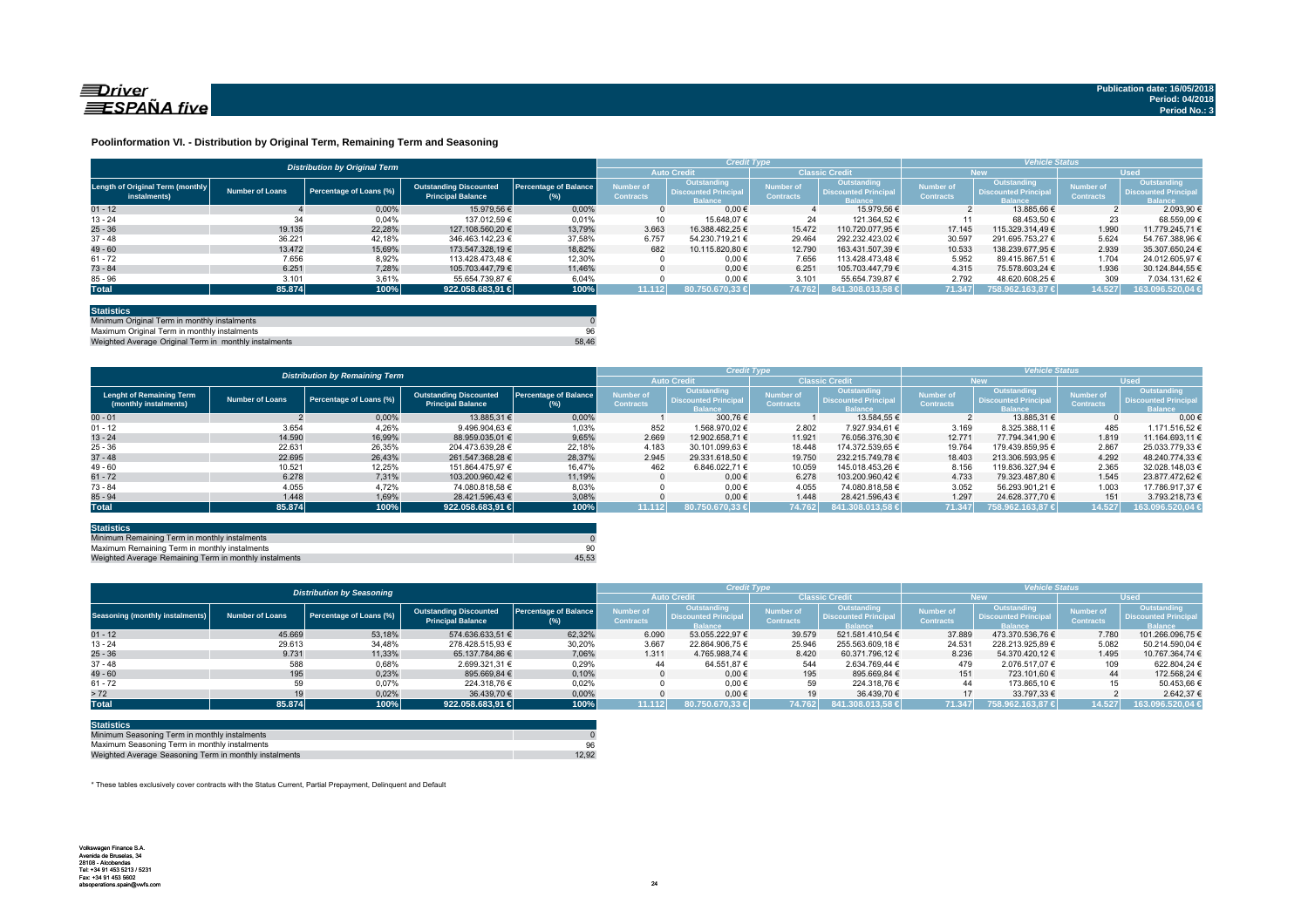

# **Poolinformation VII. - Credit Type and Type of Car**

# *Credit Type*

| <b>Credit Type</b> | <b>Number of Loans</b> | (%)    | Percentage of Loans   Outstanding Discounted<br>l Principal Balance <sup>\</sup> | Percentage of<br>Balance (%) |
|--------------------|------------------------|--------|----------------------------------------------------------------------------------|------------------------------|
| Auto Credit        | 11.112                 | 12.94% | 80.750.670.33 €                                                                  | 8,76%                        |
| Classic Credit     | 74.762                 | 87.06% | 841.308.013,58 €                                                                 | 91.24%                       |
| <b>Total</b>       | 85.874                 | 100%   | 922.058.683,91                                                                   | 100%                         |

# *Type of Car*

| <b>Type of Car</b> | <b>Number of Loans</b> | (%)    | Percentage of Loans   Outstanding Discounted<br><b>Principal Balance</b> | Percentage of<br>Balance (%) |
|--------------------|------------------------|--------|--------------------------------------------------------------------------|------------------------------|
| New Cars           | 71.347                 | 83.08% | 758.962.163.87 €                                                         | 82,31%                       |
| Used Cars          | 14.527                 | 16.92% | 163.096.520.04 €                                                         | 17,69%                       |
| <b>Total</b>       | 85,874                 | 100%   | 922.058.683,91                                                           | 100%                         |

# *Type of Car: only Auto Credit*

| <b>Type of Car</b> | <b>Number of Loans</b> | (%)    | Percentage of Loans   Outstanding Discounted<br><b>Principal Balance</b> | Percentage of<br><b>Balance (%)</b> |
|--------------------|------------------------|--------|--------------------------------------------------------------------------|-------------------------------------|
| New Cars           | 10.874                 | 97.86% | 79.259.834.21 €                                                          | 98,15%                              |
| Used Cars          | 238                    | 2.14%  | 1.490.836.12 €                                                           | 1.85%                               |
| <b>Total</b>       | 11.112                 | 100%   | $80.750.670.33 \in$                                                      | 100%                                |

# *Type of Car: only Classic Credit*

| <b>Type of Car</b> | <b>Number of Loans</b> | (%)    | Percentage of Loans   Outstanding Discounted<br><b>Principal Balance</b> | Percentage of<br>Balance (%) |
|--------------------|------------------------|--------|--------------------------------------------------------------------------|------------------------------|
| New Cars           | 60.473                 | 80.89% | 679.702.329.66 €                                                         | 80,79%                       |
| Used Cars          | 14.289                 | 19.11% | 161.605.683.92 €                                                         | 19.21%                       |
| <b>Total</b>       | 74.762                 | 100%   | 841.308.013,58 €                                                         | 100%                         |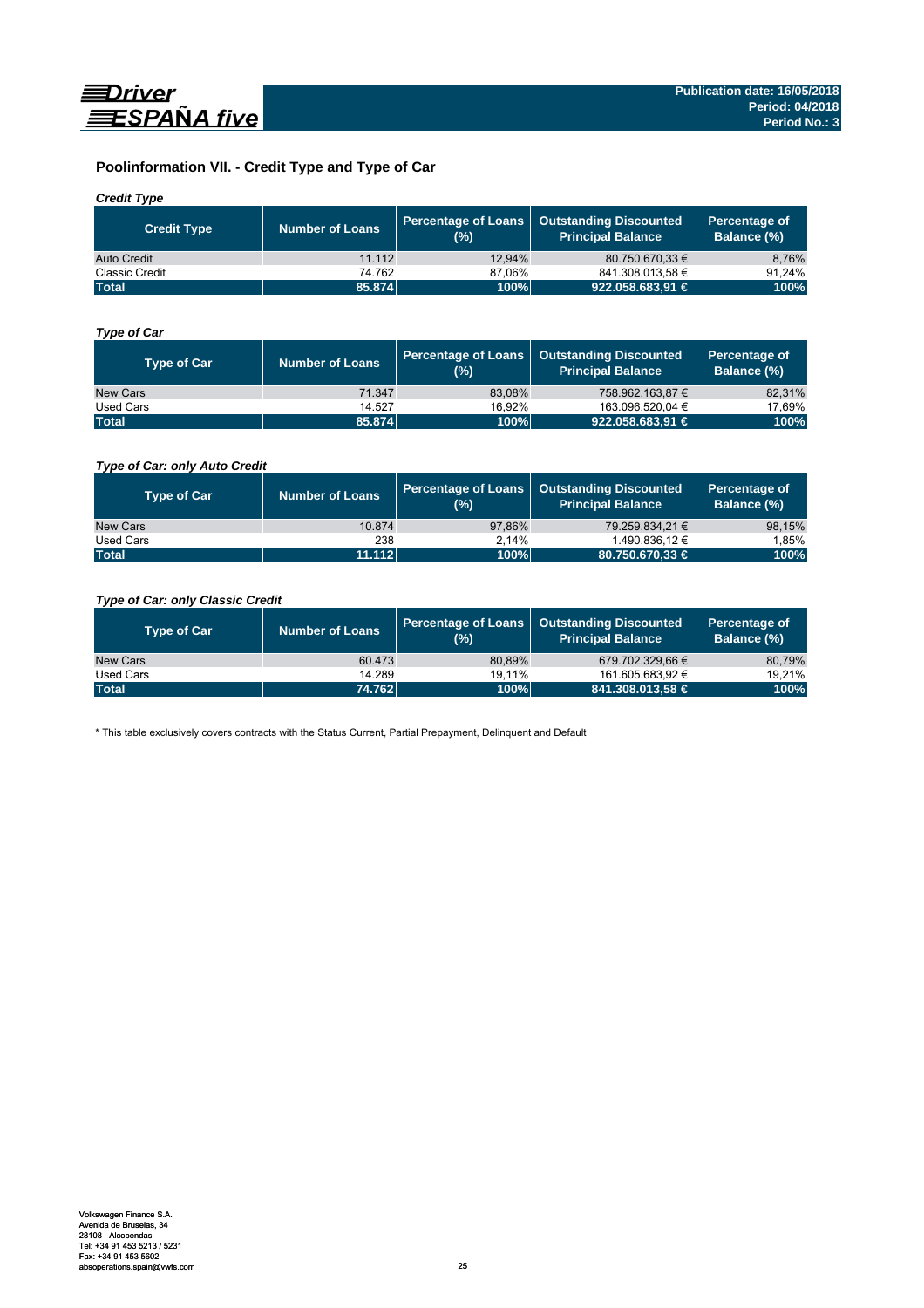# $\equiv$ Driver ESPAÑA five

**Poolinformation VIII. - Distribution by Vehicle Makes and Models**

|                              |                                | <b>Make and Model Total Portfolio</b> |                      |                                    | <b>Credit Type</b> |                  |                                            | <b>Vehicle Status</b><br><b>Used</b><br><b>New</b> |                                           |                                   |                                  |                                      |                                  |
|------------------------------|--------------------------------|---------------------------------------|----------------------|------------------------------------|--------------------|------------------|--------------------------------------------|----------------------------------------------------|-------------------------------------------|-----------------------------------|----------------------------------|--------------------------------------|----------------------------------|
|                              |                                |                                       |                      |                                    |                    |                  | <b>Auto Credit</b>                         |                                                    | <b>Classic Credit</b>                     |                                   | Outstanding                      |                                      | Outstanding                      |
| <b>Make</b>                  | <b>Model</b>                   | <b>Number of Loans</b>                | <b>Percentage of</b> | <b>Outstanding Discounted</b>      | Percentage of      | <b>Number of</b> | <b>Outstanding<br/>Discounted Principa</b> | <b>Number of</b><br><b>Contracts</b>               | <b>Outstanding</b><br>Discounted Principa | Number of<br><b>Contracts</b>     | <b>Discounted Principa</b>       | <b>Number of</b><br><b>Contracts</b> | <b>Discounted Principal</b>      |
|                              |                                |                                       | Loans (%)            | <b>Principal Balance</b>           | Balance (%)        | <b>Contracts</b> |                                            |                                                    |                                           |                                   |                                  |                                      |                                  |
| Audi                         | A1                             | 2.667                                 | 3,11%                | 26.219.939,19€                     | 2,84%              | 550              | 2.928.479,33 €                             | 2.117                                              | 23.291.459,86 €                           | 1.777                             | 15.504.475,22 €                  | 890                                  | 10.715.463,97 €                  |
|                              | A <sub>3</sub>                 | 4.262                                 | 4,96%                | 49.620.509,43 €                    | 5,38%              | 885              | 5.775.512,59 €                             | 3.377                                              | 43.844.996,84 €                           | 2.657                             | 28.627.556,24 €                  | 1.605                                | 20.992.953,19 €                  |
|                              | A4                             | 2.509                                 | 2,92%                | 33.081.657,10 €                    | 3,59%              | 424              | 3.353.137,81 €                             | 2.085                                              | 29.728.519,29 €                           | 1.657                             | 20.871.266,17 €                  | 852                                  | 12.210.390,93 €                  |
|                              | A5<br>A <sub>6</sub>           | 659<br>387                            | 0,77%<br>0,45%       | 8.965.732,28 €<br>5.698.573,00 €   | 0,97%<br>0,62%     | 174<br>72        | 1.672.489,88 €<br>726.831,31 €             | 485<br>315                                         | 7.293.242,40 €<br>4.971.741,69 €          | 559<br>223                        | 7.584.442,84 €<br>3.337.324,49 € | 100<br>164                           | 1.381.289,44 €<br>2.361.248,51 € |
|                              | A7                             | 43                                    | 0,05%                | 624.344,97 €                       | 0,07%              | 11               | 129.607,11 €                               | 32                                                 | 494.737,86 €                              | 20                                | 293.363,57 €                     | 23                                   | 330.981,40 €                     |
|                              | A8                             | 10                                    | 0,01%                | 209.095,92€                        | 0,02%              | $\mathbf{0}$     | $0,00 \in$                                 | 10                                                 | 209.095,92 €                              | $\overline{0}$                    | $0,00 \in$                       | 10                                   | 209.095,92€                      |
|                              | Q2                             | 1.035                                 | 1,21%                | 12.705.986,67 €                    | 1,38%              | 367              | 2.904.261,81 €                             | 668                                                | 9.801.724,86 €                            | 914                               | 10.976.332,24 €                  | 121                                  | 1.729.654,43 €                   |
|                              | Q3                             | 2.212                                 | 2,58%                | 26.345.758,99 €                    | 2,86%              | 461              | 3.449.012,84 €                             | 1.751                                              | 22.896.746,15€                            | 1.786                             | 20.689.169,87 €                  | 426                                  | 5.656.589,12 €                   |
|                              | Q <sub>5</sub>                 | 1.548                                 | 1,80%                | 21.256.279,39 €                    | 2,31%              | 330              | 3.112.563,83 €                             | 1.218                                              | 18.143.715,56 €                           | 1.370                             | 18.507.408,64 €                  | 178                                  | 2.748.870,75 €                   |
|                              | Q7                             | 157                                   | 0,18%                | 2.560.947,49 €                     | 0,28%              | 53               | 789.121,30 €                               | 104                                                | 1.771.826,19€                             | 111                               | 1.760.050,59 €                   | 46                                   | 800.896,90€                      |
|                              | <b>TT</b>                      | 43                                    | 0,05%                | 640.843,48€                        | 0,07%              | 11               | 125.423,54 €                               | 32                                                 | 515.419,94 €                              | 14                                | 167.554,11 €                     | 29                                   | 473.289,37 €                     |
|                              | <b>OTHER AUDI</b>              | $6\phantom{1}6$                       | 0,01%                | 108.921,15 €                       | 0,01%              | $\mathbf{0}$     | $0,00 \in$                                 | 6                                                  | 108.921,15 €                              | $\overline{1}$                    | 12.817,20 €                      | 5                                    | 96.103,95 €                      |
|                              | <b>Subtotal</b>                | 15.538                                | 18,09%               | 188.038.589,06 €                   | 20,39%             | 3.338            | 24.966.441.35 €                            | 12.200                                             | 163.072.147,71 €                          | 11.089                            | 128.331.761,18 €                 | 4.449                                | 59.706.827,88 €                  |
| <b>Seat</b>                  | MII<br>ALHAMBRA                | 292<br>396                            | 0,34%<br>0,46%       | 2.007.726,81 €                     | 0,22%<br>0,45%     | 11<br>10         | 51.730,12€                                 | 281<br>386                                         | 1.955.996,69 €<br>4.083.500,93 €          | 246<br>301                        | 1.672.717,89 €                   | 46<br>95                             | 335.008,92 €                     |
|                              | <b>ALTEA</b>                   | 127                                   | 0,15%                | 4.153.914,09 €<br>836.705,02€      | 0,09%              | $\overline{0}$   | 70.413,16€<br>$0,00 \in$                   | 127                                                | 836.705,02 €                              | 75                                | 3.168.146,11 €<br>397.563,23 €   | 52                                   | 985.767,98€<br>439.141,79 €      |
|                              | <b>AROSA</b>                   | $\mathbf 0$                           | 0,00%                | $0,00 \in$                         | 0,00%              | $\mathbf 0$      | $0,00 \in$                                 | $\overline{0}$                                     | $0,00 \in$                                | $^{\circ}$                        | $0,00 \in$                       | $\Omega$                             | $0,00 \in$                       |
|                              | <b>ATECA</b>                   | 5.791                                 | 6,74%                | 68.744.824,49 €                    | 7,46%              | 276              | 3.001.134,34 €                             | 5.515                                              | 65.743.690,15 €                           | 5.613                             | 66.510.587,52 €                  | 178                                  | 2.234.236,97 €                   |
|                              | CORDOBA                        | $\mathbf 0$                           | 0,00%                | $0,00 \in$                         | 0,00%              | $\mathsf 0$      | $0,00 \in$                                 | $\overline{0}$                                     | $0,00 \in$                                | $\overline{0}$                    | $0,00 \in$                       | $\mathbf 0$                          | $0,00 \in$                       |
|                              | <b>EXEO</b>                    | 5                                     | 0,01%                | 22.355,57€                         | 0,00%              | $\Omega$         | $0,00 \in$                                 | $\overline{5}$                                     | 22.355,57€                                | $\overline{1}$                    | 3.700,17 €                       |                                      | 18.655,40 €                      |
|                              | <b>IBIZA</b>                   | 13.049                                | 15,20%               | 128.449.432,14 €                   | 13,93%             | 312              | 2.116.550,39 €                             | 12.737                                             | 126.332.881,75 €                          | 10.903                            | 108.317.422,59 €                 | 2.146                                | 20.132.009,55 €                  |
|                              | <b>LEON</b>                    | 11.446                                | 13,33%               | 123.597.671,79 €                   | 13,40%             | 339              | 2.631.178,85 €                             | 11.107                                             | 120.966.492,94 €                          | 9.444                             | 102.476.658,68 €                 | 2.002                                | 21.121.013,11 €                  |
|                              | <b>TOLEDO</b>                  | 1.316                                 | 1,53%                | 13.136.170,30 €                    | 1,42%              | 20               | 137.346,94 €                               | 1.296                                              | 12.998.823,36 €                           | 1.186                             | 11.821.072,65 €                  | 130                                  | 1.315.097,65 €                   |
|                              | OTHER SEAT                     | 17                                    | 0,02%                | 224.413,94 €                       | 0,02%              | $\overline{1}$   | 9.953,49€                                  | 16                                                 | 214.460,45 €                              | 14                                | 193.424,51 €                     | $\overline{\mathbf{3}}$              | 30.989,43€                       |
|                              | <b>Subtotal</b>                | 32.439                                | 37,78%               | 341.173.214,15 €                   | 37,00%             | 969              | 8.018.307,29 €                             | 31.470                                             | 333.154.906,86 €                          | 27.783                            | 294.561.293,35 €                 | 4.656                                | 46.611.920,80 €                  |
| Skoda                        | <b>CITIGO</b>                  | 54                                    | 0,06%                | 332.193,91 €                       | 0,04%              | $\overline{1}$   | 4.632,79 €                                 | 53                                                 | 327.561,12 €                              | 46                                | 284.836,30 €                     | 8                                    | 47.357,61 €                      |
|                              | FABIA                          | 3.014                                 | 3,51%                | 26.672.993,06 €                    | 2,89%              | 196              | 909.744,52 €                               | 2.818                                              | 25.763.248,54 €                           | 2.772                             | 24.272.629,36 €                  | 242                                  | 2.400.363,70 €                   |
|                              | <b>RAPID</b><br><b>OCTAVIA</b> | 1.266                                 | 1,47%<br>1,96%       | 12.817.354,35 €<br>21.692.197,38 € | 1,39%<br>2,35%     | 42<br>61         | 239.580,08 €                               | 1.224<br>1.619                                     | 12.577.774,27 €                           | 1.135                             | 11.328.031,79 €                  | 131<br>321                           | 1.489.322,56 €                   |
|                              | <b>ROOMSTER</b>                | 1.680<br>$\overline{1}$               | 0,00%                | 998,27€                            | 0,00%              | $\overline{1}$   | 452.379,35 €<br>998,27€                    | $\overline{\phantom{0}}$                           | 21.239.818,03 €<br>$0,00 \in$             | 1.359<br>$\overline{\phantom{0}}$ | 18.002.028,31 €<br>998,27€       | $\overline{0}$                       | 3.690.169,07 €<br>$0,00 \in$     |
|                              | <b>SPACEBACK</b>               | 199                                   | 0,23%                | 2.213.706,84 €                     | 0,24%              | 12               | 59.826,80 €                                | 187                                                | 2.153.880,04 €                            | 192                               | 2.124.777,73 €                   | $\overline{7}$                       | 88.929,11 €                      |
|                              | <b>SUPERB</b>                  | 447                                   | 0,52%                | 5.943.359,68 €                     | 0,64%              | 28               | 232.183,32 €                               | 419                                                | 5.711.176,36 €                            | 398                               | 5.386.150,87 €                   | 49                                   | 557.208,81 €                     |
|                              | <b>YETI</b>                    | 868                                   | 1,01%                | 10.755.540,30 €                    | 1,17%              | 44               | 344.495,13 €                               | 824                                                | 10.411.045,17 €                           | 758                               | 9.496.680,49€                    | 110                                  | 1.258.859,81 €                   |
|                              | OTHER SKODA                    | 469                                   | 0,55%                | 6.863.750,18 €                     | 0,74%              | 36               | 423.471,96 €                               | 433                                                | 6.440.278,22 €                            | 434                               | 6.459.882,41 €                   | 35                                   | 403.867,77 €                     |
|                              | <b>Subtotal</b>                | 7.998                                 | 9,31%                | 87.292.093,97 €                    | 9,47%              | 421              | 2.667.312,22 €                             | 7.577                                              | 84.624.781,75€                            | 7.095                             | 77.356.015,53 €                  | 903                                  | 9.936.078,44 €                   |
| <b>VW</b>                    | <b>UP</b>                      | 90                                    | 0,10%                | 626.381,29€                        | 0,07%              | 30               | 135.420,67 €                               | 60                                                 | 490.960,62 €                              | 67                                | 442.060,04 €                     | 23                                   | 184.321,25 €                     |
|                              | FOX                            | $\overline{0}$                        | 0,00%                | $0,00 \in$                         | 0,00%              | $\mathbf 0$      | $0,00 \in$                                 | $\overline{0}$                                     | $0,00 \in$                                | $\overline{0}$                    | $0,00 \in$                       | $\overline{0}$                       | $0,00 \in$                       |
|                              | <b>POLO</b>                    | 6.211                                 | 7,23%                | 48.700.650,29 €                    | 5,28%              | 1.532            | 7.671.667,39 €                             | 4.679                                              | 41.028.982,90 €                           | 5.279                             | 40.631.589,40 €                  | 932                                  | 8.069.060,89€                    |
|                              | GOLF                           | 9.599<br>64                           | 11,18%               | 94.996.738,40 €                    | 10,30%             | 2.271            | 15.496.156,95 €                            | 7.328                                              | 79.500.581,45 €                           | 7.697                             | 75.598.355,81 €                  | 1.902                                | 19.398.382,59 €                  |
|                              | <b>JETTA</b><br>PASSAT         | 1.869                                 | 0,07%                | 509.549,72€                        | 0,06%              | 9<br>361         | 48.458,53 €                                | 55                                                 | 461.091,19€                               | 46                                | 351.392,07 €                     | 18                                   | 158.157,65€                      |
|                              | <b>EOS</b>                     | $\overline{2}$                        | 2,18%<br>0,00%       | 20.740.402,57 €<br>30.165,78 €     | 2,25%<br>0,00%     | $\mathbf 0$      | 2.988.143,74 €<br>$0,00 \in$               | 1.508<br>$\overline{2}$                            | 17.752.258,83 €<br>30.165,78 €            | 1.526<br>$\overline{\mathbf{0}}$  | 16.860.673,90 €<br>$0,00 \in$    | 343<br>$\overline{2}$                | 3.879.728,67 €<br>30.165,78 €    |
|                              | NEW BEETLE                     | 193                                   | 0,22%                | 1.997.762,86 €                     | 0,22%              | 58               | 418.847,65 €                               | 135                                                | 1.578.915,21 €                            | 152                               | 1.492.411,71 €                   | 41                                   | 505.351,15€                      |
|                              | <b>TOURAN</b>                  | 2.134                                 | 2,49%                | 22.538.578,05 €                    | 2,44%              | 431              | 3.162.046,00 €                             | 1.703                                              | 19.376.532,05 €                           | 1.802                             | 18.505.949,52 €                  | 332                                  | 4.032.628,53 €                   |
|                              | SHARAN                         | 329                                   | 0,38%                | 3.690.493,13 €                     | 0,40%              | 59               | 561.072,76 €                               | 270                                                | 3.129.420,37 €                            | 282                               | 3.102.600,45 €                   | 47                                   | 587.892,68€                      |
|                              | <b>TOUAREG</b>                 | 34                                    | 0,04%                | 602.648,94 €                       | 0,07%              | 9                | 144.349,86 €                               | 25                                                 | 458.299,08€                               | 25                                | 450.295,12€                      | 9                                    | 152.353,82 €                     |
|                              | PHAETON                        | $\overline{1}$                        | 0,00%                | 22.025,05 €                        | 0,00%              | $\mathsf 0$      | $0,00 \in$                                 | $\overline{1}$                                     | 22.025,05 €                               | $\overline{\mathbf{0}}$           | $0,00 \in$                       | $\overline{1}$                       | 22.025,05€                       |
|                              | CADDY                          | 996                                   | 1,16%                | 11.572.143,55 €                    | 1,26%              | 10               | 100.027,08 €                               | 986                                                | 11.472.116,47 €                           | 791                               | 9.401.717,56 €                   | 205                                  | 2.170.425,99 €                   |
|                              | T4/T5                          | 1.333                                 | 1,55%                | 19.136.154,51 €                    | 2,08%              | 46               | 403.275,60 €                               | 1.287                                              | 18.732.878,91 €                           | 1.180                             | 17.249.799,42 €                  | 153                                  | 1.886.355,09 €                   |
|                              | CRAFTER/LT                     | 345                                   | 0,40%                | 5.330.759,12 €                     | 0,58%              | $\overline{0}$   | $0,00 \in$                                 | 345                                                | 5.330.759,12 €                            | 317                               | 4.991.284,85 €                   | 28                                   | 339.474,27 €                     |
|                              | AMAROK                         | 16                                    | 0,02%                | 196.955,99 €                       | 0,02%              | $\mathsf 0$      | $0,00 \in$                                 | 16                                                 | 196.955,99 €                              | 12                                | 157.542,50 €                     | 4                                    | 39.413,49 €                      |
|                              | <b>SCIROCCO</b>                | 932                                   | 1,09%                | 10.336.464,34 €                    | 1,12%              | 367              | 2.689.911,63 €                             | 565                                                | 7.646.552,71 €                            | 908                               | 9.982.774,77 €                   | 24                                   | 353.689,57€                      |
|                              | <b>TIGUAN</b>                  | 5.244                                 | 6,11%                | 59.643.078,53 €                    | 6,47%              | 1.074            | 10.415.991,88 €                            | 4.170                                              | 49.227.086,65 €                           | 4.820                             | 54.917.469,01 €                  | 424                                  | 4.725.609,52 €                   |
|                              | <b>ARTEON</b>                  | 21                                    | 0,02%                | 461.943,94 €                       | 0,05%              | $\overline{4}$   | 71.077,96 €                                | 17                                                 | 390.865,98€                               | 20                                | 449.021,22 €                     | $\overline{1}$                       | 12.922,72 €                      |
|                              | OTHER VW                       | 447                                   | 0,52%                | 4.035.568,87 €                     | 0,44%              | 123              | 792.161,77 €                               | 324                                                | 3.243.407,10 €                            | 445                               | 4.015.130,83 €                   | 2                                    | 20.438,04 €                      |
|                              | <b>Subtotal</b>                | 29.860                                | 34,77%               | 305.168.464,93 €                   | 33,10%             | 6.384            | 45.098.609,47 €                            | 23.476                                             | 260.069.855.46 €                          | 25.369                            | 258.600.068.18 €                 | 4.491                                | 46.568.396,75 €                  |
| <b>Non VW Group Vehicles</b> | <b>OTHER</b>                   | 39                                    | 0,05%                | 386.321,80 €                       | 0,04%              | $\Omega$         | $0,00 \in$                                 | 39                                                 | 386.321,80 €                              | 11                                | 113.025,63 €                     | 28                                   | 273.296,17€                      |
|                              | <b>Total</b>                   | 85.874                                | 100,00%              | 922.058.683,91 €                   | 100,00%            | 11.112           | 80.750.670,33 €                            |                                                    | 74.762 841.308.013,58 €                   | 71.347                            | 758.962.163,87 €                 | 14.527                               | 163.096.520,04 €                 |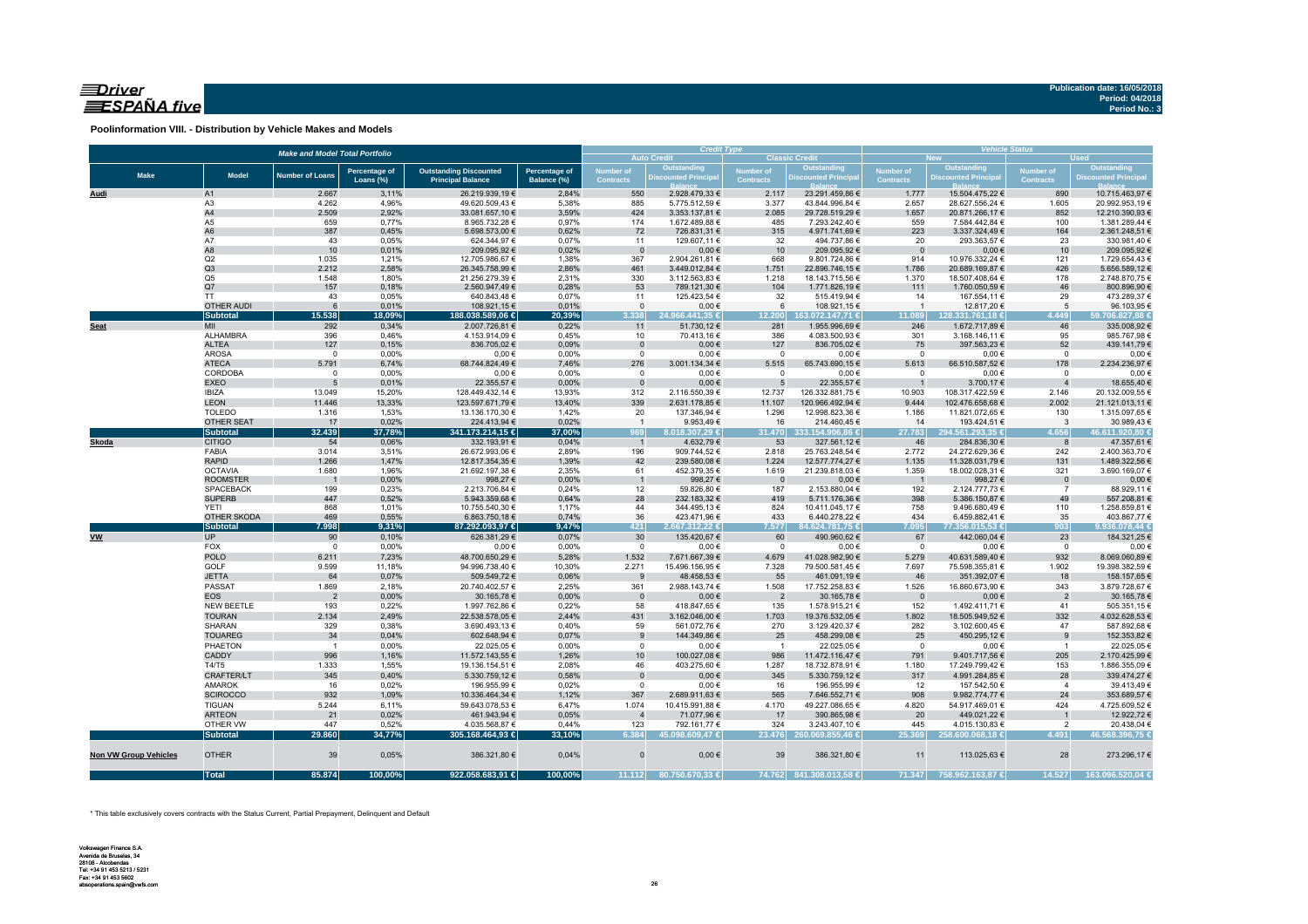

### **Poolinformation IX. - Geographic Distribution**

|                               |                        | <b>Geographic Distribution Total Portfolio</b> |                                                           |                              |                               | <b>Credit Type</b>                                           |                                      |                                                              | <b>Vehicle Status</b>                |                                                                     |                               |                                                      |  |  |
|-------------------------------|------------------------|------------------------------------------------|-----------------------------------------------------------|------------------------------|-------------------------------|--------------------------------------------------------------|--------------------------------------|--------------------------------------------------------------|--------------------------------------|---------------------------------------------------------------------|-------------------------------|------------------------------------------------------|--|--|
|                               |                        |                                                |                                                           |                              |                               | <b>Auto Credit</b>                                           |                                      | <b>Classic Credit</b>                                        |                                      | <b>New</b>                                                          |                               | <b>Used</b>                                          |  |  |
| <b>Autonomous Communities</b> | <b>Number of Loans</b> | Percentage of<br>Loans (%)                     | <b>Outstanding Discounted</b><br><b>Principal Balance</b> | Percentage of<br>Balance (%) | Number of<br><b>Contracts</b> | Outstanding<br><b>Discounted Principal</b><br><b>Balance</b> | <b>Number of</b><br><b>Contracts</b> | Outstanding<br><b>Discounted Principal</b><br><b>Balance</b> | <b>Number of</b><br><b>Contracts</b> | <b>Outstanding</b><br><b>Discounted Principal</b><br><b>Balance</b> | Number of<br><b>Contracts</b> | Outstanding<br><b>Discounted Principa</b><br>Balance |  |  |
| <b>GALICIA</b>                | 4.679                  | 5,45%                                          | 53.165.570,64 €                                           | 5,77%                        | 435                           | 2.955.888,68 €                                               | 4.244                                | 50.209.681,96 €                                              | 3.749                                | 41.882.130,55 €                                                     | 930                           | 11.283.440,09 €                                      |  |  |
| <b>ASTURIAS</b>               | 1.484                  | 1,73%                                          | 16.004.693,67 €                                           | 1,74%                        | 158                           | 1.127.344,64 €                                               | 1.326                                | 14.877.349,03 €                                              | 1.237                                | 13.265.624,77 €                                                     | 247                           | 2.739.068,90 €                                       |  |  |
| <b>CANTABRIA</b>              | 1.027                  | 1,20%                                          | 10.935.022.25 €                                           | 1,19%                        | 113                           | 755.092.70 €                                                 | 914                                  | 10.179.929.55 €                                              | 863                                  | 9.130.778.24 €                                                      | 164                           | 1.804.244.01 €                                       |  |  |
| <b>LA RIOJA</b>               | 437                    | 0.51%                                          | 4.411.729.39 €                                            | 0,48%                        | 42                            | 288.454.86 €                                                 | 395                                  | 4.123.274.53 €                                               | 365                                  | 3.595.085.99 €                                                      | 72                            | 816.643.40 €                                         |  |  |
| <b>CASTILLA LEON</b>          | 3.514                  | 4,09%                                          | 36.672.895,66 €                                           | 3,98%                        | 265                           | 2.007.216,91 €                                               | 3.249                                | 34.665.678.75 €                                              | 2.784                                | 29.077.473.93 €                                                     | 730                           | 7.595.421,73 €                                       |  |  |
| C.MADRID                      | 14.666                 | 17,08%                                         | 147.807.729,42 €                                          | 16,03%                       | 2.395                         | 17.180.064,45 €                                              | 12.271                               | 130.627.664,97 €                                             | 12.183                               | 119.958.040,84 €                                                    | 2.483                         | 27.849.688,58 €                                      |  |  |
| <b>PAIS VASCO</b>             | 3.508                  | 4,09%                                          | 35.110.845.59 €                                           | 3,81%                        | 202                           | 1.298.848.95 €                                               | 3.306                                | 33.811.996,64 €                                              | 2.902                                | 28.877.236.33 €                                                     | 606                           | 6.233.609,26 €                                       |  |  |
| C.NAVARRA                     | 960                    | 1,12%                                          | 9.660.793.21 €                                            | 1,05%                        | 104                           | 625.030.27 €                                                 | 856                                  | 9.035.762,94 €                                               | 792                                  | 7.779.010.61 €                                                      | 168                           | 1.881.782,60 €                                       |  |  |
| <b>CATALUÑA</b>               | 17,300                 | 20,15%                                         | 187.169.945.59 €                                          | 20,30%                       | 2.480                         | 18.477.041.88 €                                              | 14.820                               | 168.692.903.71 €                                             | 14.019                               | 149.722.572.04 €                                                    | 3.281                         | 37.447.373.55 €                                      |  |  |
| ARAGÓN                        | 2.354                  | 2.74%                                          | 25.878.829.42 €                                           | 2,81%                        | 223                           | 1.827.689,34 €                                               | 2.131                                | 24.051.140.08 €                                              | 1.951                                | 21.392.795.97 €                                                     | 403                           | 4.486.033,45 €                                       |  |  |
| C. VALENCIANA                 | 9.013                  | 10,50%                                         | 95.666.233.17 €                                           | 10,38%                       | 1.308                         | 9.337.958.54 €                                               | 7.705                                | 86.328.274.63 €                                              | 7.531                                | 79.079.717.35 €                                                     | 1.482                         | 16.586.515.82 €                                      |  |  |
| <b>CASTILLA LA MANCHA</b>     | 3.491                  | 4,07%                                          | 37.300.705,22 €                                           | 4,05%                        | 418                           | 3.296.997,94 €                                               | 3.073                                | 34.003.707.28 €                                              | 2.898                                | 30.789.974,50 €                                                     | 593                           | 6.510.730,72 €                                       |  |  |
| <b>EXTREMADURA</b>            | 1.338                  | 1,56%                                          | 14.799.003,72 €                                           | 1,61%                        | 180                           | 1.216.760,50 €                                               | 1.158                                | 13.582.243,22 €                                              | 1.063                                | 11.612.228.99 €                                                     | 275                           | 3.186.774,73 €                                       |  |  |
| <b>ANDALUCIA</b>              | 14.394                 | 16,76%                                         | 159.497.354.05 €                                          | 17,30%                       | 2.145                         | 15.386.889,31 €                                              | 12.249                               | 144.110.464.74 €                                             | 11.995                               | 132.780.640.65 €                                                    | 2.399                         | 26.716.713.40 €                                      |  |  |
| <b>ISLAS BALEARES</b>         | 2.264                  | 2,64%                                          | 24.037.548.61 €                                           | 2,61%                        | 278                           | 2.242.679.12 €                                               | 1.986                                | 21.794.869.49 €                                              | 1.996                                | 21.064.120.95 €                                                     | 268                           | 2.973.427.66 €                                       |  |  |
| <b>MURCIA</b>                 | 2.415                  | 2,81%                                          | 28.071.892.31 €                                           | 3,04%                        | 262                           | 1.939.646,73 €                                               | 2.153                                | 26.132.245.58 €                                              | 2.029                                | 23.540.392.43 €                                                     | 386                           | 4.531.499,88 €                                       |  |  |
| <b>ISLAS CANARIAS</b>         | 2.919                  | 3,40%                                          | 34.483.809.60 €                                           | 3,74%                        | 95                            | 733.343,31 €                                                 | 2.824                                | 33.750.466,29 €                                              | 2.886                                | 34.113.698,33 €                                                     | 33                            | 370.111,27 €                                         |  |  |
| <b>CEUTA</b>                  | 57                     | 0,07%                                          | 681.688,48 €                                              | 0,07%                        |                               | 27.501,96 €                                                  | 50                                   | 654.186,52 €                                                 | 53                                   | 642.557,59 €                                                        |                               | 39.130,89 €                                          |  |  |
| <b>MELILLA</b>                | 54                     | 0,06%                                          | 702.393,91 €                                              | 0,08%                        |                               | 26.220,24 €                                                  | 52                                   | 676.173,67 €                                                 | 51                                   | 658.083,81 €                                                        |                               | 44.310,10 €                                          |  |  |
| <b>Total</b>                  | 85.874                 | 100,00%                                        | 922.058.683.91                                            | 100,00%                      | 11.112                        | 80.750.670.33 €                                              |                                      | 174.762 841.308.013,58 €                                     | 71.347                               | 758.962.163,87 €                                                    | 14.527                        | 163.096.520,04                                       |  |  |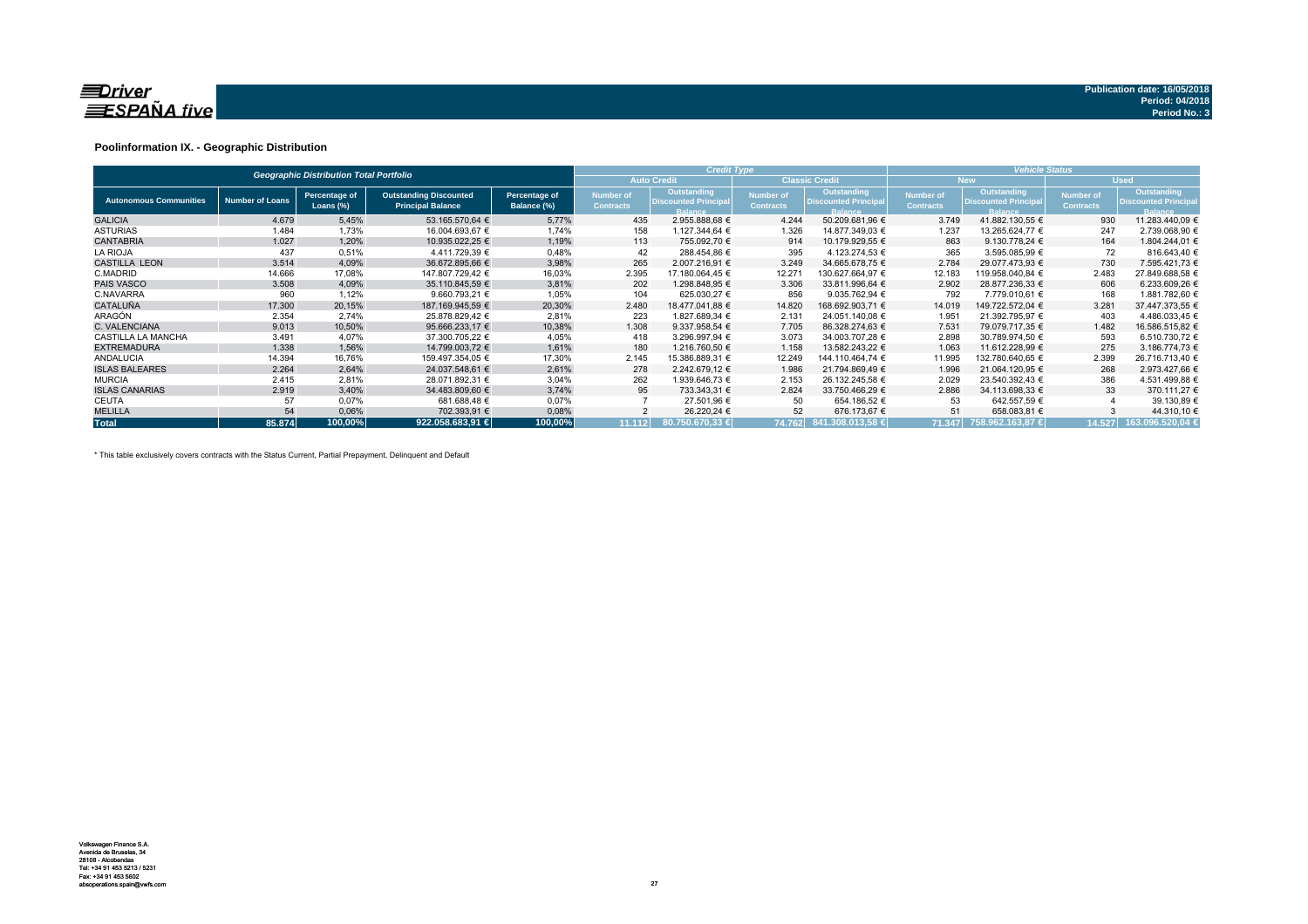

**Poolinformation X. - Motor Type**

| <b>Customer Type Total Portfolio</b> |        |              |                                                                           |                                   |                                      | <b>Credit Type</b>                                             |                  |                                                              | <b>Vehicle Status</b>                                                                                       |                  |                                      |                                                              |  |  |
|--------------------------------------|--------|--------------|---------------------------------------------------------------------------|-----------------------------------|--------------------------------------|----------------------------------------------------------------|------------------|--------------------------------------------------------------|-------------------------------------------------------------------------------------------------------------|------------------|--------------------------------------|--------------------------------------------------------------|--|--|
|                                      |        |              |                                                                           |                                   |                                      | <b>Auto Credit</b>                                             |                  | <b>Classic Credit</b>                                        |                                                                                                             | <b>New</b>       | <b>Used</b>                          |                                                              |  |  |
| Motor type                           | Loans. | of Loans (%) | Number of Percentage   Outstanding Discounted<br><b>Principal Balance</b> | Percentage<br>of Balance<br>(9/6) | <b>Number of</b><br><b>Contracts</b> | Outstanding Discounted   Number of<br><b>Principal Balance</b> | <b>Contracts</b> | Outstanding<br><b>Discounted Principal</b><br><b>Balance</b> | <b>Outstanding</b><br><b>Number of</b><br><b>Discounted Principal</b><br><b>Contracts</b><br><b>Balance</b> |                  | <b>Number of</b><br><b>Contracts</b> | Outstanding<br><b>Discounted Principal</b><br><b>Balance</b> |  |  |
| EA 189 (unfixed)                     | 201    | 0.23%        | 1.215.633.33 €                                                            | 0.13%                             | 32                                   | 204.965.75 €                                                   | 169              | 1.010.667.58 €                                               | 167                                                                                                         | 987.177.95€      | 34                                   | 228.455.38 €                                                 |  |  |
| Other                                | 85.673 | 99.77%       | 920.843.050.58 €                                                          | 99.87%                            | 1.078                                | 119.224.605.97 €                                               | 74.595           | 801.618.444.61 €                                             | 71.167                                                                                                      | 764.179.332.46 € | 14.506                               | 156.663.718.12 €                                             |  |  |
| <b>Total</b>                         | 85.874 | 100.00%      | 922.058.683.91 $\in$                                                      | 100.00%                           | 11.110                               | 119.429.571.72 €                                               | 74.764           | 802.629.112.19 €                                             | 71.334                                                                                                      | 765.166.510.41 € | 14.540                               | 156.892.173.50 €                                             |  |  |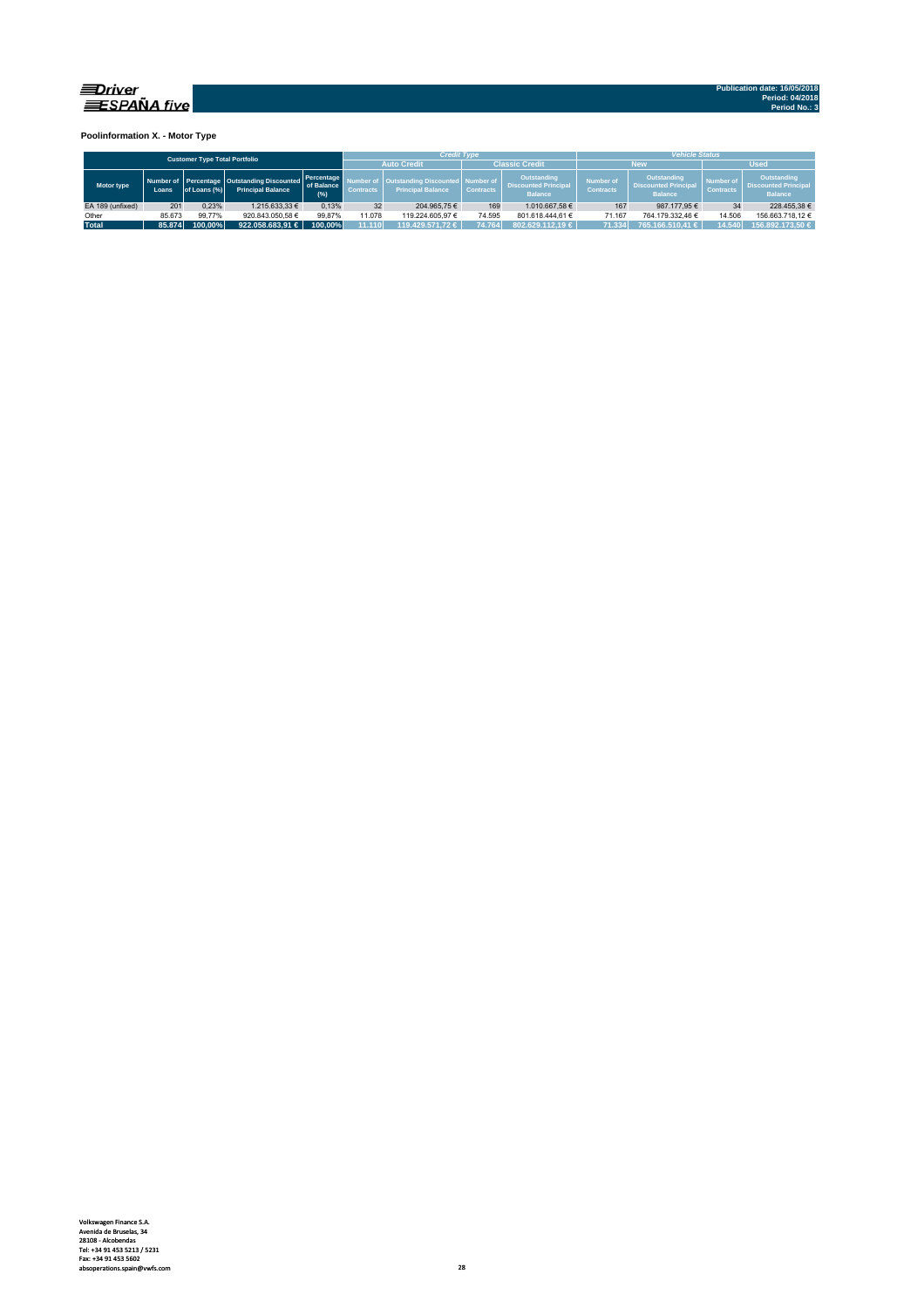| ≡Driver | <b>ESPAÑA five</b>                     |            |                |                                                     |                           |        |                         |                                     |                                                          |                                                             |                    |                                                    |                                                          |                                                     |                                  |                        |                                                                            |                                            |                         | Publication date: 16/05/2018<br>Period: 04/2018<br>Period No.: 3 |
|---------|----------------------------------------|------------|----------------|-----------------------------------------------------|---------------------------|--------|-------------------------|-------------------------------------|----------------------------------------------------------|-------------------------------------------------------------|--------------------|----------------------------------------------------|----------------------------------------------------------|-----------------------------------------------------|----------------------------------|------------------------|----------------------------------------------------------------------------|--------------------------------------------|-------------------------|------------------------------------------------------------------|
|         | Poolinformation XI. - Loan Level Data  |            |                |                                                     |                           |        |                         |                                     |                                                          |                                                             |                    |                                                    |                                                          |                                                     |                                  |                        |                                                                            |                                            |                         |                                                                  |
| No.     | Month / Year<br>of Loan<br>Origination | of Default | <b>Balance</b> | Outstanding<br><b>Balance of Loan</b><br>at Default | Current<br><b>Balance</b> | Rebate | Month / Year of<br>Loss | Recovery<br>l from sale of<br>Asset | Unsecured<br><b>Recovery</b><br>$n.a.= not$<br>available | between Default Recovery after Loss Amount<br>and write off | Total<br>write off | Loss<br>Percentage<br>on Origina<br><b>Ralance</b> | Loss<br>l Percentage<br><b>Current</b><br><b>Palance</b> | Geograph<br>al Location<br>of Borrower <sup>V</sup> | $ (\mathsf{new}/\mathsf{used}) $ | lanufacturer<br>/ Make | Contract Type   Distribution  <br>lease/loan <br>amortising/ball<br>$\sim$ | <b>Channel</b><br>$n.a = not$<br>available | <b>Customer</b><br>Type |                                                                  |